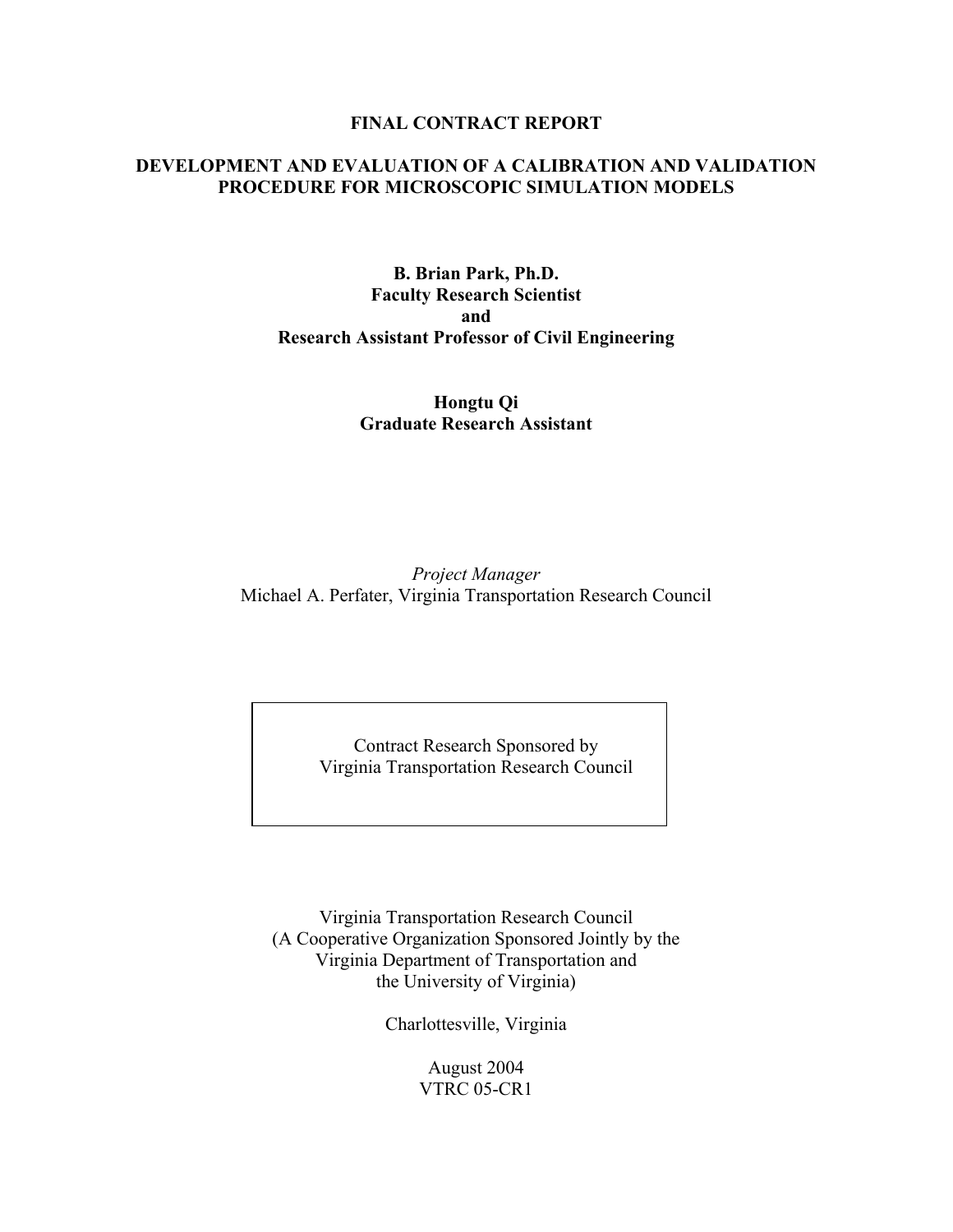# **NOTICE**

The project that is the subject of this report was done under contract for the Virginia Department of Transportation, Virginia Transportation Research Council. The contents of this report reflect the views of the authors, who are responsible for the facts and the accuracy of the data presented herein. The contents do not necessarily reflect the official views or policies of the Virginia Department of Transportation, the Commonwealth Transportation Board, or the Federal Highway Administration. This report does not constitute a standard, specification, or regulation.

Each contract report is peer reviewed and accepted for publication by Research Council staff with expertise in related technical areas. Final editing and proofreading of the report are performed by the contractor.

Copyright 2004 by the Commonwealth of Virginia.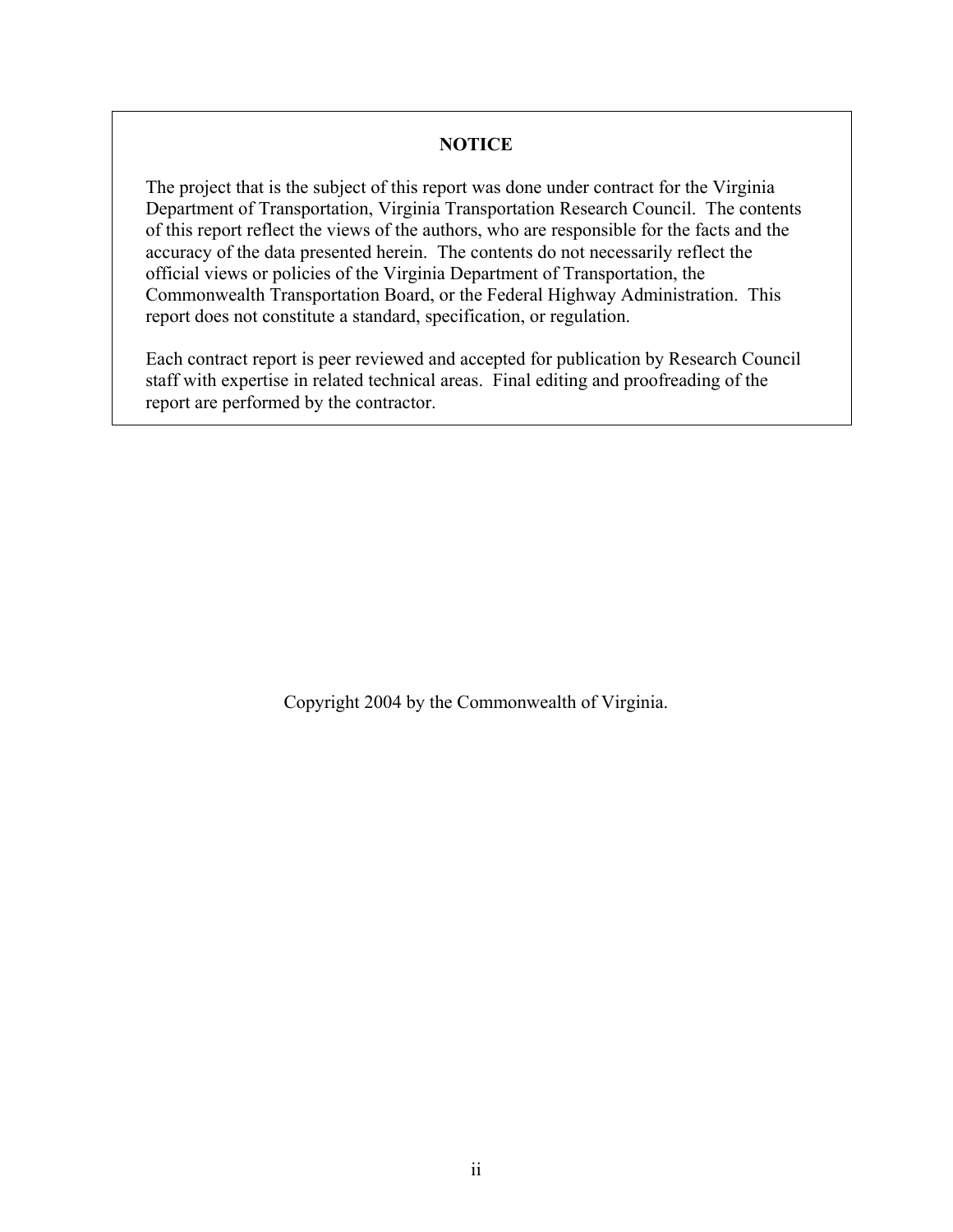### **ABSTRACT**

Microscopic traffic simulation models have been widely accepted and applied in transportation engineering and planning practice for the past decades because simulation is costeffective, safe, and fast. To achieve high fidelity and credibility for a traffic simulation model, calibration and validation are of utmost importance. Most calibration efforts reported in the literature have focused on the informal practice with a specific simulation model, but seldom did they propose a systematic procedure or guideline for simulation model calibration and validation.

The purpose of this study was to develop and evaluate a procedure for microscopic simulation model calibration and validation. Three widely used microscopic traffic simulation models, VISSIM, PARAMICS, and CORSIM, were selected for model review and practice of model calibration and validation. The validity of the proposed procedure was evaluated and demonstrated via two case studies including an actuated signalized intersection and a 5-mile freeway segment with a lane-closure work zone.

The simulation results were compared against the field data to determine the performance of the calibrated models. The proposed procedure yielded acceptable results for all applications, thus confirming that it was effective for the different networks and simulation models used in the study. Although the calibrated parameters generated the performance measures that were representative of the field conditions, the simulation results of the default parameters were significantly different from the field data.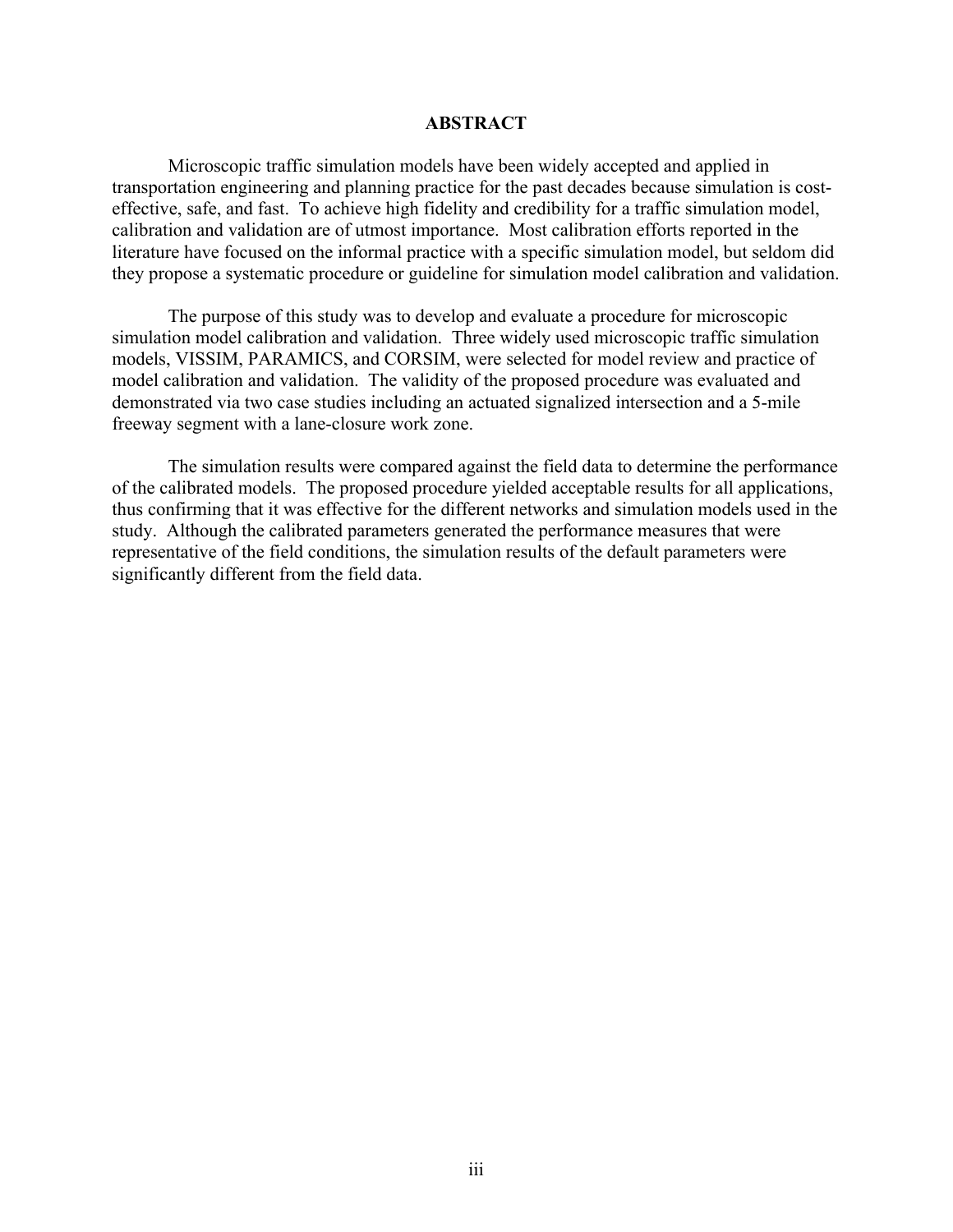#### **FINAL CONTRACT REPORT**

### **DEVELOPMENT AND EVALUATION OF A CALIBRATION AND VALIDATION PROCEDURE FOR MICROSCOPIC SIMULATION MODELS**

**B. Brian Park, Ph.D. Research Assistant Professor of Civil Engineering and Faculty Research Scientist** 

> **Hongtu Qi Graduate Research Assistant**

#### **INTRODUCTION**

Microscopic traffic simulation models have been widely accepted and applied in transportation system design, traffic operations and management alternatives evaluation for the past decades because simulation is cost effective, safe, and fast. As recognized by the Highway Capacity Manual (HCM), simulation becomes a valuable aid in assessing the system performance of traffic flows and networks. Furthermore, traffic simulation models sometimes provide significant advantages over traditional planning or analytical models such as Highway Capacity Software (HCS). For example, delay estimation from HCS is often inappropriate when the impacts of a large-scale system are considered or oversaturated conditions are prevalent (White, 2002). Other common reasons for the popularity of simulation models include their attractive animations, stochastic variability to capture real-world traffic conditions and capabilities to model complex roadway geometries such as combined systems of urban streets and freeways. The most popular existing microscopic traffic simulation models include CORSIM (Federal Highway Administration [FHWA], 1997), VISSIM (PTV Planug Transport Verkehr AG [PTV], 2001), PARAMICS (Quadstone Limited, 2002), AIMSUN (TSS-Transportation Simulation System [TSS], 2002), WATSIM (KLD Associates, Inc. [ KLD], 2002), TRANSIMS (Smith, 1995), MITSIM (Yang, 1996), SimTraffic (Trafficware, 2003), and INTEGRATION (Van Aerde, 2002). Each model has strengths and weaknesses. All models have achieved some degree of success in particular types of applications, including traffic operation, transportation planning, and intelligent transportation systems (ITS) strategies.

As more and more traffic engineers and researchers begin relying on simulation as an evaluation tool, credibility will become an essential concern.. Potential issues are whether these models accurately represent the real-world system and/or whether one can trust the decisions based on the simulations. Microscopic simulation models contain numerous independent parameters to describe traffic flow characteristics, driver behavior, and traffic control operations. These models provide a default value for each parameter, but also allow users to change the values to represent local traffic conditions. However, simulation model-based analyses often are performed under default parameter values or manually adjusted values. Rigorous calibration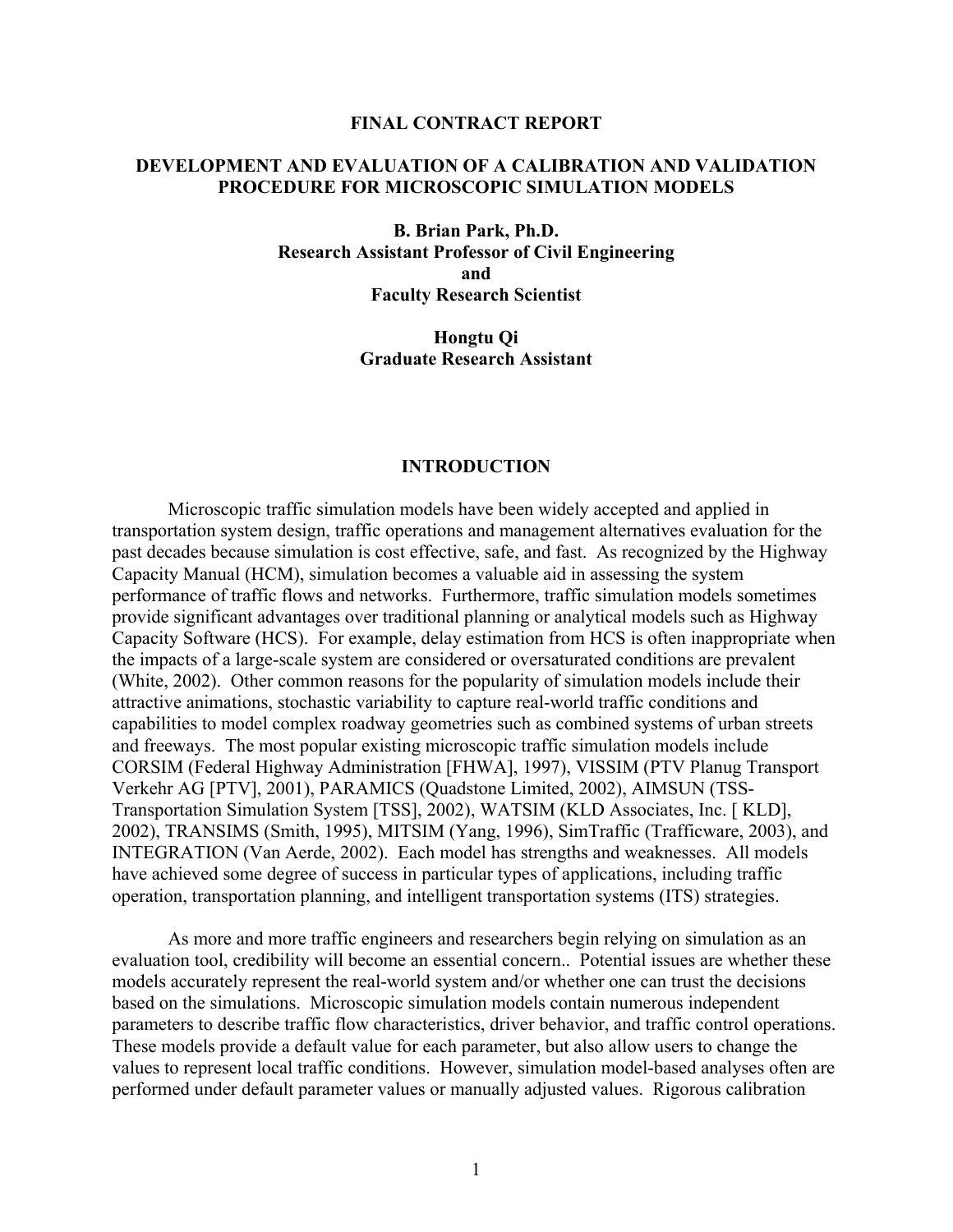procedures often are omitted because doing so requires a great deal of time and effort, as well as a huge amount of field data. The findings and conclusions based on the uncalibrated or poorly calibrated models could be misleading, even erroneous. Thus, proper calibration and validation of simulation models are crucial steps in simulation applications.

To achieve adequate reliability of the simulation models, it is important that a rigorous calibration and validation procedure be applied before any further study and analysis are conducted. Changes to the parameters during calibration should be justified and defensible by the users. Most of the calibration efforts were to achieve reasonable correspondence between field data and simulation model output. Recently, more and more transportation researchers and practitioners have realized the importance of model calibration and validation and spent significant time and efforts to demonstrate the validity of their models. However, it was indicated that simulation model calibration and validation often were discussed and informally practiced among researchers, but seldom have been formally proposed as a procedure or guideline (Sacks et al., 2002). Therefore, proposing a general procedure for simulation model calibration and validation is an urgent task.

#### **PURPOSE AND SCOPE**

 The purpose of this project was to develop a procedure to calibrate and validate microscopic simulation models and evaluate the procedure through case studies with different simulation models. Specific objectives were as follows:

- 1. Examine the existing literature with regard to microscopic simulation models and the simulation model calibration and validation studies.
- 2. Evaluate existing simulation models and provide model selection criteria.
- 3. Propose a procedure for simulation model calibration and validation.
- 4. Evaluate the proposed procedure via three simulation models using two case studies.

Three microscopic simulation models that are widely used in the traffic operations and management analyses were selected for model review and used in the case studies of model calibration and validation. They are CORSIM, VISSIM, and PARAMICS. The SimTraffic simulation model was not selected as it does not provide command line execution capability needed to achieve an automation of calibration and validation optimization process. The validity of the proposed procedure was evaluated and demonstrated via two case studies including an actuated signalized intersection and a 5-mile freeway segment with a lane-closure work zone. This study considered relatively simple networks such that extensive data collections and experiments on calibration and validation could be relatively easy to conduct. Large-scale complex networks and testing for generalization and transferability of the proposed procedure were not considered in this study.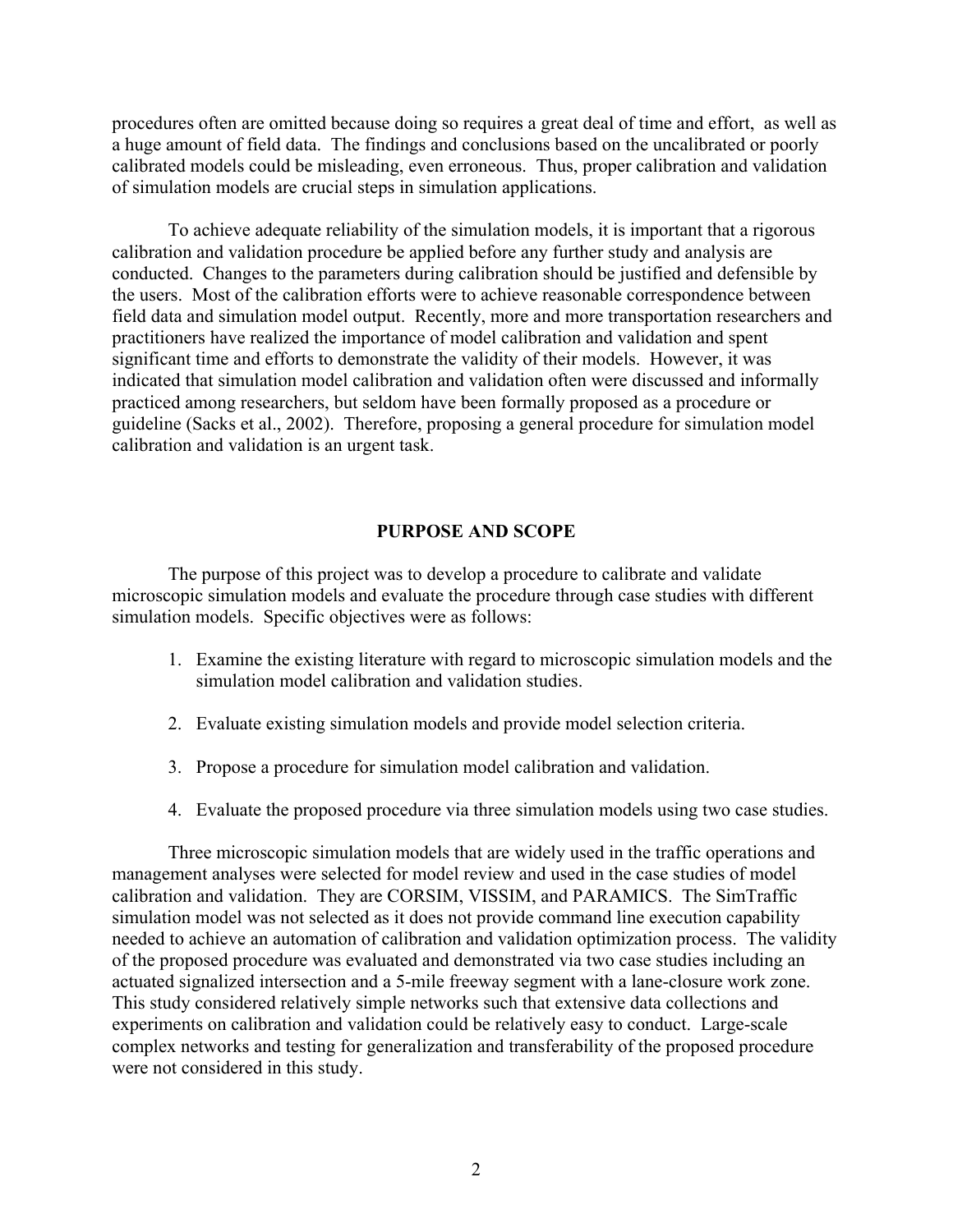#### **METHODOLOGY**

 The research approach in this study involved (1) a literature review, (2) evaluation of simulation models, (3) a proposed procedure for microscopic simulation model calibration and validation, (4) development of test beds and (5) calibration and validation of the simulation models.

#### **Literature Review**

Literature was reviewed on the current practices in the microscopic simulation model calibration and validation including general studies and genetic algorithm (GA) based studies. The Virginia Transportation Research Council (VTRC) library and the University of Virginia libraries were used for this purpose.

# **Evaluation of Simulation Models**

Three widely used stochastic and microscopic simulation models were reviewed and evaluated. The models considered were VISSIM, PARAMICS, and CORSIM. Each model has pros and cons for simulating various types of traffic studies. A detailed description of these models in terms of available features such as user interface, traffic generation and assignment, traffic control, multi-modal transportation, ITS capability, measures of effectiveness (MOEs), and model weakness are provided.

### **Proposed Procedure for Microscopic Simulation Model Calibration and Validation**

A systematic procedure was proposed to calibrate and validate microscopic simulation models. The proposed approach consisted of simulation model setup, initial evaluation, initial calibration, feasibility test, parameter calibration using GA, evaluation of parameter sets, model validation, and feedback.

#### **Development of Test Beds**

Two test sites selected to evaluate the proposed calibration and validation procedure include an actuated signalized intersection and a 5-mile freeway segment with a lane-closure work zone. These two networks have very different traffic conditions in terms of geometric characteristics, traffic controls and driver behavior. It is desirable to examine the performance of the proposed model calibration and validation procedure with different networks.

The data needed for calibration and validation purposes are simulation input data and performance measures. The general input data include geometric characteristics, traffic volume, percentage of passenger cars and trucks, traffic controls, posted speed limit, and so forth. For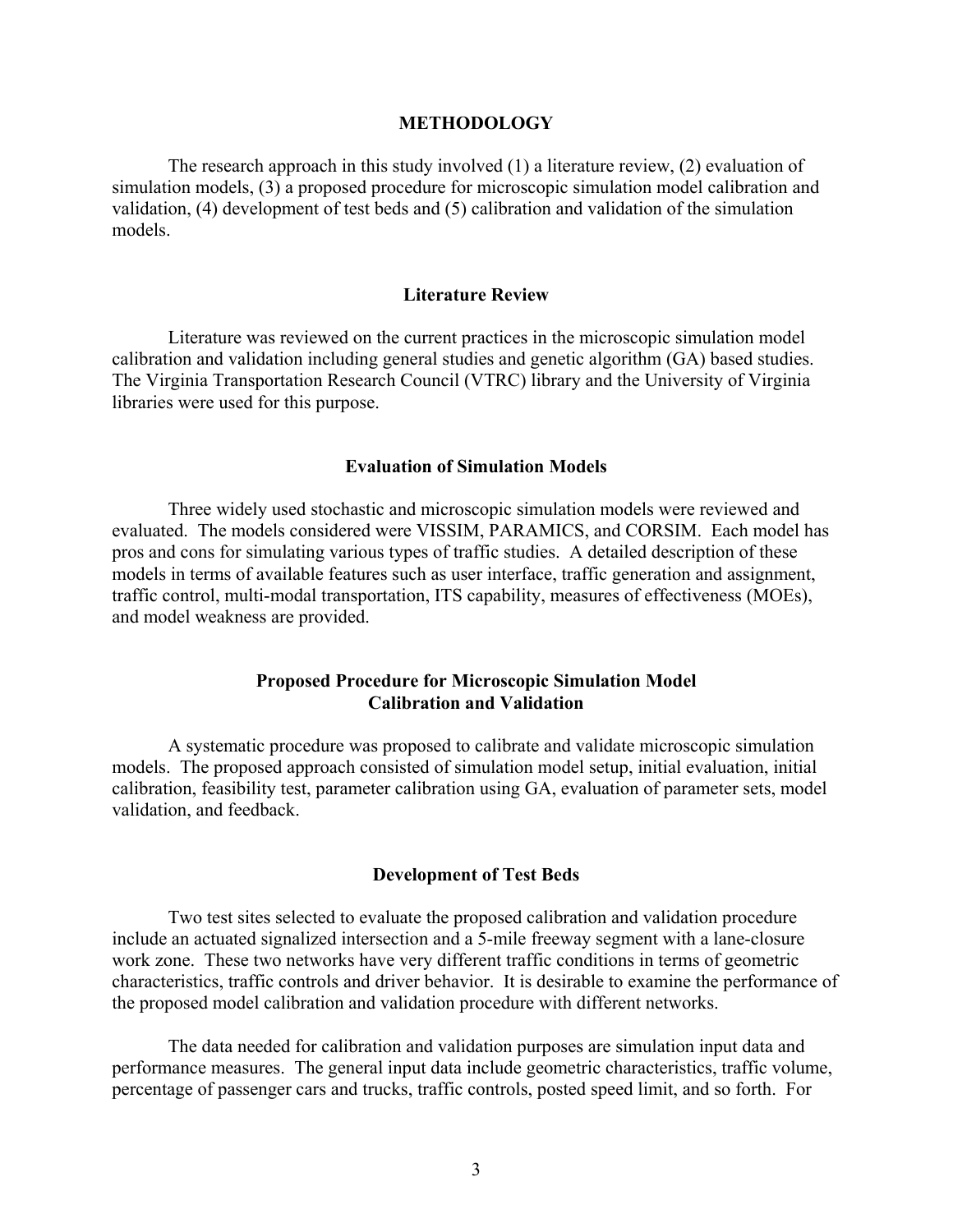particular networks, such as signalized intersections, additional data such as signal timing and detector layout are required. Performance measures selected are usually those critical to the study network and representative of local driver behavior. In order to consider day-to-day variability, multiple days of field data were collected from two test sites, separately, in this study.

#### **Calibration and Validation of the Simulation Models**

The three microscopic simulation models were calibrated and validated using the proposed procedure via two case studies, for a total of six applications. The main steps were implemented in each application and simulation results using different parameter sets were compared with field data to assess calibration performance.

### **RESULTS**

#### **Literature Review on Simulation Model Calibration and Validation**

### **General Studies**

Sacks et al. (2002) identified four key issues on model validation: (1) identifying explicit meaning of validation in particular context, (2) acquiring relevant data, (3) quantifying uncertainties, and (4) predicting performance measures under new conditions. They demonstrated an informal validation process using CORSIM simulation model and emphasized the importance of data quality and visualization. However, the authors have not established any formal procedure for simulation model calibration and validation.

Hellinga (2003) proposed general requirements for the calibration of traffic simulation models. The proposed calibration process consists of three main phases: study definition, initial calibration, and evaluation of model outputs. The first step involves the tasks and activities prior to the modeling, such as identification of study goal, required field data, desired simulation performance measures, and so forth. The second step is to make sure that network coding is as accurate as possible. The third step is to run the simulation and compare the field data with simulation output. This process provides basic guidelines but does not give a direct procedure for conducting calibration and validation.

A set of guidelines for the calibration and validation of traffic simulation models was recommended by Milam et al. (2003). The guidelines include conduction of field-data collection, calibration of models to match field conditions, validation of models under certain criterion, such as 95 to 105 percent of observed value, and estimation of the minimum number of simulations with desired confidence interval. In addition, simulation outputs from CORSIM such as traffic counts, travel time, and queue were illustrated in the validation procedure. These guidelines could be viewed as a critical point for the application of traffic simulation models.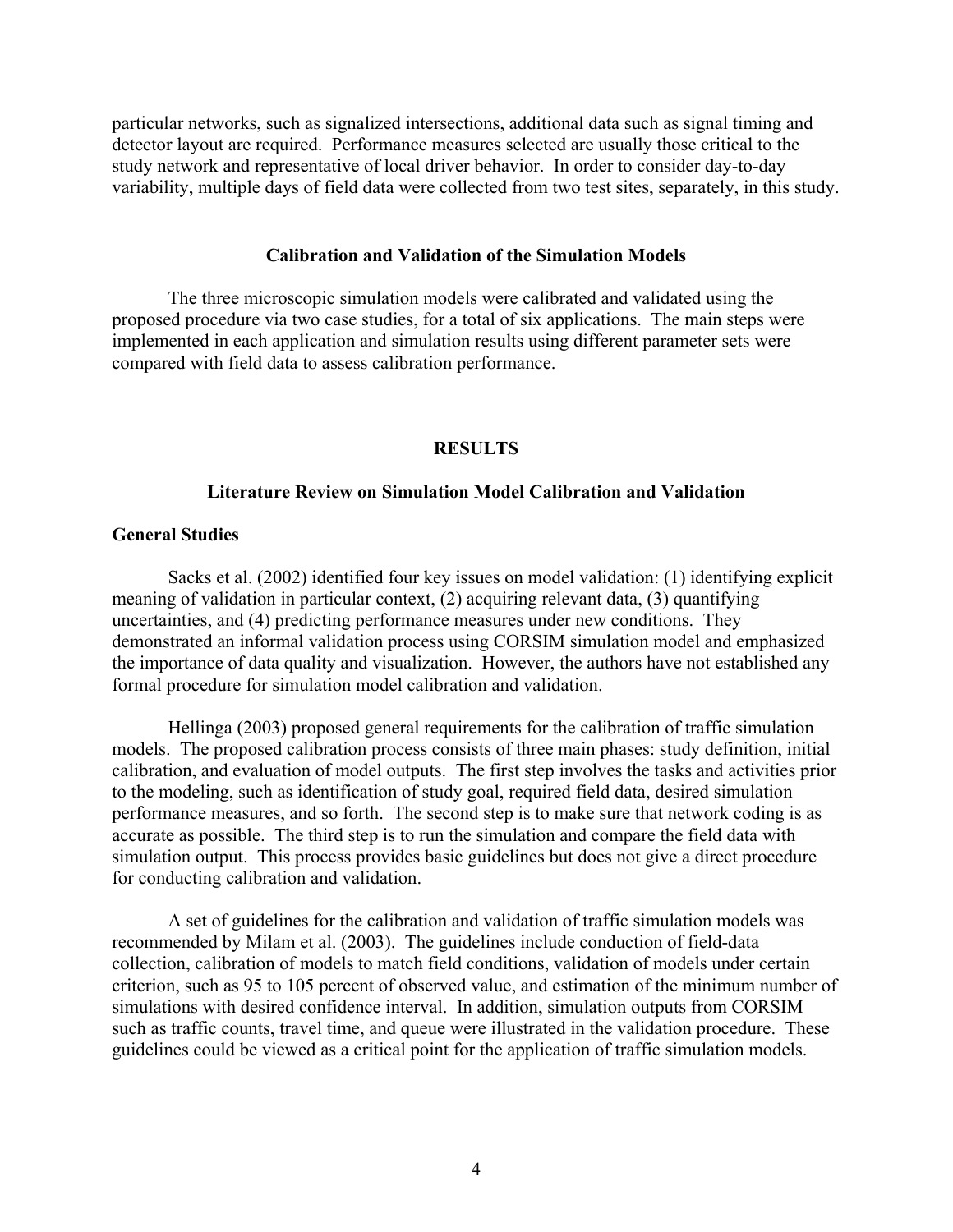Park and Schneeberger (2003) proposed a calibration procedure consisting of nine steps and demonstrated the proposed procedure through a case study. The main components include (1) preparation before formal calibration such as data collection and selection of parameters and MOEs; (2) calibration effort such as experimental design, simulation runs, surface function development and candidate parameter sets generations; and (3) evaluation and validation. The case study results showed that the proposed procedure was effective in the calibration and validation for VISSIM mainly for signalized intersections. The study only made use of a single day of data collection and generated the parameter sets based on a linear regression model, which did not account for the correlations among the parameters.

A description was given for the application of calibration and validation techniques to traffic simulation models by Cohen (2004). The author recommended adjusting the major parameters close to the field observations during the calibration process and comparing the model performance measures with field data during the validation process. The MOEs used for validation should be independent of the measurement of the calibration parameters. In particular, Cohen asserted that calibration must be performed either by measuring the calibration parameters directly or by measuring a surrogate. Finally, the paper provided guidance to the model users on how one should proceed if the validation of the models fails. The procedure only applies to a few major parameters, which requires the knowledge and judgment of the model users. In addition, some parameters, especially those related to driver behavior, are not easily observed in the field.

Dowling et al. (2004) proposed a practical, top-down approach that consisted of three steps. First, capacity at the key bottlenecks in the system was calibrated. Second, traffic flow at non-bottleneck locations was calibrated. Finally, the overall model performance was calibrated against field performance measures. The authors divided the model parameters into categories and started with the most important parameters, usually global parameters. Then further finetuning with link-specific parameters was conducted if necessary. However, the procedure also focuses on a few selected key parameters, which are not easy to identify. As this approach calibrates model parameters one by one, the result may be trapped into a local optimal.

A systematic validation approach of a microscopic simulation model was described by Zhang et al. (2004). The procedure includes animation comparison and quantitative/statistical analysis at both macroscopic and microscopic levels. Data at the macroscopic level include the averages and other statistics of traffic variables and fundamental relationships of traffic flow parameters. Data at the microscopic level include the speed change pattern, vehicle trajectory plot, and headway distributions. Animation comparison was supplemented to examine the model validity. The procedure emphasized the importance of real-world datasets to model validation. However, the datasets used in this study were truly microscopic and were very expensive to obtain.

#### **Genetic Algorithm-Based Studies**

GA is a heuristic optimization technique based on the mechanics of natural selection and evolution (Goldberg, 1989). It works with a population of individuals, each representing a possible solution to a given problem. A fitness value is assigned to each individual according to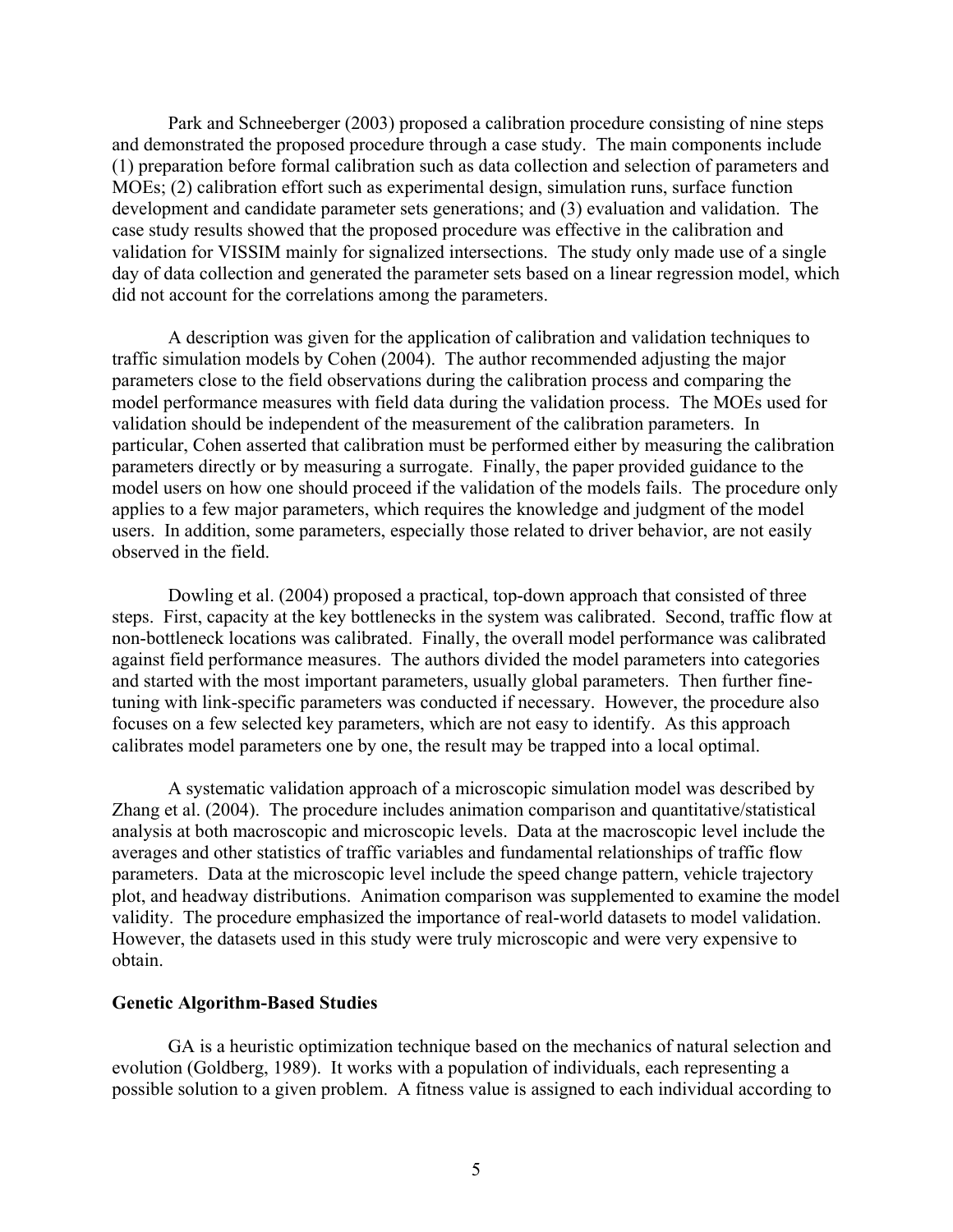how good its represented solution is. Selecting the best individuals from the current generation and mating them to produce a new set of individuals produce a new population of possible solutions. Schema theorem and building blocks hypothesis are rigorous explanations of how the highly fit individuals survive to the next generations (Beasley et al., 1993).

GA has been considered for the past decades to be one of the most effective search and optimization techniques in developing artificial intelligence systems. GA has been applied to various transportation engineering problems. Recent works can be found in traffic signal design and optimization (Park et al., 2004; Sun et al., 2004), network design (Chen et al., 2004), vehicle location and assignment (Yang et al., 2004), pavement design (Tsai et al., 2004), and bridge management system (Hegazy et al., 2004). Successful applications of GA for simulation model calibration are summarized as follows.

GA was first introduced into model calibration and validation in late 1990s. Cheu et al. (1998) presented the application of GA as an optimization method for finding a suitable combination of FRESIM parameter values. Their objective was to calibrate the simulation model based on observed traffic conditions so that the model can accurately represent driver behavior on a 5.8 km freeway section in Singapore. Twelve traffic flow model parameters were considered in their calibration. The results showed that the GA was able to search for the optimal parameter values that enabled FRESIM to produce 30-second loop detector volume and speed closely matching the field data under peak and off-peak traffic conditions. The calibrated parameters were found to be quite reasonable and indicative of local driver behavior in Singapore.

Liu and Mahmassani (2000) applied GA to the calibration of discrete choice models. They recognized the fact that the structure of the model did not lend itself to traditional nonlinear programming (NLP) techniques due to the likely abundance of local optima in the search space, and, consequently, they introduced the idea of calibrating multinomial probit (MNP) models using GA. The developed method extensively calibrated a MNP model with three alternatives and four model parameters using a synthetic data set. The results indicated a very small discrepancy between the genetically generated parameters and the optimal values (<1%).

GA was explored to determine a suitable combination of parameter values for PARAMICS by Lee et al. (2001). Two key parameters – mean target headway and mean reaction time – were calibrated against field data based on 30-second loop detector volume and occupancy. The results showed that the calibrated PARAMICS model by GA was able to realistically represent the freeway traffic flow in California—a significant improvement over default parameter values.

In 2004, Kim and Rilett illustrated a GA-based approach to traffic simulation model calibration using ITS data. Two microscopic simulation models, CORSIM and TRANSIMS, were calibrated for two freeway segments in Houston, Texas. It was found for both test beds that the GA had better results than either the default values or a simple, manual calibration. The analysis showed the benefit of using a GA for the automatic calibration of simulation models.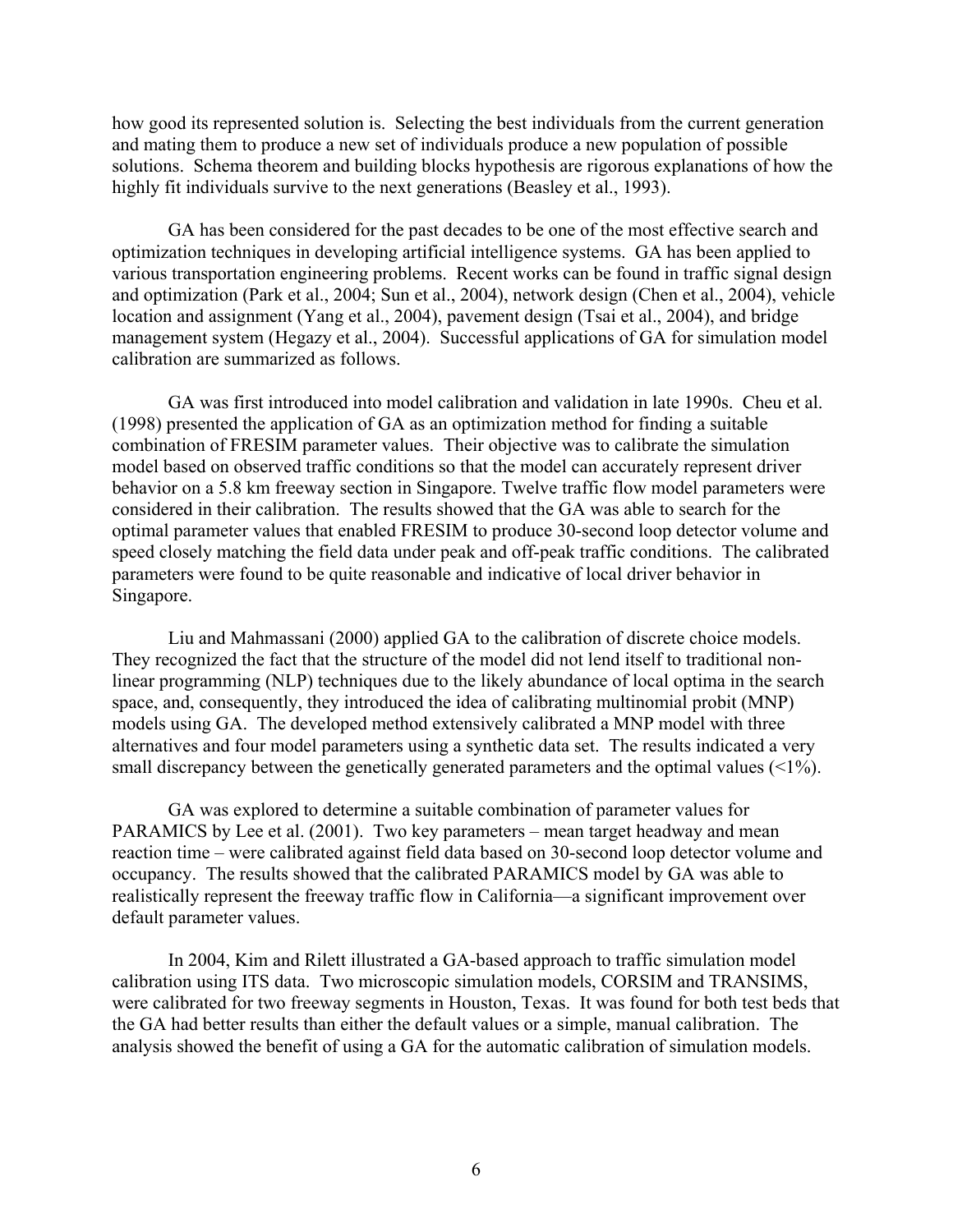### **Evaluation of Simulation Models**

# **CORSIM**

CORSIM (CORridor SIMulation) is a detailed stochastic microscopic simulation model. The early version was developed in the mid-1970s by the FHWA. It is one of the most widely accepted models in the United States. CORSIM is a core component in the TSIS (Traffic Software Integrated System) suite, which is an integrated development environment that enables users to conduct traffic operations analysis.

CORSIM is designed for the analysis of freeways, arterial road links, and basic transit operations. It combines two microscopic simulation models: the arterial network model NETSIM and the freeway model FRESIM. As a microscopic model, CORSIM simulates the interactions of individual vehicles using traffic flow algorithms and provides many of the details of the refined modules, such as car-following module, traffic control module, traffic assignment module, and so forth. A Run-Time Extension (RTE) is provided to modify CORSIM's default behavior. The version of CORSIM used in this research was version 5.1.

#### *User Interface*

CORSIM's input files were constructed using a text editor because the input file has a defined structure. Users can code the network by providing an appropriate input file or build network nodes and links through a GUI-based network and simulation input editor, TRAFED. TRAFED can import bitmap background images. In addition, two signal optimization models, Synchro and TEAPAC, can export street networks to CORSIM. The animation is realized through a post-processor, TRAFVU (TRAFfic simulation Visualization Utility).

#### *Traffic Generation and Assignment*

Traffic volumes may be entered in terms of vehicle counts for certain time period or flow rate for up to 19 time periods. Vehicles can be generated from Uniform, Normal, and Erlang distributions.

Routing logic is based on link-based turning movement volumes or percentages for NETSIM and FRESIM models. NETSIM deploys a traffic assignment model, which combines static traffic assignment techniques with equilibrium and optimization capabilities. The criterion for determining when user equilibrium has been reached is that no driver can reduce his/her journey time (or impedance) by choosing a new route. The criterion for the system optimization is the minimum total cost of the entire network. The routing logic will convert the O-D demand into turning percentages and entry volumes for the NETSIM model. A gravity model is implemented in FRESIM to calibrate the turning percentages to an Origin Destination (OD) table (FHWA, 1997).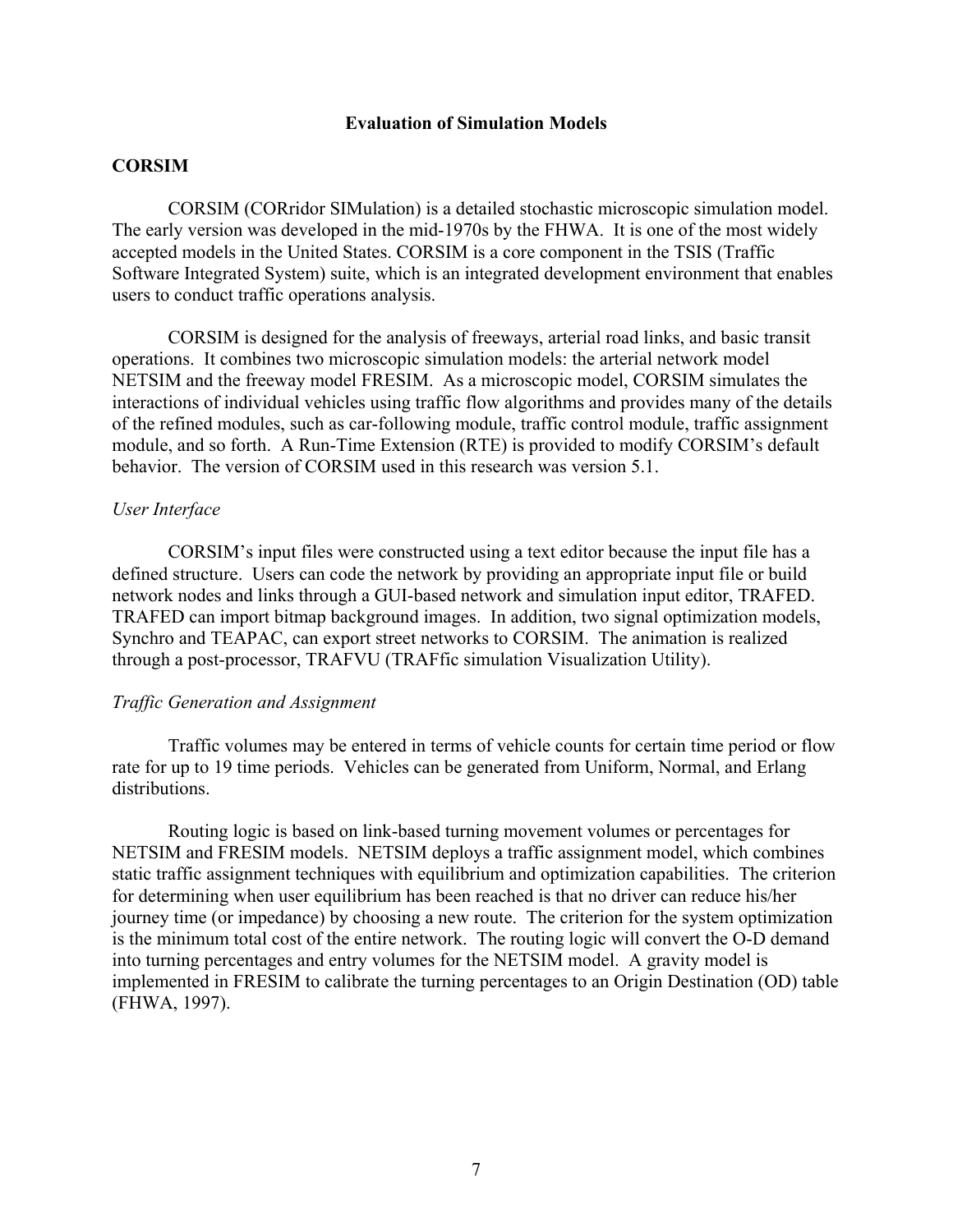### *Traffic Control*

CORSIM can model yield signs, stop signs, and traffic signals. CORSIM provides a user-friendly interface for editing actuated controller properties and is capable of simulating pretimed and actuated signals controllers allowing one signal plan to be implemented per simulation period. The program can simulate the NEMA or Type 170 controller logics, which are widely adopted in the field signal systems. Actuated controller operation may include semiactuated, fully actuated, and volume-density functions. In addition, three pedestrian actuation modes are provided for actuated control. Coordinated and uncoordinated signal operation may be used in the same network. CORSIM also can model freeway ramp metering with four types of on-ramp signal control strategies. Roundabouts are not modeled explicitly by CORSIM, but can be modeled using basic CORSIM elements.

### *Multi-modal Transportation*

Traffic stream may consist of nine different types of vehicles having various operating and performance characteristics. The default four different fleet components include passenger car, truck, bus, and carpool, consisting of several default vehicle types. The user can specify any vehicle type with specific performance characteristics if he/she is not satisfied with the default values for vehicles. However, in general, CORSIM is not a multi-modal simulation tool because it is limited in transit capabilities, such as transit signal priority and little or no pedestrian or bicycle functionality.

### *ITS Capabilities*

CORSIM can interface with a run time extension (RTE) to test adaptive signal control algorithms for feasibility before they are implemented in the field. FRESIM can simulate warning signs, similar to variable message signs (VMS), in the upstream of a long-term incident or a work zone. Therefore, travelers who are aware of these activities may consider lane change earlier to avoid the blocked lane(s).

### *Measures of Effectiveness*

CORSIM provides a variety of numerical MOEs, which can be link specific, aggregated for multiple links or network wide. The main MOEs that NETSIM provides include vehicle trips; vehicle miles; travel time; delay time including queue delay, control delay, and total delay; stopped time and percentage; average volume/speed/occupancy; phase failure; and average/maximum queue length. The main MOEs that the FRESIM provides include vehicle throughput, vehicle miles, travel time, delay time, volume, density, and speed.

### *Weaknesses*

As mentioned before, CORSIM is not a multi-modal tool because of limited transit capabilities and pedestrian or bicycle functionality. It has very limited capabilities to assess ITS technologies such as route guidance systems. It does not provide 3D graphical output, hence is not as attractive as other simulation models such as VISSIM and PARAMICS, which have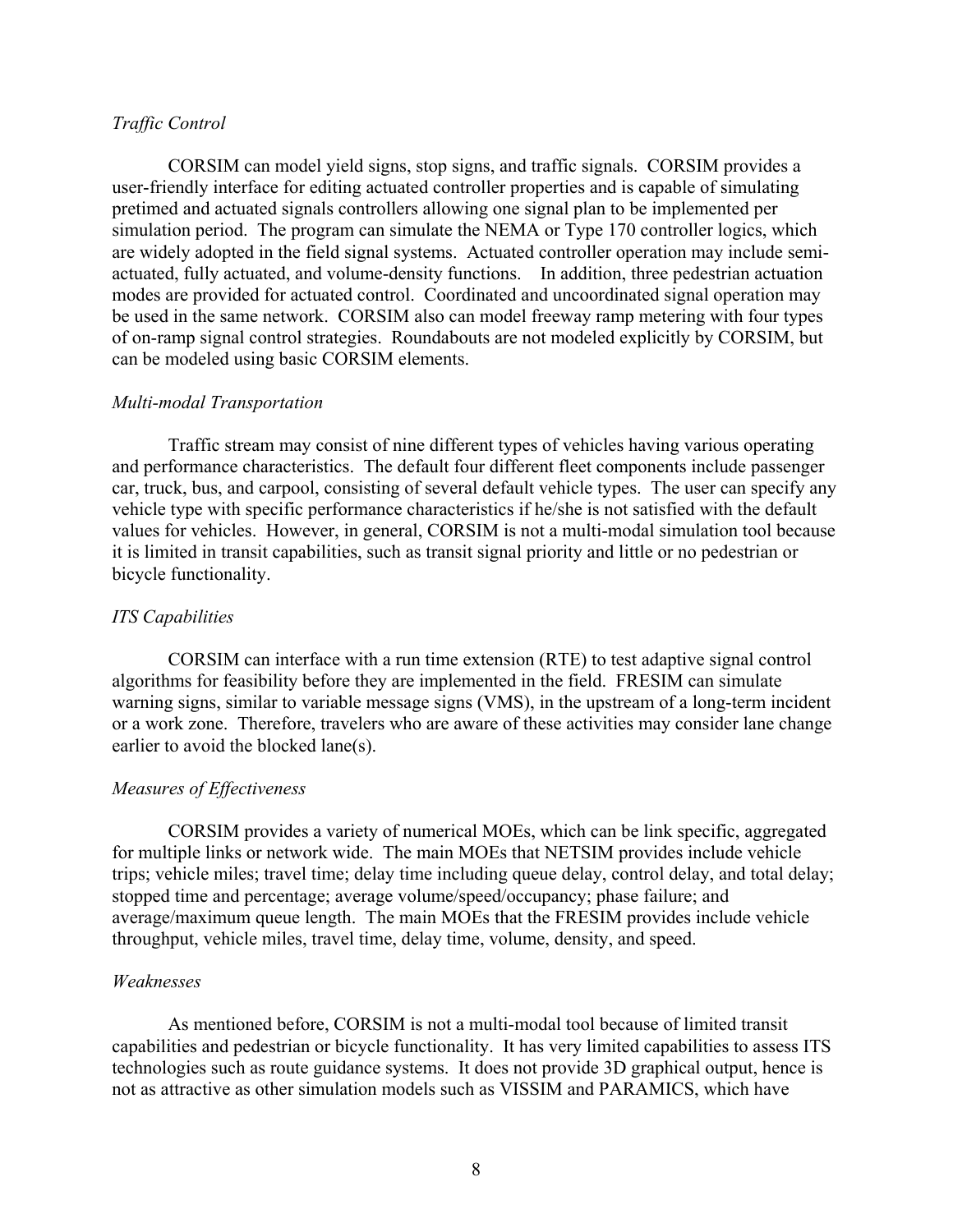superior graphical output. Since CORSIM generates link-based outputs, it is difficult to obtain certain route-based measures or individual measures such as travel time unless RTE is used.

#### **VISSIM**

The Verkehr In Staedten SIMulation (VISSIM) was the second microscopic simulation model selected in this research. The model was developed at the University of Karlsruhe, Germany, during the early 1970s. Commercial distribution of VISSIM began in 1993 by PTV Transworld AG, which continues to distribute and maintain VISSIM today.

VISSIM is capable of simulating traffic operations in urban streets and freeways with special emphasis on public transportations and/or multi-modal transportation. VISSIM consists of two different programs: the traffic simulator and signal state generator. The traffic simulator is a microscopic simulation model comprising of car-following logic and lane-changing logic. Instead of using constant speeds and deterministic car-following models, VISSIM uses the psychophysical driver-behavior model developed by Wiedemann (1991), which is closer to fielddriving behavior. It is noted that Wiedemann developed two different models: one for freeway and the other for surface street. The simulator is capable of simulating at a resolution of up to one-tenth seconds. The version of VISSIM used in this research was version 3.7.

#### *User Interface*

The VISSIM model provides a graphical user interface to construct the networks and view animation. It has the interface to Signal97/TEAPAC to evaluate and optimize traffic operations. For users' convenience, VISSIM can import background images only in a bitmap format. Other vector graphics, such as CAD files in DXF format, must be converted before they can be used in VISSIM. The interface for VISSIM provides the user with guidance regarding coding errors before the simulation starts. In addition, VISSIM is capable of displaying 3D animation.

Different from typical simulation models based on link-node structures, VISSIM uses link-connector topology for network construction. Its flexible network structure allows the detailed representation and modeling of any geometry from freeway corridors, signalized intersections, and roundabouts to entire bus stations and even airports.

#### *Traffic Generation and Assignment*

 Users may enter traffic volume in terms of hourly rates or O-D demands for multiple time periods. The traffic volumes may change during the simulation at specified times for a particular link or for the whole network. Vehicles are generated using a Poisson distribution. VISSIM simulates traffic flow in terms of driver-vehicle units. Each vehicle in the network is processed up to 10 times per second.

There are basically two routing logics in VISSIM: static traffic assignment and dynamic traffic assignment (DTA), which is available only with optional VISSIM module "Dynamic Assignment." With static traffic assignment the path of vehicles traveling through the network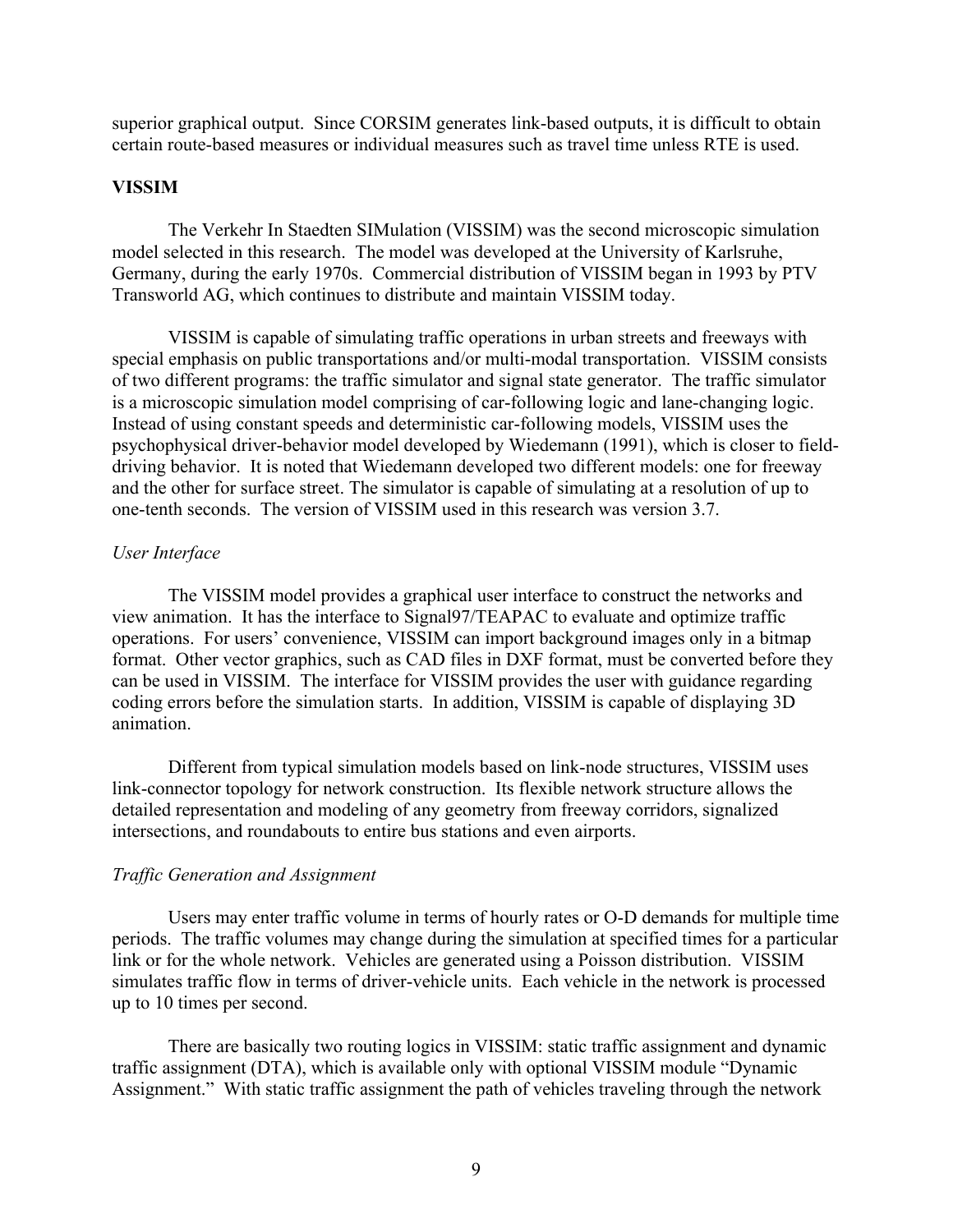can be statically determined by either routing decisions or direct decisions. Routes are the recommended practice to assign vehicle paths because they are much easier to handle and the vehicle flows can be defined more precisely. Dynamic traffic assignment uses O-D demands to assign vehicles to the network based on the iterated simulations. That means a network is simulated not only once but also repetitively, and the drivers choose their routes through the network based on the travel cost they have experienced during the preceding simulations. The iteration of the simulation runs is continued until a stable situation is reached (PTV, 2001).

### *Traffic Control*

VISSIM can model yield signs, stop signs and traffic signals, up to 128 phases. At signalized intersections, the signal controllers include built-in pretimed control and actuated control by the external signal state generator or NEMA graphical user interface (GUI), a new feature of version 3.7. VISSIM provides vehicle actuated program (VAP) macro language, which is similar to C language and allows users to completely define their specific signal control logic including any type of special features such as transit priority, railroad preemption, and emergency vehicle preemption. VISSIM also can act as a "virtual controller" using signal control logics such as  $VS-PLUS$  (Vehrkers System  $-$  Plus). VISSIM can import the signal timing plans of three TEAPAC programs: PRETRANSYT, TRANSYT-7F, and SIGNAL97 (PTV, 2001). Furthermore, pedestrians are shown in the simulation when pedestrian actuation is permitted.

### *Multi-modal Transportation*

VISSIM uses a hierarchical concept to define and provide vehicle information at different levels throughout the application. There are six default vehicle classes in VISSIM: car, truck, bus, tram, bike, and pedestrian. Users are allowed to define additional vehicle classes with unique characteristics, such as length, fuel mileage, speed, and so forth. The NEMA GUI used to enter actuated signal timings also has custom menus to allow users to model bus, light rail transit (LRT) priority, and railroad preemption. Many successful VISSIM applications with complex transit alternatives exist in the literature.

### *ITS Capabilities*

VISSIM is capable of testing adaptive signal control algorithms prior to field implementation. VISSIM also can model various transit priority strategies and train preemption strategies. VAP can be applied for ITS measures like dynamic speed control, dynamic lane allocation, and dynamic route guidance systems.

### *Measures of Performance*

VISSIM provides a comprehensive set of output files that are user-customized. The numerical data are categorized as follows: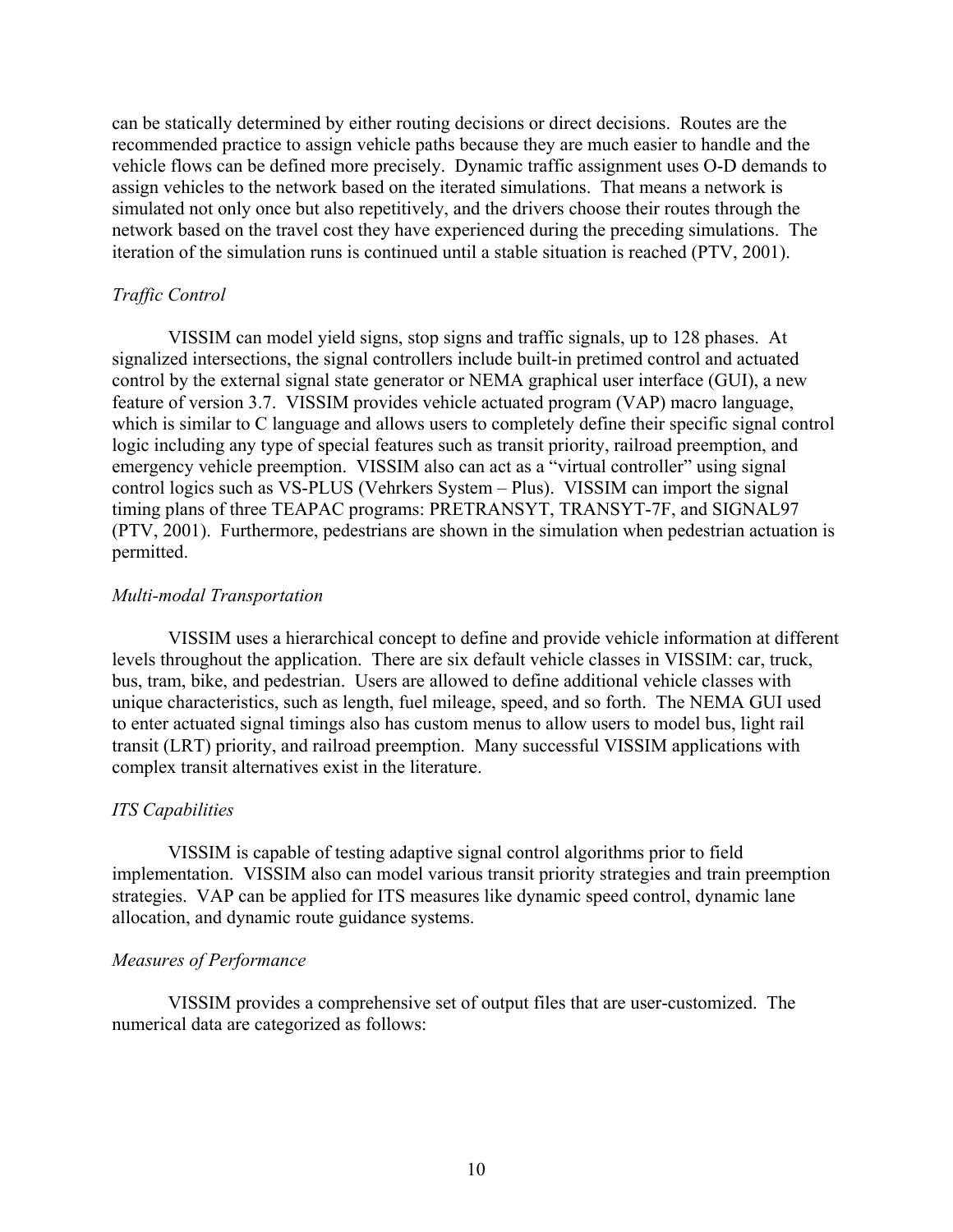- *By link* average speed, volume, travel times, total delay, stopped delay, average queue length, maximum queue length, number of vehicle stops within the queue, vehicle density, emissions, fuel consumption;
- *By path* (only with dynamic traffic assignment) travel times, volume, path number;
- *By point* speed, acceleration, occupancy;
- *By vehicle*  $\sim$  speed, acceleration, occupancy, travel time, delay, number of stops, queue time, emissions, fuel consumption, bus/tram waiting time.

## *Weaknesses*

In VISSIM, the priority rule allows users to code the intersections in fine detail. However, entering conflicting movements at an intersection is a rather cumbersome and timeconsuming procedure because priority rules require detailed adjustment on locations and parameters such as minimum gap and headway.

# **PARAMICS**

Developed by Quadstone Limited, the PARAMICS (Parallel Microscopic Simulation) is a suite of high performance software tools consisting of PARAMICS Modeler, Processor, Programmer, Analyzer and Monitor. PARAMICS modeler is the core simulation tool, which is designed to model the movement and behavior of vehicles in urban and highway road networks (Quadstone, 2002). The three basic models  $-$  car-following, gap acceptance, and lane changing models – are implemented within PARAMICS to control the movement of individual vehicles. An application programming interface (API) is provided to allow the advanced user to customize many features of the underlying simulation model. The version of PARAMICS used in this research was version 3.0. The latest version, 4.2, is now available.

# *User Interface*

PARAMICS Modeler provides a graphical user interface to construct the networks and to view animation. Users can build networks with the help of background image in DXF, BMP, and OS/NTF Strategi format (a UK standard format for map data) (Park et al., 2003). PARAMICS network coding is based on a node-link structure. Since travel demand is modeled as zone-to-zone movements in PARAMICS, zones and zone connectors need to be defined before simulation occurs.

# *Traffic Generation and Assignment*

Travel demand in PARAMICS is represented by an origin/destination matrix of trips and can have multiple-demand time periods. Based on the time period and corresponding demand, vehicles are generated randomly. The three main assignment methods in PARAMICS are all-ornothing assignment, stochastic assignment, and dynamic feedback assignment. If the network is simple and no alternatives exist, the all-or-nothing assignment usually is selected. A brief description of the three assignment methods follows (Quadstone, 2002):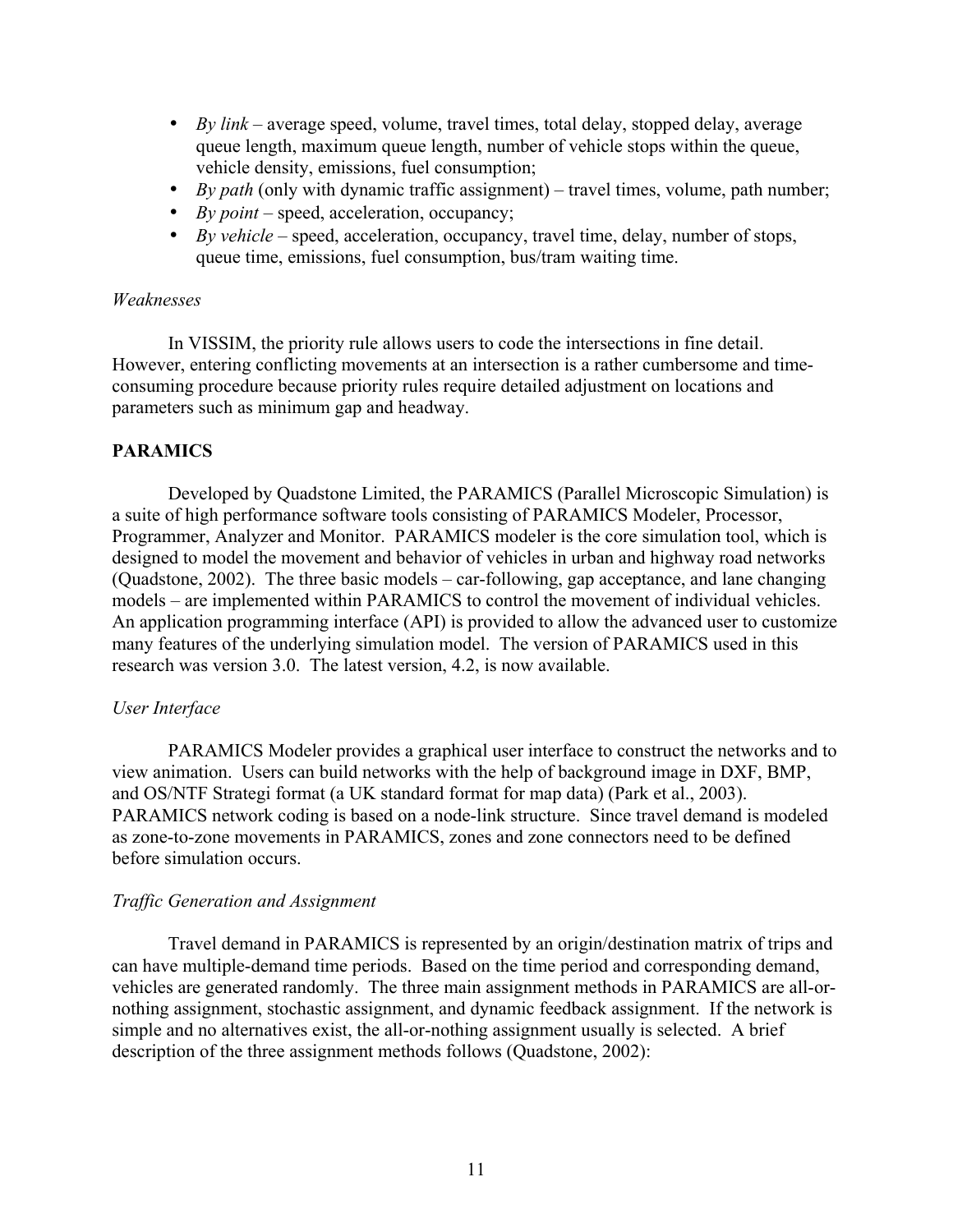- All-or-nothing assignment assumes that all drivers traveling between two zones choose the same route and that link costs do not depend on flow levels.
- Stochastic assignment tries to account for variability in travel costs (or drivers perception of those costs). These methods assume that the perceived cost of travel on each network link varies randomly, with predefined limits.
- Dynamic feedback assignment assumes that drivers who are familiar with the road network will re-route if information on the present traffic conditions is fed back to them. This is achieved by taking real-time information from the PARAMICS simulation and using these data to update the routing calculations.

# *Traffic Control*

PARAMICS can model yield signs, stop signs and traffic signals up to 15 phases. Yield and stop driving behaviors are realized by coding priority junction. A hierarchy of priorities exists in the order of major, medium, minor, and barred for each movement in the priority junction. At signalized intersections, PARAMICS is capable of simulating pretimed control and actuated control. However, the API with Visual  $C++$  or C language needs to be developed by the user to achieve actuated control logic.

# *Multi-modal Transportation*

The default types are car; truck including lgv (light goods vehicle), ogv1 (ordinary goods vehicle class 1), and ogv2 (ordinary goods vehicle class 2); and service buses (large or minibus). Users can override any physical characteristic by changing the specification in the "vehicle" file. Users can add pedestrians to the model by creating a pedestrian vehicle (small, slow speeds).

# *ITS Capabilities*

Though PARAMICS can model simple ITS technologies, API is eventually required to implement more complicated ITS strategies. With advanced plug-in modules using API, PARAMICS can accurately model the interface between ITS and the affected traffic under traffic management and control applications to identify the best location for information signs at the design stage and to determine the optimal strategy for the use of ITS in on-line traffic management and control at the operational stage. In addition, some fully integrated simulations of ITS elements can be realized, for example ramp meters, VMS signing strategies, and invehicle re-routing suggestions (Chu et al., 2004).

# *Measures of Effectiveness*

PARAMICS provides many statistics through the output files, and the "measurement" file defines a list of statistics to be collected. The data include:

• *General network data* – snapshot, turn counts, queue counts, release counts (denied vehicles), number of vehicles on the network, distance traveled, mean speed, mean stopped time and bus-specific data;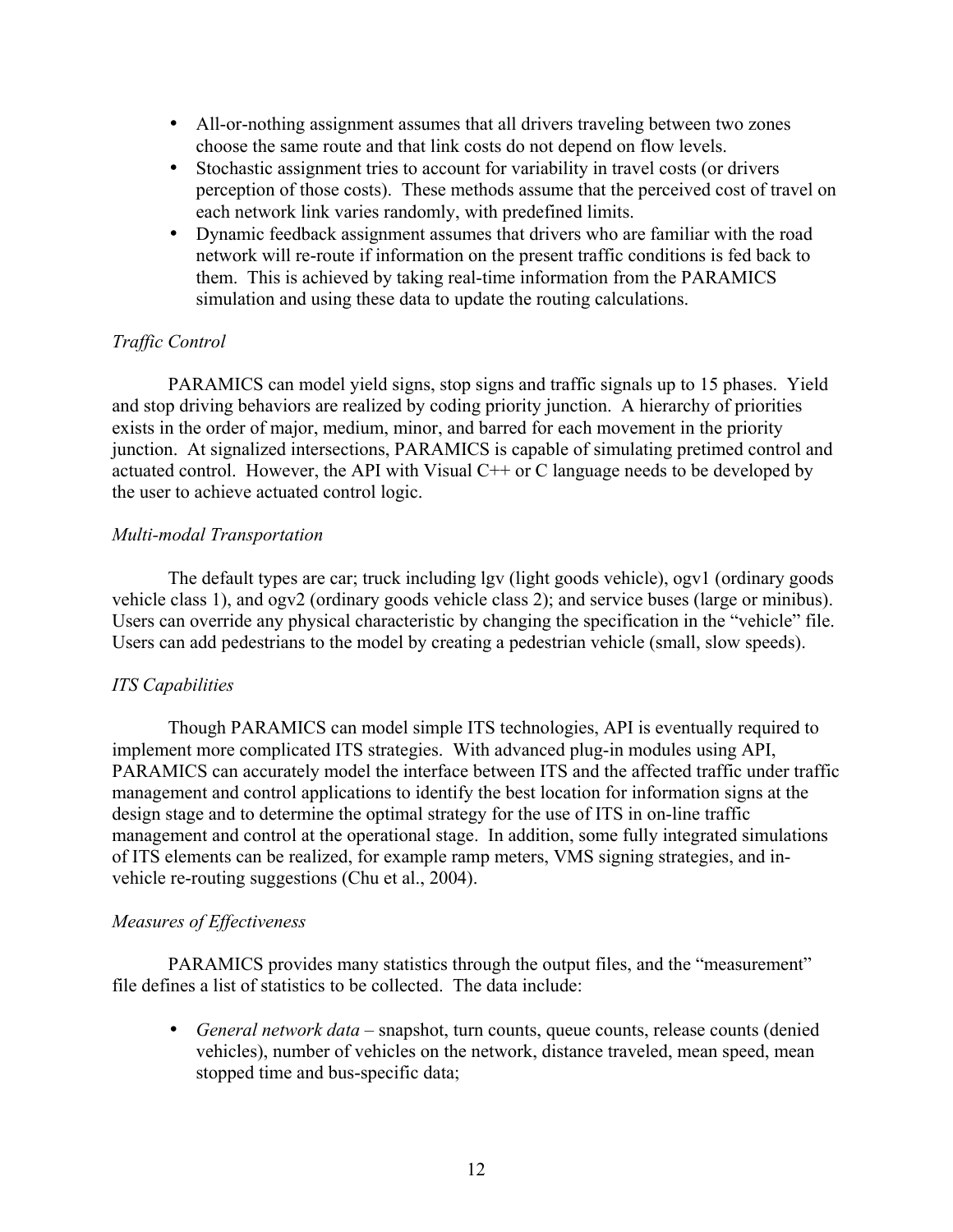- *By point data (loop detector)* flow, speed, headway, occupancy, acceleration and count [light/heavy] vehicles only;
- *By link (loop detector)*  $-$  link flow, link speed, link density, lane change (the number of lane-changing events), lane usage (the proportion of vehicles in each lane), link delay and link counts;
- *By path/trip* trip information, travel time, trip counts, total delay (total journey time) and bus delay;
- *Others* gather distribution, group loop data, saturation flow, incidents, trace, feedback costs and car park information.

Furthermore, users can obtain more desired output by developing an API code.

## *Weaknesses*

Although PARAMICS is a powerful simulation model that provides simulations in fine detail, it takes some time to become familiar with the tool and master the preconfigured functions. In addition, API is not easy for beginners to develop, especially those who do not have any programming experience on Visual C/C++. In addition, PARAMICS does not allow the dual-ring or NEMA control concept. Therefore, it may be cumbersome for users to develop actuated signals.

## **Comparison**

Table 1 provides a general comparison of the models, highlighting the aspects important to most users. The price of these models varies widely. CORSIM has the lowest price, while VISSIM with high level and PARAMICS are much higher. The price of VISSIM is based on the overall functionality of the model. It is most expensive when transit and dynamic traffic assignment are included.

Among these three simulation models, VISSIM and PARAMICS do not have network limits (except as memory limited by a computer's memory), while CORSIM has different levels of limits on NETSIM and FRESIM. To account for stochastic variability of daily traffic, multiple simulation runs need to be conducted for each scenario. All simulation models allow command line execution of simulation model runs and can conduct simulation without animation, which are time efficient. In terms of traffic control, all models can simulate yield sign, stop sign, and traffic signals including pretimed and certain types of actuated signals. PARAMICS requires extra effort, however, such as an API code, for actuated signals.

All models provide a variety of numerical outputs that are link-based, and/or route-based, and/or network-based, and/or individual vehicle-based. However, users need to check carefully the definition and calculation method of some performance measure outputs, such as delay and queue data, as they vary by programs. In addition, none of the models provides output in the HCM format, so conversions must be created in other programs to compare results to traditional analytical models.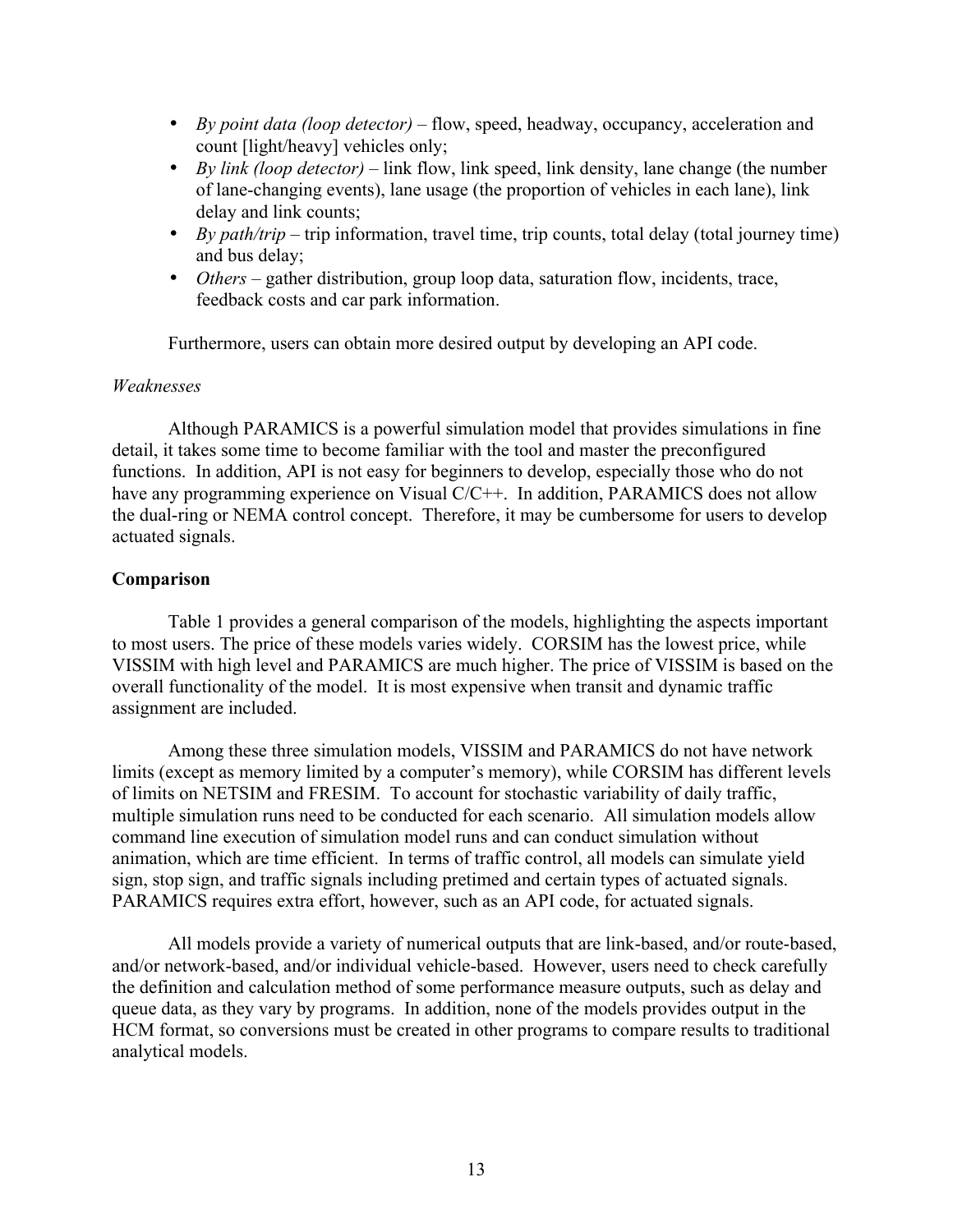# **Table 1. General Comparison**

| <b>Model Comparison</b> |                 | <b>CORSIM</b>                                                                                                                                            | <b>VISSIM</b>                                         | <b>PARAMICS</b>                       |
|-------------------------|-----------------|----------------------------------------------------------------------------------------------------------------------------------------------------------|-------------------------------------------------------|---------------------------------------|
|                         | Version used    | 5.1                                                                                                                                                      | 3.7                                                   | 3.0 & 4.0                             |
|                         |                 |                                                                                                                                                          | Basic (Level I)- \$500                                |                                       |
|                         |                 |                                                                                                                                                          | $w$ /o transit (Level II) - \$1,500                   |                                       |
| General                 | Price           | \$500                                                                                                                                                    | $w/$ transit (Level III) - \$12,000                   | \$13,310                              |
|                         |                 |                                                                                                                                                          | w/ dynamic assignment (Level IV) -                    |                                       |
|                         |                 |                                                                                                                                                          | \$15,000                                              |                                       |
|                         | Developing tool | Yes - RTE                                                                                                                                                | Yes - VAP                                             | Yes - API                             |
|                         |                 | Text editor; Graphical user interface                                                                                                                    | Text editor; Graphical user interface                 | Text editor; Graphical user interface |
|                         | User Interface  | (TRAFED); Network can be imported                                                                                                                        | (main option); TEAPAC can export singal (main option) |                                       |
|                         |                 | from Synchro and TEAPAC                                                                                                                                  | to VISSIM                                             |                                       |
| Network Limit           |                 | NETSIM - 9000 nodes, unlimited links<br>and vehicles, 7000 detectors, 1000<br>actuated signals, 1000 pedestrian<br>phases, maximum link length 9999 feet | None, except for memory limits on a                   | None, except for memory limits on a   |
|                         |                 | FRESIM - 9000 nodes, unlimited links,<br>segments, and vehicles, 6000 detectors,<br>5000 connectors, 2000 detector stations,<br>4000 ramp meters         | computer                                              | computer                              |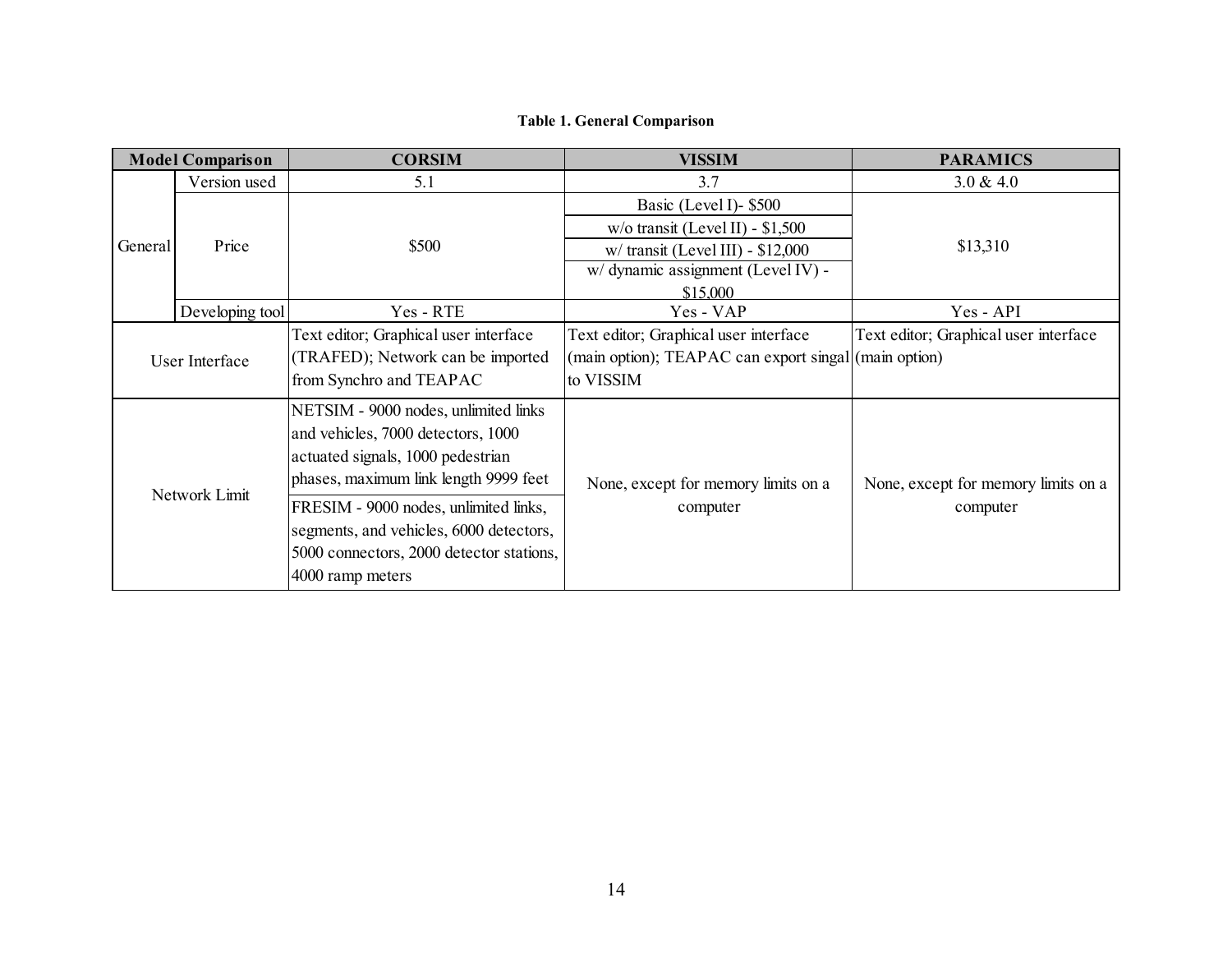# **Table 1. General Comparison (Continued)**

| <b>Model Comparison</b>       | <b>CORSIM</b>                                                                                                                                                                                      | <b>VISSIM</b>                                                                                                                                                                                                                            | <b>PARAMICS</b>                                                                                                                                            |
|-------------------------------|----------------------------------------------------------------------------------------------------------------------------------------------------------------------------------------------------|------------------------------------------------------------------------------------------------------------------------------------------------------------------------------------------------------------------------------------------|------------------------------------------------------------------------------------------------------------------------------------------------------------|
| Traffic Control               | Yield signs, stop signs,<br>pretimed/actuated signal, ramp-<br>metering control, roundabout (some) (VAP code or NEMA interface),                                                                   | Priority rules (similar to yield signs), stop<br>signs, pretimed signal, actuated signal<br>roundabout                                                                                                                                   | Priority junction (similar to yield signs),<br>stop signs, pretimed signal, actuated signal<br>(API code needs to be developed by the<br>user), roundabout |
| Multi-model<br>Transportation | friendly modification                                                                                                                                                                              | Car, truck, bus, pedestrian, and user-Car, truck, bus, rail, tram, bike, pedestrian, Car, truck, bus, pedestrian, and user-<br>and user-friendly modification                                                                            | friendly modification                                                                                                                                      |
| Traffic Assignment            | Static traffic assignment with<br>equilibrium and optimization<br>capabilities                                                                                                                     | Static traffic assignment, dynamic traffic<br>assignment                                                                                                                                                                                 | Static traffic assignment, dynamic traffic<br>assignment                                                                                                   |
| Measure of<br>Performance     | Traffic volume, delay time, travel<br>time, control delay by turn<br>movement, stopped delay, queue<br>time, queue length, vehicle speed,<br>vehicle fuel consumption, vehicle<br>emission by link | Traffic volume, vehicle speed, mean<br>speed, travel time, total delay, stopped<br>delay, average queue length, maximum<br>queue length, vehicle stops within the<br>queue, bus/tram wait time, vehicle<br>emission by vehicle/link/path | Point/link flow, point/link speed, headway,<br>occupancy, acceleration, density,<br>link/bus/total delay, turn/queue/link counts                           |
| Graphic ouput                 | 2D animation                                                                                                                                                                                       | $2D \& 3D$ animation                                                                                                                                                                                                                     | $2D \& 3D$ animation                                                                                                                                       |
| Multi-Run                     | Corsim driver interface window,<br>command line, scripts                                                                                                                                           | MULTI interafce, command line                                                                                                                                                                                                            | Command line                                                                                                                                               |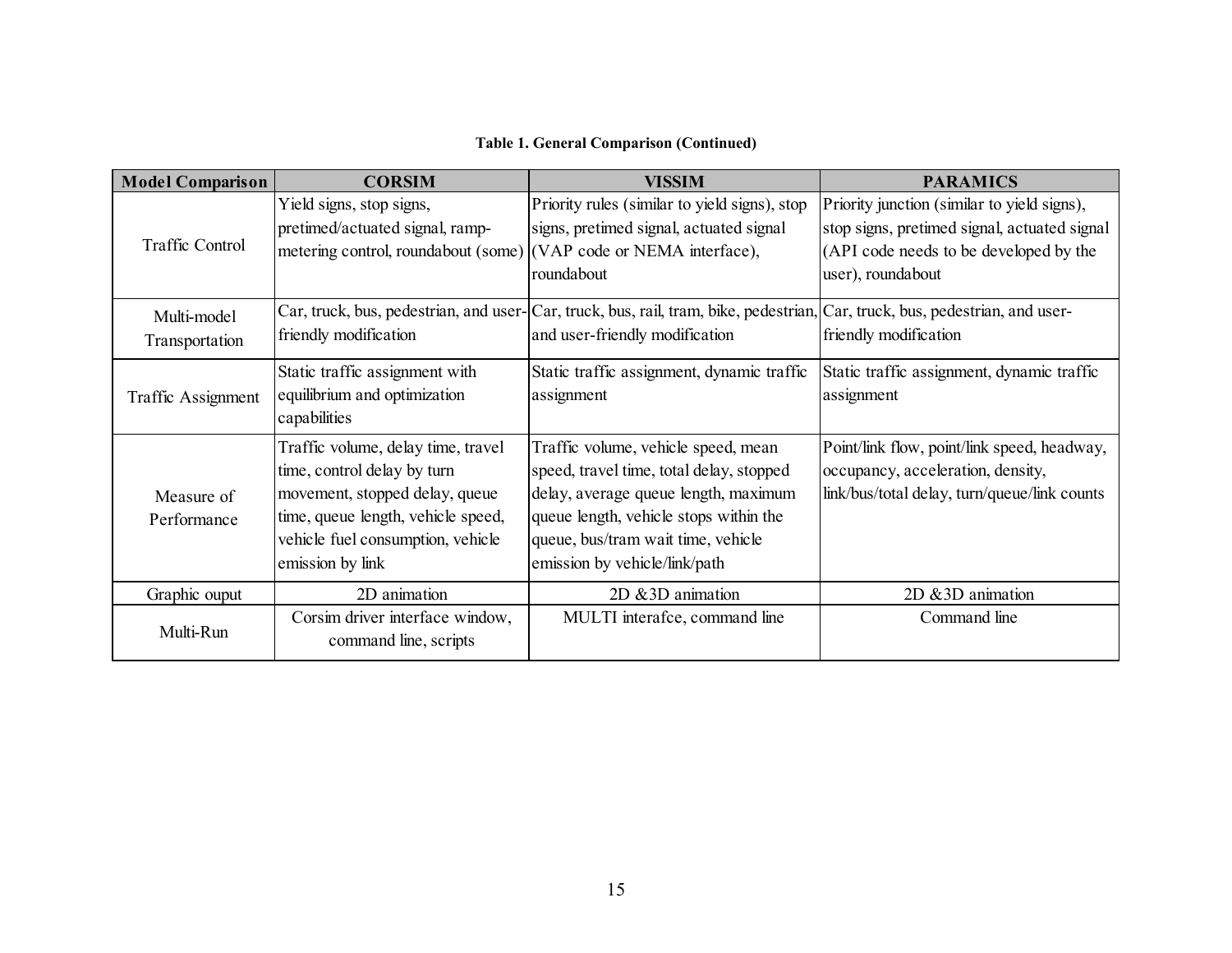Given individual strengths and weaknesses of the different simulation models, users need to choose appropriate simulation model and performance measures with caution for different simulation-based applications. Blind application of an inappropriate simulation model or an improper application of the right model can result in inaccurate and unreliable results.

## **A Proposed Procedure for Microscopic Simulation Model Calibration and Validation**

The following sections describe the main steps in the proposed calibration and validation procedure, as well as the relevant techniques used in this study. Figure 1 depicts the proposed methodology using a flowchart.

#### **Simulation Model Setup**

Simulation model setup, the first step, comprises those tasks and activities that are conducted prior to the commencement of model calibration. These tasks consist of the definition of study scope and purpose, site selection, determination of MOEs, field data collection, and network coding.

#### **Initial Evaluation**

Once a simulation model is correctly set up, the simulation performance based on the default parameter is obtained and compared to the field data. If a close match between the two is found, the default model could be deemed appropriate to be used for further analysis. Otherwise, the next steps are to be practiced.

### **Initial Calibration**

### *Identification of Calibration Parameters*

All calibration parameters within the simulation model are to be identified, except for those that do not have any relevant impacts on the results. For example, for a simple network without route diversion possibility, the parameters related to the route changes could be eliminated from the calibration parameter list. For selected calibration parameters, their acceptable ranges initially are to be determined by the user.

### *Experimental Design for Calibration*

The number of combinations among feasible controllable parameters is extremely large such that all possible scenarios cannot be evaluated in a reasonable time. A Latin Hypercube Design (LHD) algorithm, an experimental design method, is used to reduce the number of combinations to a practical amount while still reasonably covering the entire parameter surface. The LHD provides an orthogonal array that randomly samples the entire design space broken into equal-probability regions. This type of sampling can be regarded as a stratified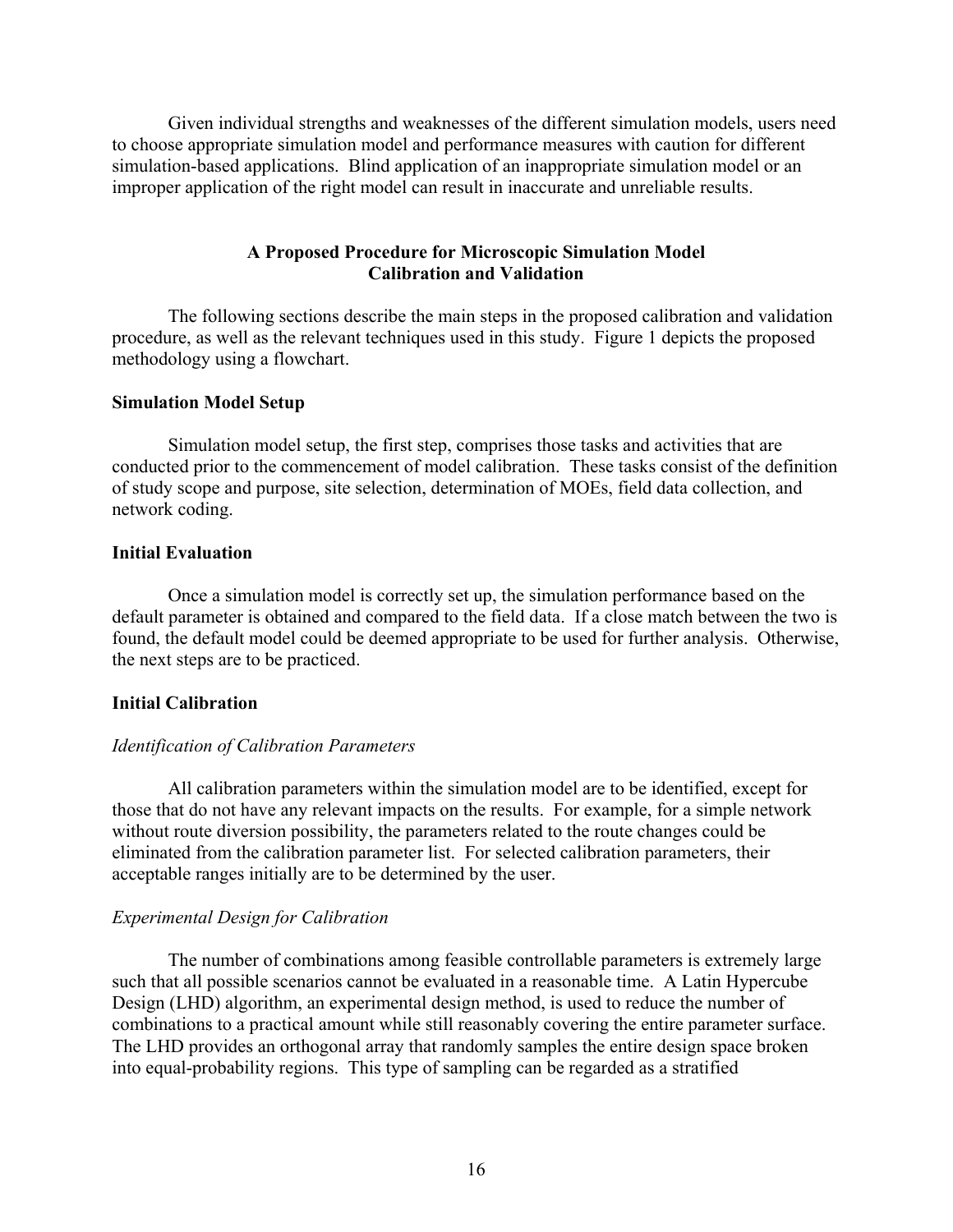

**Figure 1. Methodology Flow Chart**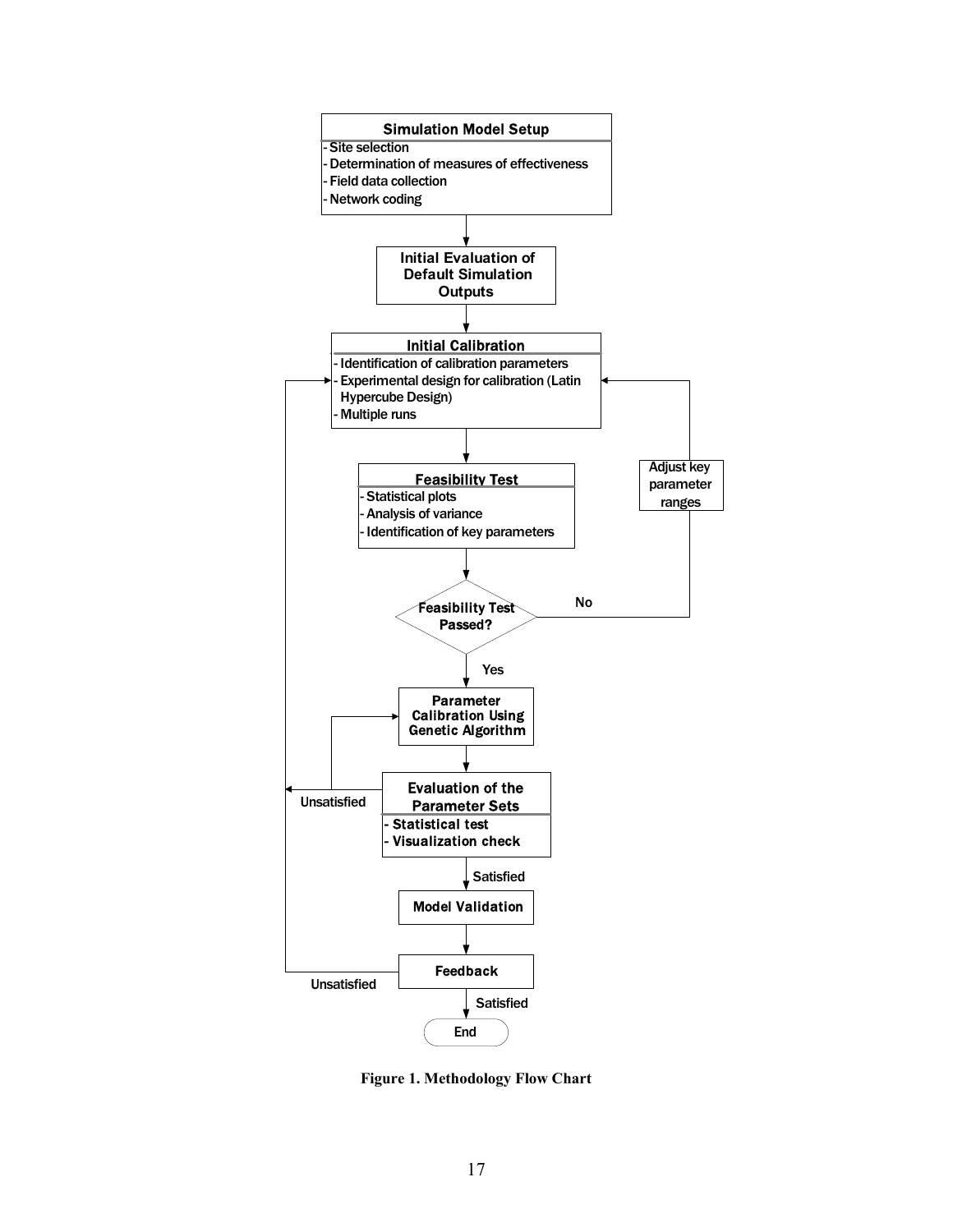Monte Carlo sampling, where the pair-wise correlations are minimized to a small value, which is essential for uncorrelated parameter estimates (McKay, 1979). The LHD is especially useful for exploring the interior of the parameter space and for limiting the experiment to a fixed or userdefined number of combinations, say N. This technique ensures that the entire range of each parameter is sampled. In this study Latin Hypercube Sampling toolbox in MATLAB (The Mathworks, 1999) was used to generate N scenarios using calibration parameters of each simulation model.

### *Multiple Runs*

In order to reduce stochastic variability, multiple runs are to be conducted for each scenario from the experimental design. The number of replicates should be a function of system variability and computation time constraints. The average performance measure and standard deviation are to be recorded for each of the runs. The simulation results are to be used in the feasibility test.

#### **Feasibility Test**

The purpose of the feasibility test is to check whether the field data are reasonably covered by the distribution of simulation results, hence to determine whether the current parameter ranges are feasible. As shown in Figure 2, if field data fall within the middle 90 percent of the distribution, defined as the acceptable range, the current parameter ranges are deemed sufficient to generate the field condition. Otherwise, the ranges of key parameters are to be adjusted in order to achieve the desired results. However, the expanded value should be reasonable and realistic. With the adjusted parameters another set of N scenarios is generated and evaluated. This process is repeated until the field data fall within the acceptable range. Furthermore, the scenario containing the parameter set that provided the closest match to the field performance is recorded for final comparison, which is noted as LHD-based parameters.



**Figure 2. Feasibility Test Concept** 

## *Statistical Plots*

With the performance measure recorded in each of the runs, statistical plots such as scatter plots and histograms are drawn to help understand the results. The plots include the distribution of performance measures from multiple runs and performance measure versus each calibration parameter. For the key parameters, usually the trend is easy to observe.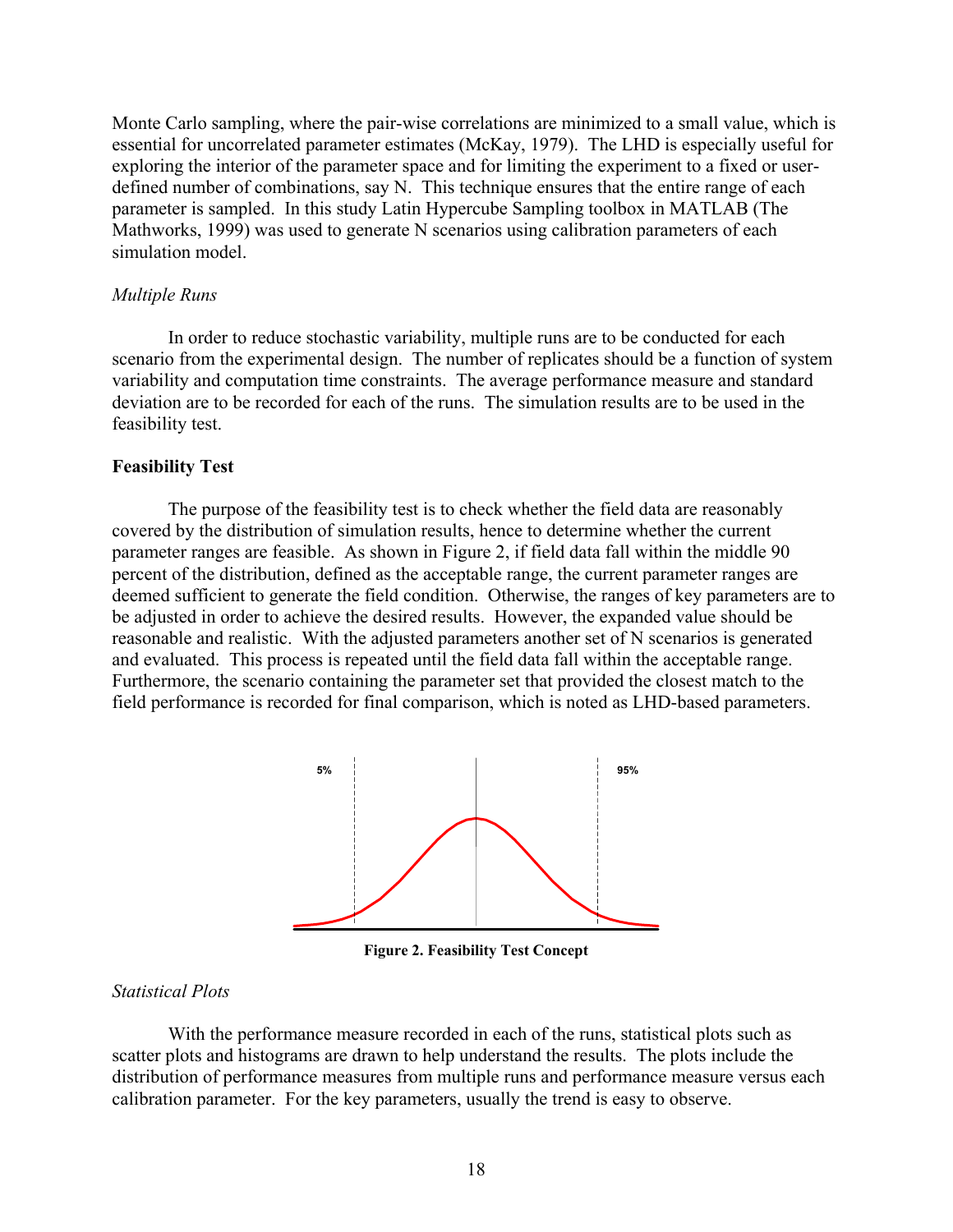#### *Analysis of Variance*

Analysis of variance (ANOVA), another rigorous statistical method, is applied to identify key parameters based on statistical analysis result. ANOVA tests the null hypothesis that several group means are equal in the population by comparing the sample variance estimated from the group means to that estimated within the groups. This technique is an extension of the twosample t test.

In this study each pair of calibration parameter and simulation results was examined by one-way ANOVA in a statistical package SPSS (SPSS, 2001). It can identify statistically significant parameters based on the significance value of the *F* test and can quantify the degree to which each parameter explains the performance measure. When the p value is smaller than the user-defined confidence level, the null hypothesis is rejected, which indicates that group means are statistically different. Therefore, the parameters with small p values and big SSRs are identified as key parameters. Furthermore, in order to see the main and interaction effects of parameters on the simulation results, multiple analyses of variance (MANOVA) is to be applied to parameters that may have interaction effects.

## **Parameter Calibration Using Genetic Algorithm**

After identification of appropriate parameters and the acceptable ranges, GA is applied to find the optimal parameter values. Three basic operators employed in GA are reproduction, crossover, and mutation. The reproduction operator selects individuals with higher fitness. In this study, each individual was represented by a series of unsigned decimal numbers (i.e.,  $0,1,2,...,9$ ). Then, the actual value of each parameter was linearly mapped into an integer range permitted by the given number of decimal digits. For example, the first parameter with the range of 0.8 sec to 1.8 sec was represented by the first two unsigned decimal digits in a chromosome, which offered a numeric range from 00 to 99. The lower limit of 0.8 sec was set to 00 while the upper limit of 1.8 sec was set to 99. Therefore, a value of 20 on these two digits would produce the parameter value of 1.0 sec by a linear mapping. Then, the actual parameter values were entered into the traffic simulator, and the fitness value was calculated based on the simulation output and field data. The crossover operator creates the next population from the intermediate population, whereas the mutation operator is used to explore some areas that have not been searched.

The procedure of applying GA for calibration is depicted in Figure 3. First, parameters that control the size of GA search problem and the function to calculate the fitness value are set. The GA is then started by generating a number of individuals in the population; each representing a feasible solution. These individuals form the initial solution set of the problem. Second, each individual is decoded into actual parameter values and inserted into the simulation model. A simulation is then carried out for each set of decoded values, with simulation results channeled into a fitness function. Third, the fitness value is calculated by comparing the simulation results and field data. If the comparison result does not meet the stopping criterion, then a new population is generated after implementations of crossover, mutation, and elitism options. The process is repeated until the stopping criterion is met or the maximum number of generations is reached.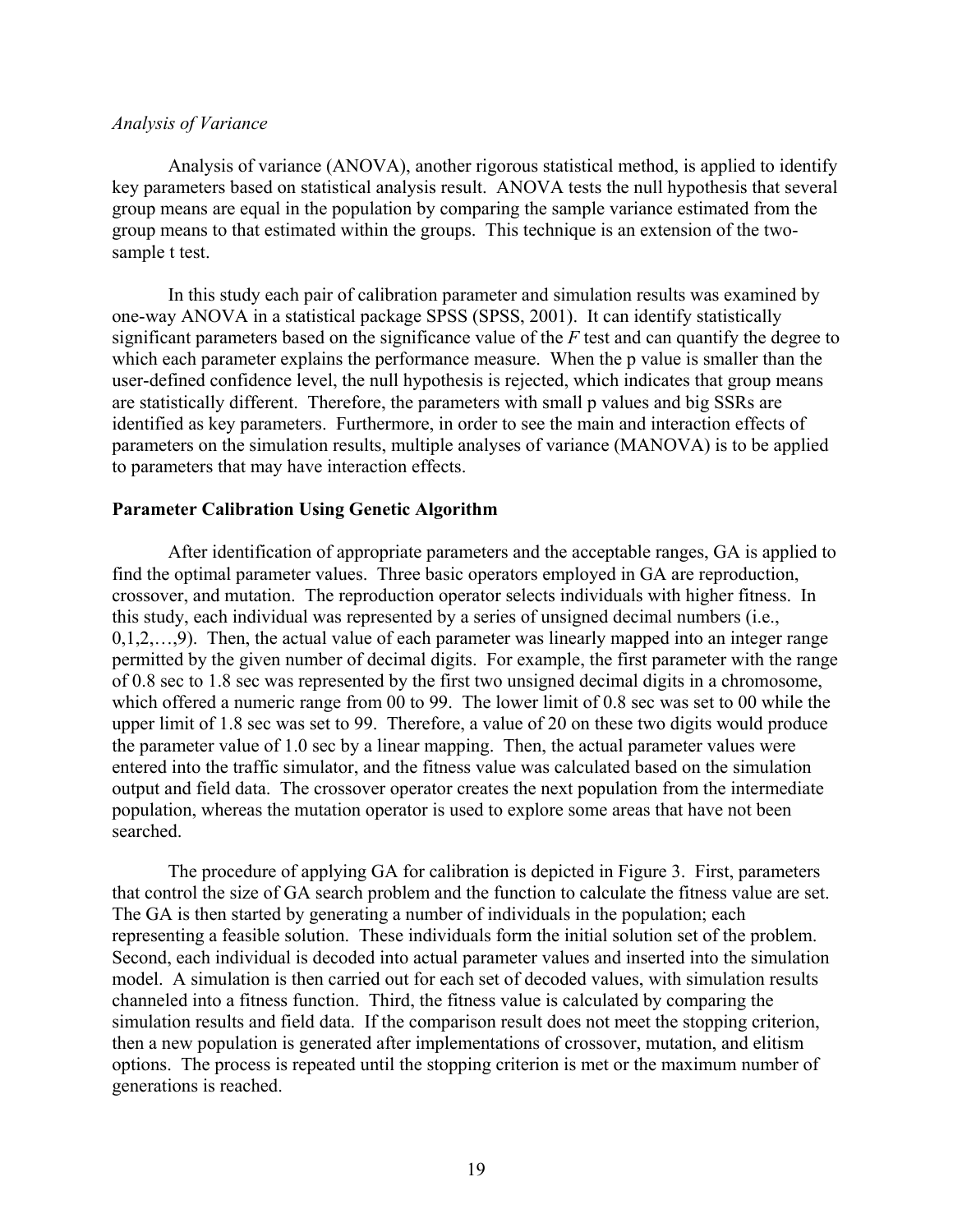

**Figure 3. The Genetic Algorithm Process** 

GA was integrated into each simulation model to calibrate parameters. In this study the relative error of average travel time between simulation output and field data was used as the fitness value for the GA. The fitness function takes the form of:

$$
\text{Fitness Value} = \frac{|TravelTime_{Field} - TravelTime_{Sim}|}{TravelTime_{Field}} \tag{1}
$$

where travel time refers to average value of individual travel times.

### **Evaluation of the Parameter Sets**

Once GA finishes parameter calibration, multiple runs are conducted for default parameters and GA-based parameters, separately, for comparison. For each parameter set, a distribution of performance measure is to be developed and compared with the field measure. Statistical testing, such as t test, and visualization checking will be conducted. The t test is to be used to verify whether the calibrated parameter set from GA can generate statistically significant results and perform better than the default parameter set. In this study the performance measure used in the t test was average travel time within the study period. Visualization is to be used to evaluate the calibrated models. A model cannot be considered calibrated if the animations are not realistic. Animations from multiple runs of each model are to be viewed to ensure the animations are acceptable. The model will be regarded well calibrated only if the evaluation of travel time distributions, statistical tests, and animations are satisfactory. Otherwise, either parameter calibration using GA or the initial calibration stage must be repeated.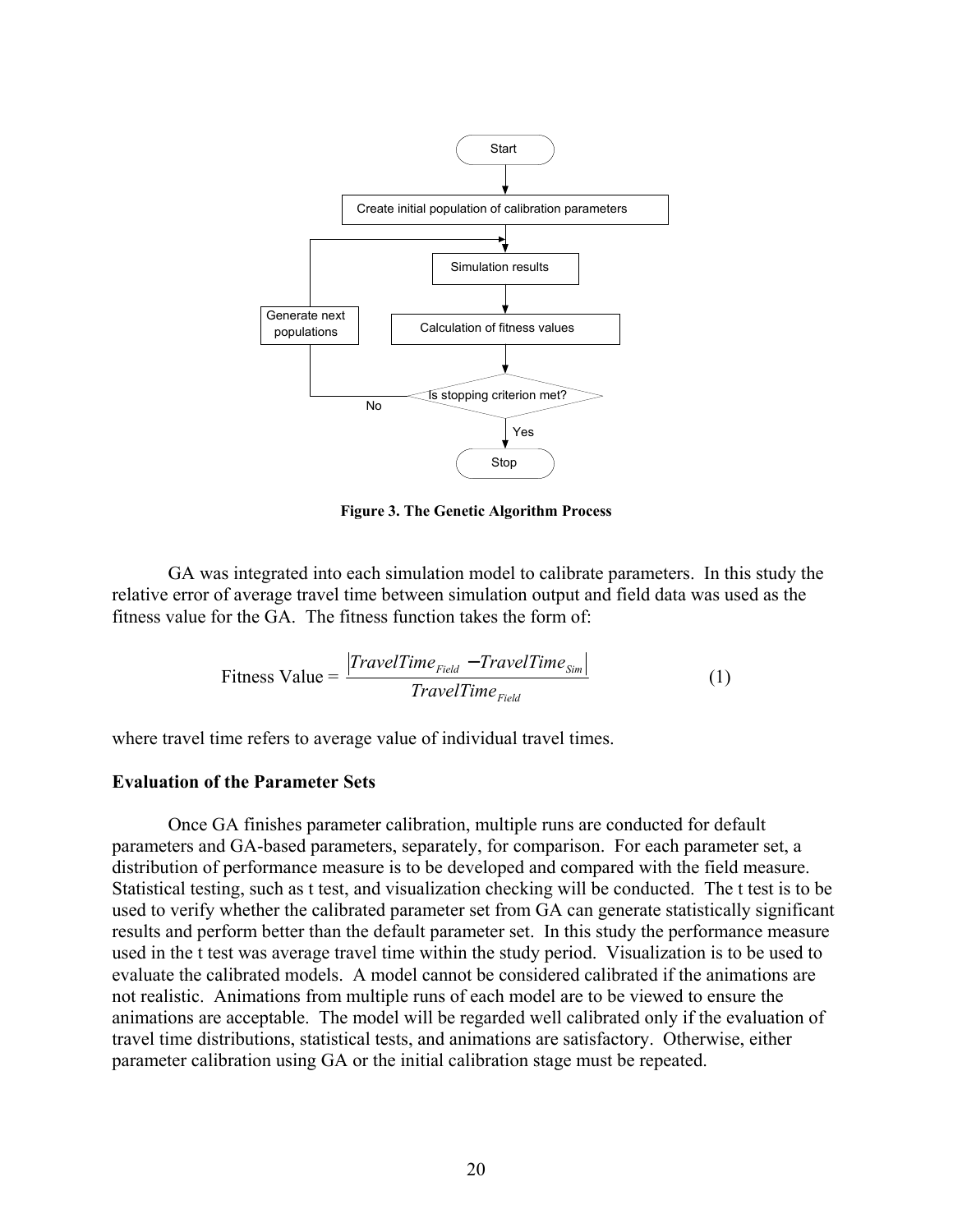Other parameter sets that could be included in the comparison are the best-guessed parameter set and the best parameter set identified in the LHD approach, which has simulation results closest to the field. Here best-guess means to assign the most accurate value to each parameter based on engineering judgment and knowledge of local traffic condition. The inclusion of LHD-based parameter is to check whether it can achieve comparable performance with the calibrated parameters using GA and thus, provide an alternative to GA to obtain acceptable parameters.

## **Model Validation**

In order to validate the model, it is desirable to collect another set of data under different conditions than in the calibration. Different conditions could be untried conditions such as after implementing new signal timing or different days with similar transportation facilities. In this study field data under untried conditions were not used due to some limitations. Instead, data that were collected on a different day were used for validation. The validation involves comparison of the prediction of system performance from the calibrated model with the newly collected field data. T test and visualization checking are to be conducted to evaluate if the predictions are acceptable.

## **Feedback**

Feedback will be necessary if the results are not satisfactory. This feedback will go to the calibration stage and repeat the remaining steps.

#### **Development of Test Beds**

# **Site Selection**

The first test site was an actuated signalized intersection. It is the junction of U.S. Route 15 and U.S. Route 250 in Virginia, which has four legs with single lane approach from all directions. The test site is referred to as "Site 15" throughout the remaining report. The location and alignment of the test site is shown in Figure 4. There are exclusive right-turn bays of 110 feet long on each approach. The southbound approach carries relatively heavy traffic volume and a large proportion of left-turn vehicles during peak hour.

The second test site was a lane-closure work zone located on I-64 near Covington, Alleghany County, Virginia. The selected 5-mile highway segment plies longitudinally in the east-west direction, and the westbound direction is of interest in this study. The test site is referred to as "Covington network" throughout the remaining report. This site was selected because (1) it is an interstate highway, which has different driving behavior from the signalized intersection in the first case study; (2) it involves a relatively large work zone, which has specific driving phenomenon such as slowing down before the merge area and speeding up after the work zone; and (3) the work zone consists of a bridge reconstruction, which takes a fairly long time and hence is favorable for site visits and multiple-day data collections. There are two lanes at the beginning of the network but only one lane at the work zone area. Moreover, there are three different posted speed limits along the network. The normal posted speed limit for interstate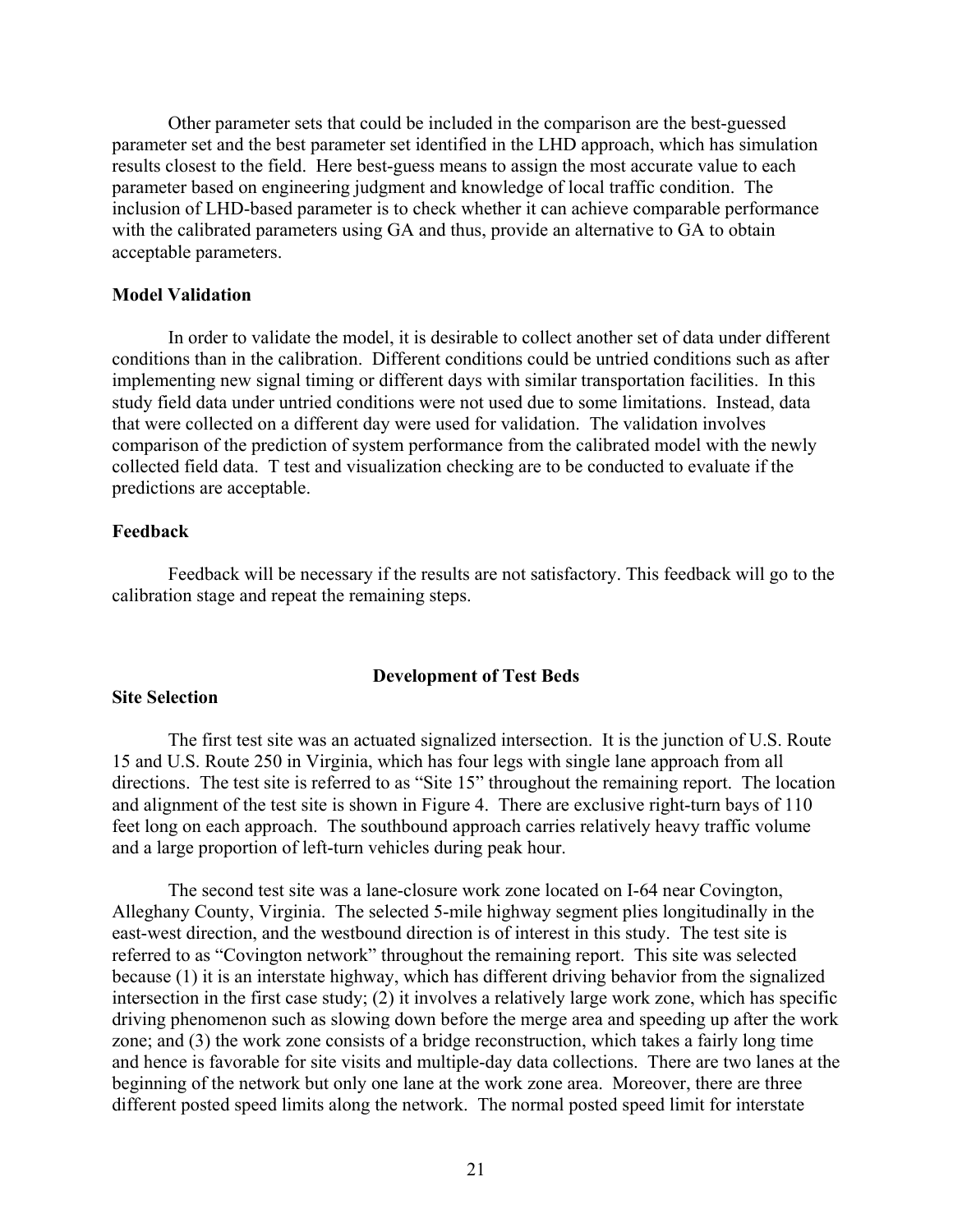highways is 65 mph. At the beginning of the network, there is a posted speed limit sign of 55 mph, and further downstream the posted speed limit is 45 mph. Figure 5 is an aerial photo showing the Covington network alignment and location.



**Figure 4. Schematic of Site 15** 



**Figure 5. Schematic of Covington Network (From Geostat Center at University of Virginia)**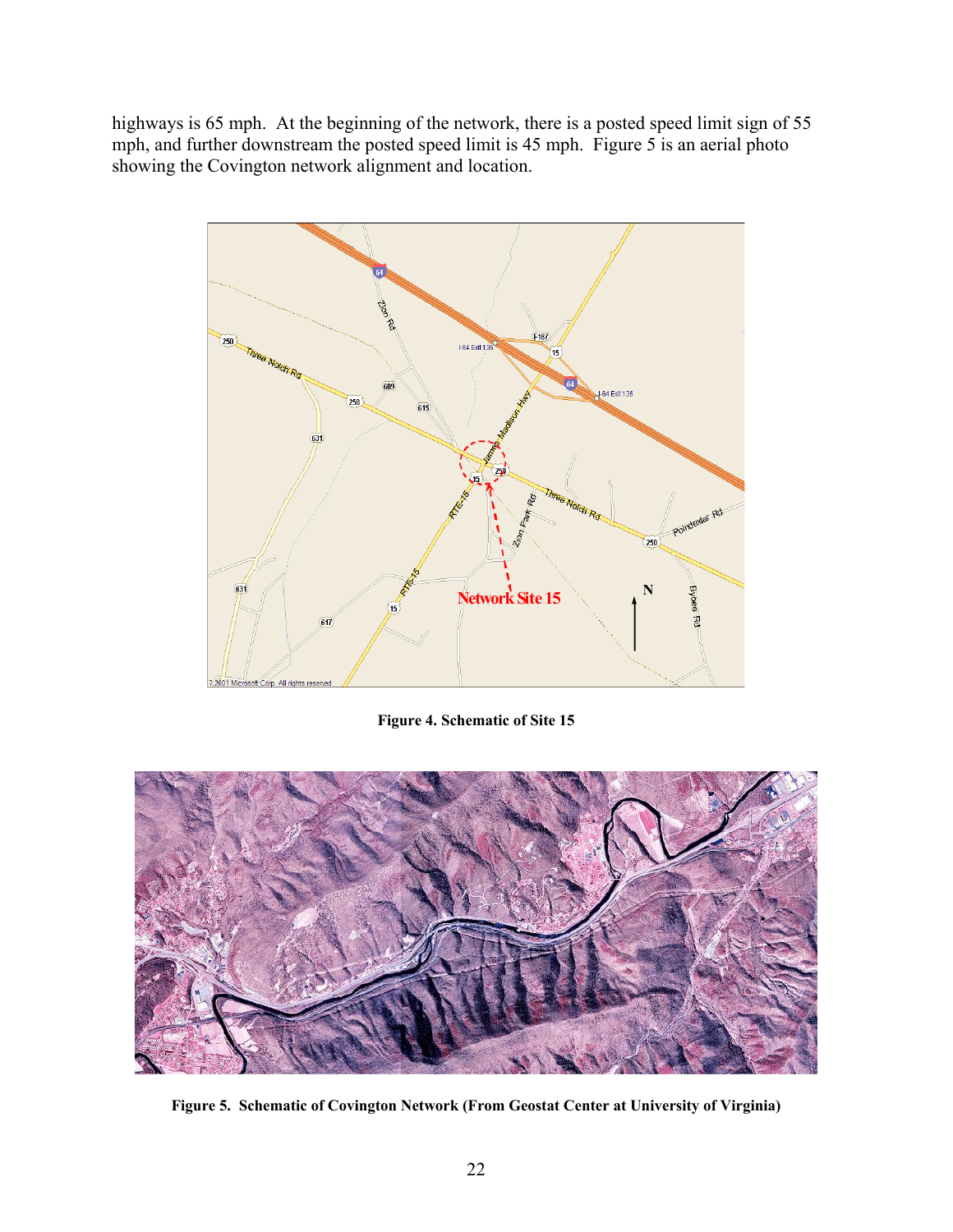### **Data Collection and Reduction at Site 15**

### *Data Category*

To code Site 15 in the simulation environment, input data such as traffic counts, length of each approach lane, intersection geometric characteristics, detector locations, and posted speed limit were required. The signal timing designed for the signal system was obtained from VDOT personnel. The MOE used in this network was travel time on the southbound approach, and it was selected because it easy to collect both from the field and the simulations. Other measures, such as delay and queue data, are calculated in different ways in each simulation model. For example, queue data usually are collected in the field at the beginning of green time for each cycle. In simulation environment, CORSIM provides average and maximum queue by lane from the beginning of the simulation, while VISSIM identifies average and maximum queue by link at certain time intervals according to a user-provided queue definition (PTV, 2001). Therefore, comparison of these MOEs to the field value may not be meaningful.

### *Data Collection and Reduction*

Before the data collection the research team made site visits to determine the data collection strategy. The data collection plan included the following: one smart travel van (STV), two video cameras, and three persons, as shown in Figure 6. Person 1 recorded actual signal timing changes from the actuated signal system during the data collection period. Persons 2 and 3 were responsible for the two video cameras, which were located in the southbound approach, to obtain the license plates and times of each vehicle at the upstream and downstream point. The distance between these two cameras was 960 feet. Another two cameras attached to STV collected detailed data in two areas corresponding to the dashed circle and rectangle in Figure 6. The camera for circular area provided traffic counts and vehicle classification; the camera for rectangular area provided detailed traffic movements on the southbound approach.

To account for day-to-day variability, data were collected during evening peak hour between 5 and 6 P.M. on multiple days, April 15, April 22, May 13, May 20, and June 5 in 2003. Synchronization between clocks of all equipment was performed before data collection. Several things occurred during data collection that should be mentioned. On April 15 some of the traffic count data were missing due to the improper angle of the camera. Only one STV camera was working properly on April 22, May 13, and May 20, which resulted in the loss of detailed data on the southbound approach. Despite the missing data, the research group still collected a comprehensive range of data.

Videotapes were reduced to obtain traffic counts, individual travel time on the southbound segment, and real signal timing. Traffic counts and heavy vehicle counts for each approach were obtained through viewing the video attached to the STV. The signal statistics such as maximum/minimum green, red and yellow were extracted from the recorded signal data. The posted speed limit of 45 mph was observed at the site. Travel time was collected by the license plate matching method through watching the two videotapes. The procedure was to note the license plate numbers and times of each vehicle as it passed the observation points, then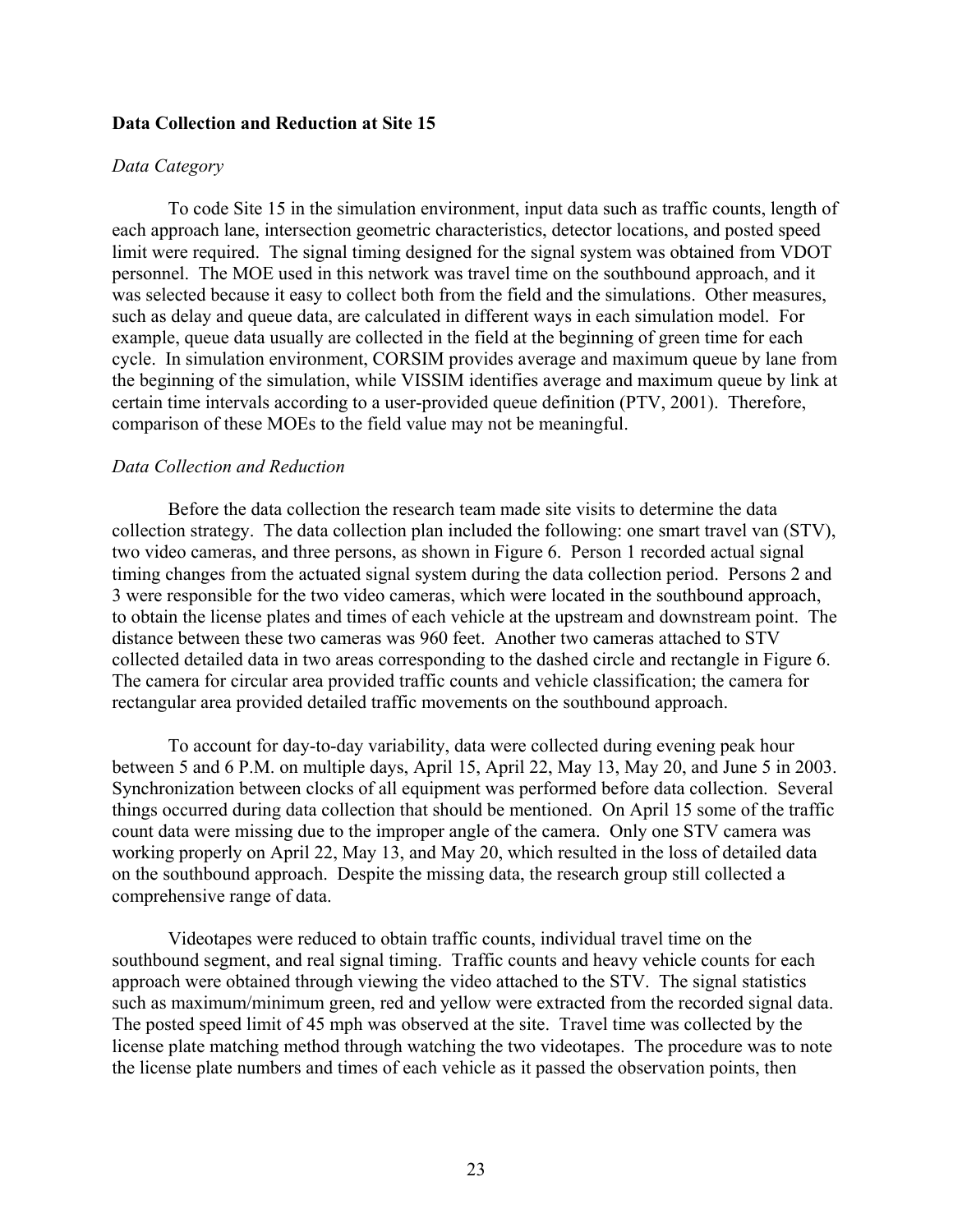

**Figure 6. Site 15 Data Collection Schedule** 

match the license plate numbers one by one, and finally calculate the time differences to obtain the travel times of vehicles traveling along the segment.

### *Data Summary*

Since there were only two phases in this signal system, real-time signal data were recorded only for major directions, southbound and northbound, as listed in Table 2. The signal timing for minor approaches could be inferred from Table 2.

|                     |      | Green (sec) |      |      | Red (sec) |      |
|---------------------|------|-------------|------|------|-----------|------|
| <b>Major Signal</b> | Mean | Min         | Max  | Mean | Min       | Max  |
| 5/13/03             | 30.9 | 12.6        | 58.2 | 24.1 | 12.6      | 36.9 |
| 5/20/03             | 29.6 | 12.0        | 48.1 | 23.0 | 12.1      | 37.2 |
| 6/5/03              | 30.6 | 13.5        | 70.6 | 25.0 | 6.1       | 37.3 |
| Average             | 30.4 | 12.7        | 59.0 | 24.0 | 10.3      | 37.1 |

| Table 2. Actual Signal Timing at Site 15 |  |  |  |
|------------------------------------------|--|--|--|
|                                          |  |  |  |

Table 3 lists traffic counts on four individual days and average traffic count of three days: April 22, May 13, and May 20, 2003. Data from these three days were used in the calibration process, while data on June 5, 2003, were reserved for validation. Trucks and other multi-axle large vehicles were identified as heavy vehicles (HV).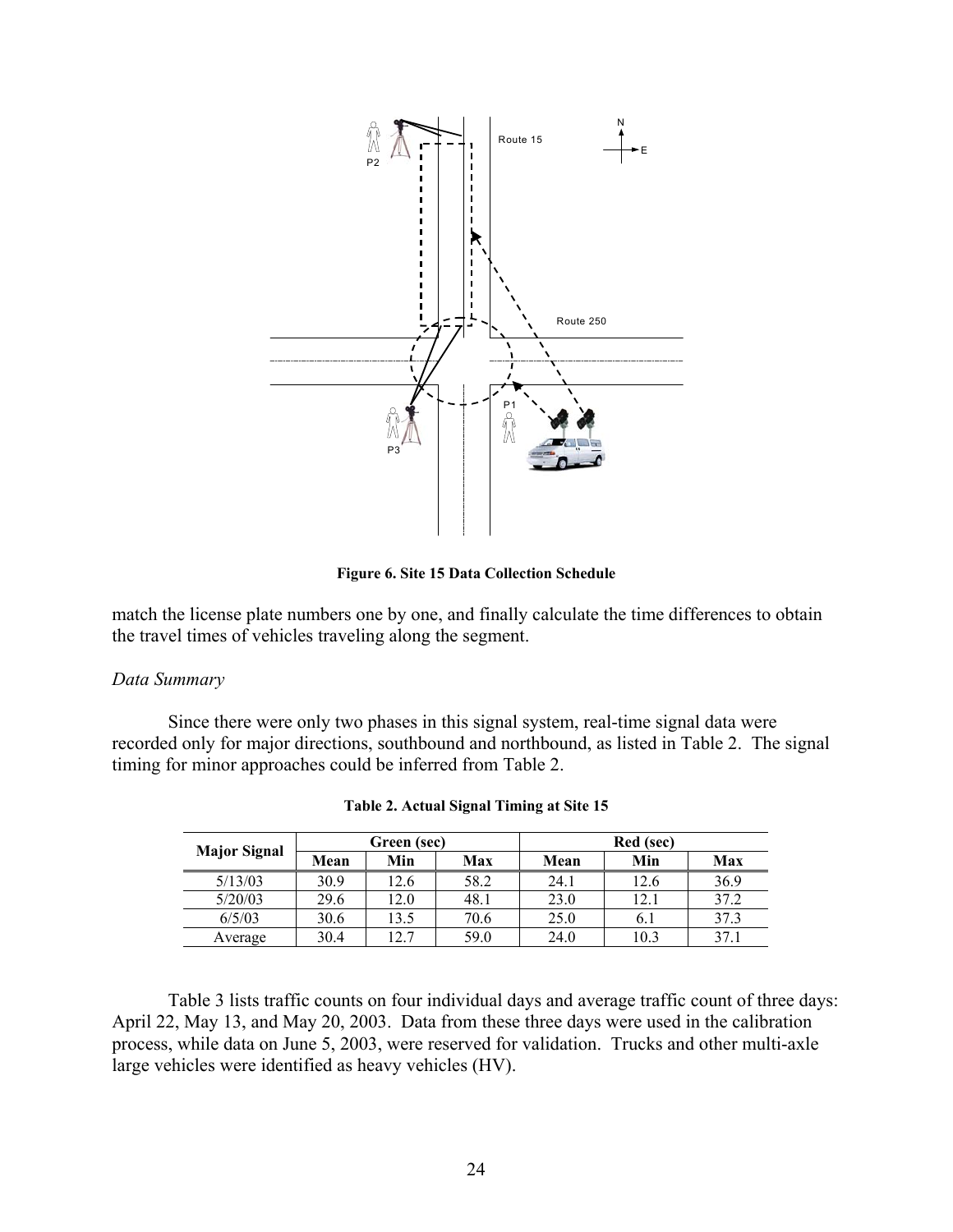|             | Site 15 Traffic Counts (vph) |            |     | <b>Through</b> | <b>Right Turn</b> | $H V\%$        |
|-------------|------------------------------|------------|-----|----------------|-------------------|----------------|
|             |                              | Southbound | 217 | 312            | 122               | 3              |
|             | 4/22/2003                    | Northbound | 36  | 188            | 40                | $\overline{2}$ |
|             |                              | Eastbound  | 80  | 86             | 33                | 1              |
|             |                              | Westbound  | 40  | 64             | 80                | 3              |
|             |                              | Southbound | 195 | 270            | 111               | $\overline{2}$ |
|             | 5/13/2003                    | Northbound | 22  | 193            | 40                | 5              |
|             |                              | Eastbound  | 75  | 111            | 42                | $\overline{3}$ |
| Calibration |                              | Westbound  | 34  | 82             | 104               | 4              |
| Data        | 5/20/2003                    | Southbound | 208 | 289            | 99                | 1              |
|             |                              | Northbound | 32  | 171            | 33                | $\overline{4}$ |
|             |                              | Eastbound  | 83  | 94             | 53                | $\overline{2}$ |
|             |                              | Westbound  | 33  | 74             | 90                | $\overline{2}$ |
|             |                              | Southbound | 207 | 290            | 111               | $\overline{2}$ |
|             | Average                      | Northbound | 30  | 184            | 38                | 4              |
|             | Counts                       | Eastbound  | 79  | 97             | 43                | $\overline{2}$ |
|             |                              | Westbound  | 36  | 73             | 91                | $\overline{3}$ |
|             |                              | Southbound | 192 | 300            | 93                | 5              |
| Validation  | 6/5/2003                     | Northbound | 32  | 172            | 29                | 6              |
| Data        |                              | Eastbound  | 88  | 98             | 44                | 4              |
|             |                              | Westbound  | 45  | 77             | 84                | $\overline{2}$ |

**Table 3. Field Traffic Counts at Site 15** 

Table 4 shows statistics of travel time, including mean, median, standard deviation, and minimum and maximum values. The data indicate a huge variation of mean travel time among different days, ranging from 46.51 to 70.43 seconds. Even on the same day, travel time of individual vehicles varied dramatically as indicated in standard deviation, minimum and maximum values. The distributions of travel time on individual days are illustrated in Figure 7.

| Table 4. Field Travel Time at Site 15 |  |  |  |
|---------------------------------------|--|--|--|
|---------------------------------------|--|--|--|

| <b>Travel Time (sec)</b> | Mean  | Median | <b>Stdev</b> | Min.  | Max.   |
|--------------------------|-------|--------|--------------|-------|--------|
| 4/22/03                  | 70.43 | 68.00  | 27.98        | 15.00 | 180.00 |
| 5/13/03                  | 53.32 | 46.00  | 25.64        | 16.00 | 121.00 |
| 5/20/03                  | 46.51 | 44.00  | 18.91        | 17.00 | 165.00 |
| 6/5/03                   | 51.53 | 42.00  | 30.89        | 17.00 | 157.00 |
| Ave.                     | 55.45 | 50.00  | 25.86        | 16.25 | 155.75 |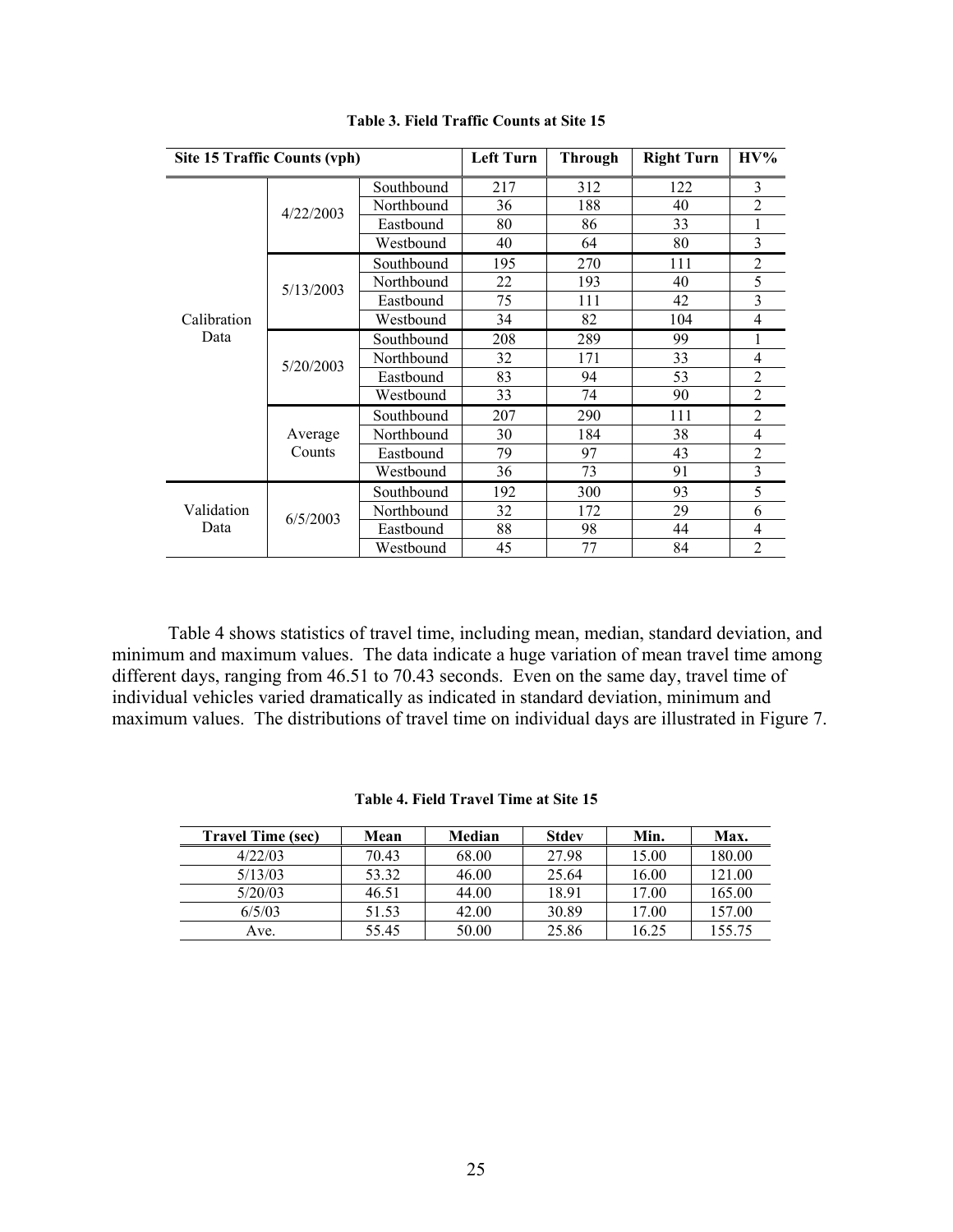

**Figure 7. Site 15 Field Travel Time** 

## **Data Collection and Reduction at Covington Network**

### *Data Category*

To code the second network in the simulation models, several required input data, including the number of lanes, the length of work zone, speed limits, and traffic volume, were collected. The MOEs used for the calibration and validation were travel time from the beginning to the end of the network and travel speed at the merge area. These specific MOEs were selected because of their straightforward collection from both the field and through simulation tools.

### *Data Collection and Reduction*

Before the data collection the research team made two site visits to determine the locations for collecting data and setting up the equipment. To collect the desired traffic data, three video cameras were positioned separately at the beginning of the network, merge area and the end of the network. The distance between the first two cameras was approximately 3 miles, while the distance between the second and the third cameras was approximately 2 miles. To account for day-to-day variability, multiple days of data collection were conducted. A group of five people collected data during the evening peak hour between 5 and 6 P.M. on June 10, 24, 25, and 26, 2003. Three people were responsible for the video cameras, and the other two collected speeds using a LIDAR gun at the merging area. Synchronization between clocks of all the equipment was performed before data collection.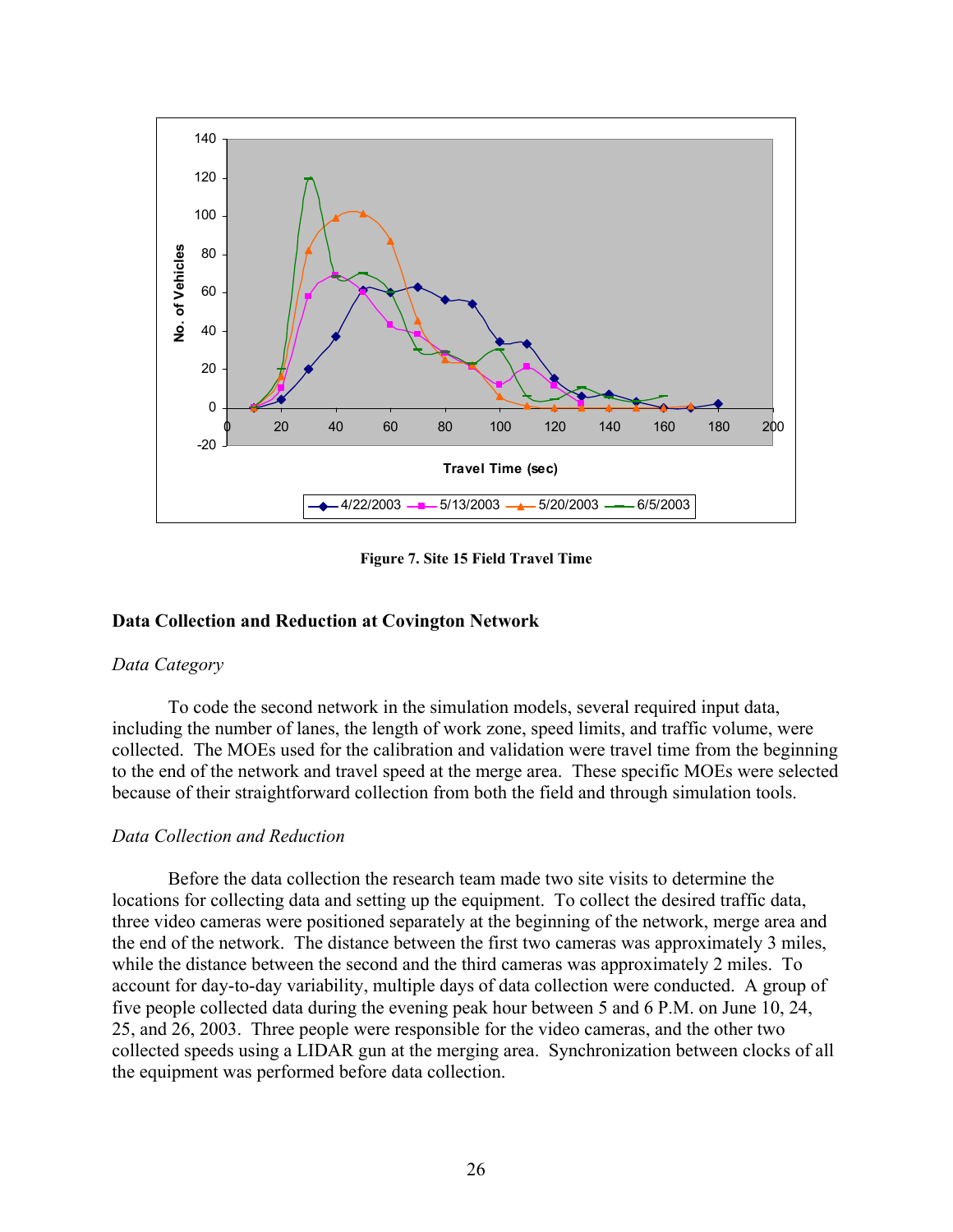Data reduction through videotapes consisted of obtaining traffic counts, travel times to pass through the network and travel speeds at the merge area. Traffic counts and heavy vehicle counts were obtained through watching the videotape of the upstream camera because the segment does not contain a ramp. However, an on-ramp exists near the beginning of the network, and the traffic from that entrance also was included.

For the Covington network, the vehicle description matching method was used to extract travel times rather than the license plate matching method because the travel speed for this highway was relatively high, making it too difficult to obtain the license plate number for every vehicle. The process was to note the vehicle description and record the times it appeared at the beginning and end of the network. Each vehicle was then matched one by one, and the travel time passing through the network was determined by the time differences. Travel speed collection was relatively easy and time efficient as the software attached to the LIDAR gun automatically recorded the speed and time during the data collection.

### *Data Summary*

Table 5 summarizes traffic counts on 4 days. Data on June 10, 2003, were reserved for validation. The compliance rate was calculated as the percentage of the drivers following the posted speed limits according to the collected speed data on each day. Table 6 shows the statistics of travel times, including mean, standard deviation, and number of records. In contrast to the travel time data of Site 15, the Covington network data show a small variation of mean travel time on different days. As seen in Figure 8, the travel time distributions on different days are quite similar.

| Covington   | <b>Traffic Counts (veh)</b> | $\mathbf{H} \mathbf{V}$ % | <b>Compliance Rate(%)</b> |
|-------------|-----------------------------|---------------------------|---------------------------|
| $06/10/03*$ | 601                         | $\sqrt{7}$                |                           |
| 06/24/03    | 744                         |                           |                           |
| 06/25/03    | 700                         | 14                        |                           |
| 06/26/03    |                             |                           |                           |

|  |  | Table 5. Field Traffic Volume and Composition for Covington Network |  |  |
|--|--|---------------------------------------------------------------------|--|--|
|  |  |                                                                     |  |  |

\*The data were collected between 5:10 to 6:00 pm.

#### **Table 6. Field Travel Time for Covington Network**

| Covington   | <b>Mean Travel Time (sec)</b> | <b>Stdev</b> | <b>Size</b> |
|-------------|-------------------------------|--------------|-------------|
| $06/10/03*$ | 328 21                        | 19.53        | 574         |
| 06/24/03    | 330.04                        | 20.91        | 690         |
| 06/25/03    | 332.73                        | 19.26        | 700         |
| 06/26/03    | 332.19                        | 21.83        | 790         |

\*The data were collected between 5:10 to 6:00 pm.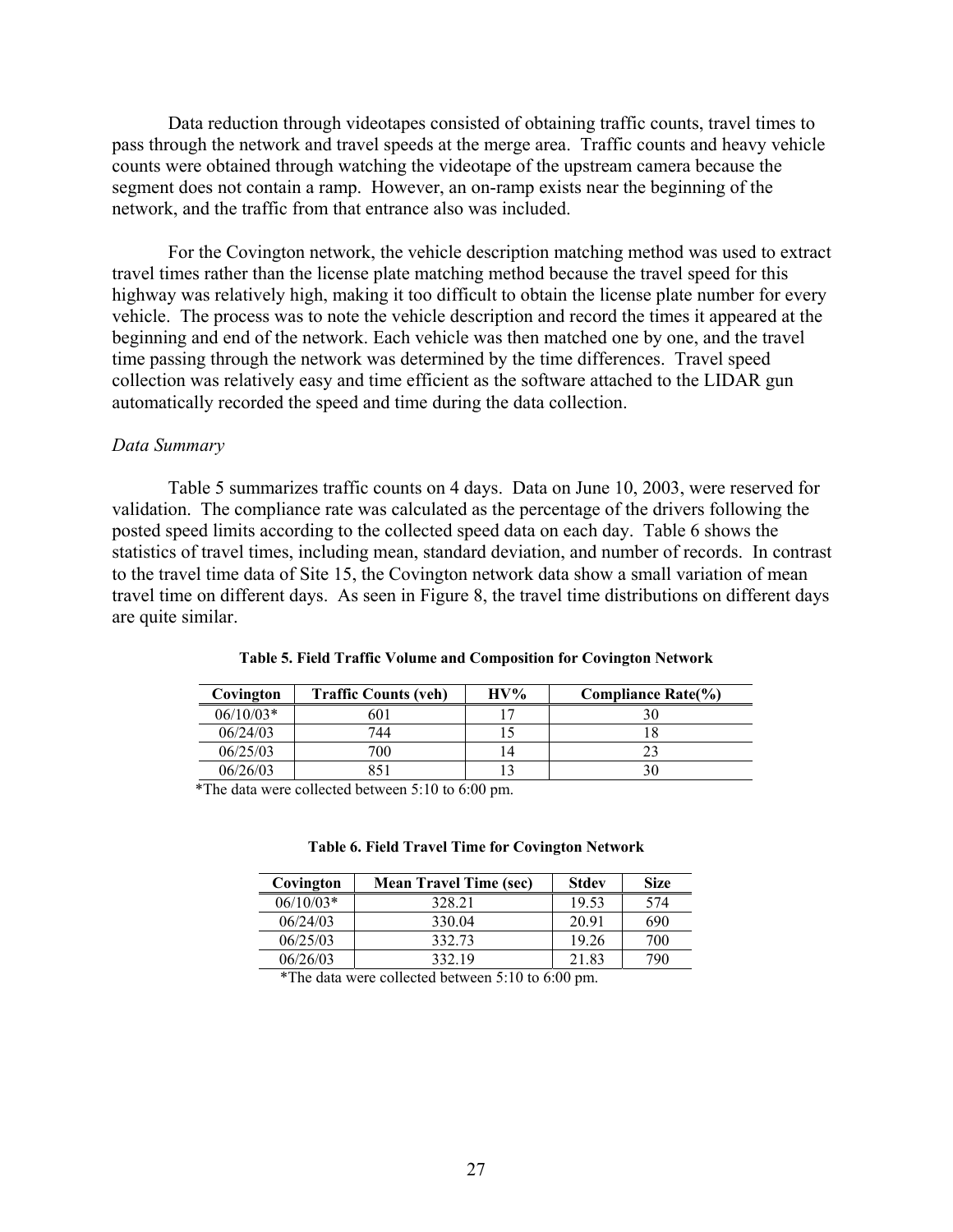

**Figure 8. Covington Network Field Travel Time** 

Table 7 summarizes the statistics of travel speeds, including mean, standard deviation, and number of records. The mean speed also shows small variation over four days. Table 8 lists the statistics of vehicle free flow speed, which were filtered from the raw data of 4 days only when the headway between two continuous vehicles was greater than 4 seconds. The distributions of speed data on different days are shown in Figure 9, and the histogram of free flow speed is shown in Figure 10. For speed data, the distribution of the collected speeds underestimated field conditions as some high speeds from the fast lane were not recorded during data collection.

| Covington | <b>Mean Speed (mph)</b> | Stdev. | <b>Size</b> |
|-----------|-------------------------|--------|-------------|
| 6/10/03   | 51.54                   | 6.84   | $234*$      |
| 6/24/03   | 529                     | 5.65   | 405         |
| 6/25/03   | 52.33                   | 5.76   |             |
| 6/26/03   | 51.42                   | 6 83   | 695         |

**Table 7. Field Travel Speed for Covington Network** 

The data were collected between  $5:10$  to  $6:00$  and the operator was interrupted by the police for about 10 minutes.

| Covington | <b>Mean Free Flow Speed (mph)</b> | Stdev. | <b>Size</b> |
|-----------|-----------------------------------|--------|-------------|
| 6/10/03   | 51.67                             | 6.71   | 109         |
| 6/24/03   | 53.30                             | 5.97   | 240         |
| 6/25/03   | 52.98                             | 5.96   | 282         |
| 6/26/03   | 52 12                             | 6.60   | ררר         |

**Table 8. Field Free Flow Speed for Covington Network**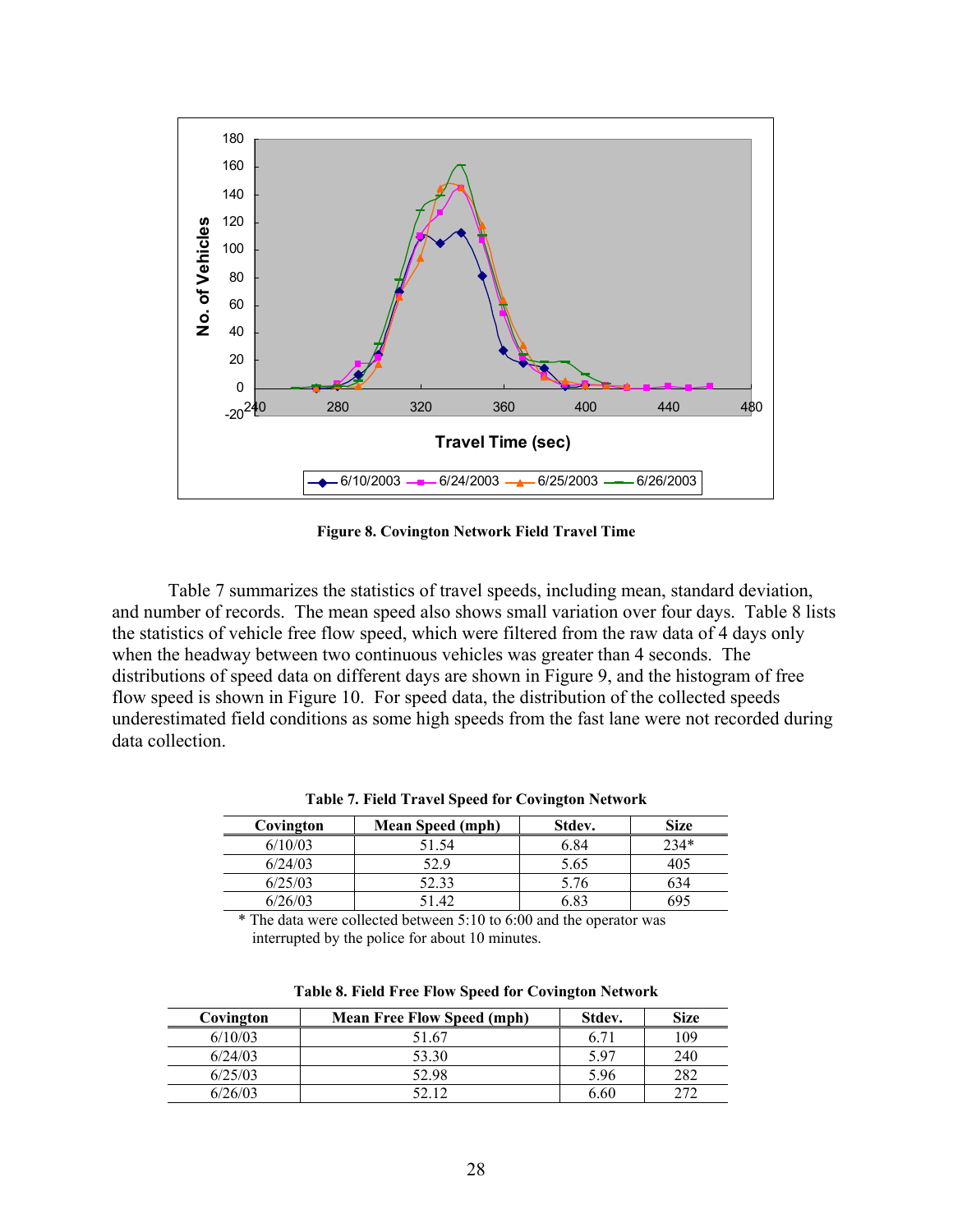

**Figure 9. Covington Network Field Speed** 



**Figure 10. Covington Network Field Free Flow Speed**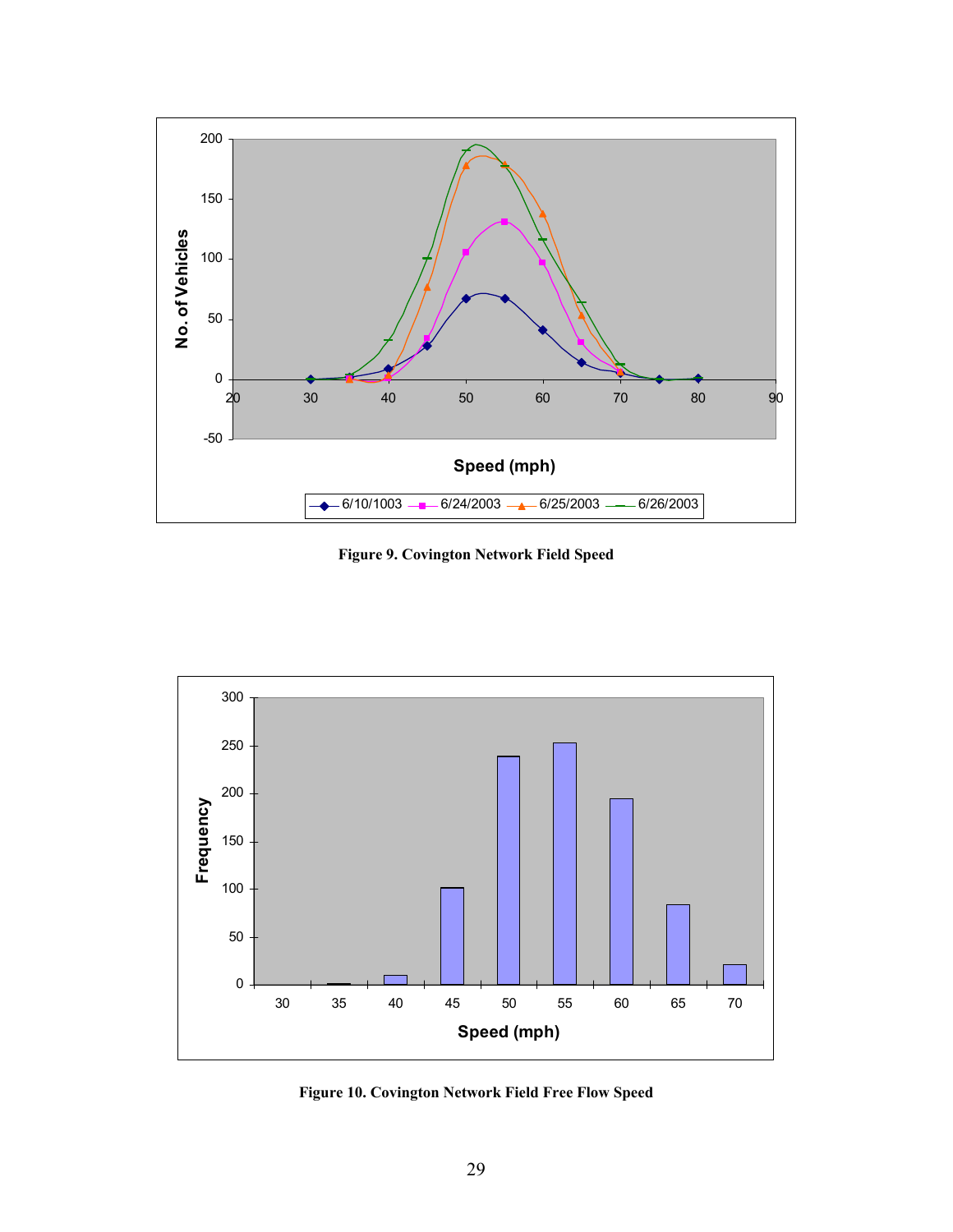### **Network Coding**

Site 15 and the Covington network were coded in VISSIM, PARAMICS, and CORSIM using the data collected from the field and VDOT information, such as signal-timing plan. For the Covington network, the aerial photograph was imported into the three models to help network coding. For Site 15, coding of the actuated signal controller was carefully performed in each model to include most features, including gapping out, vehicle recall, vehicle extension, and so forth. However, in some cases they could not function exactly as the field because the capability of modeling actuated signal varied among different simulation models. For example, NEMA graphical user interface (GUI) in VISSIM does not provide functions such as added initial and maximum initial while the actuated signal controller embedded in CORSIM provides a comprehensive range of settings. In PARAMICS, users need to write an API to include all the features, which requires additional time and effort.

# **Calibration and Validation of the Simulation Models**

# **Site 15 – VISSIM**

# *Identification of Calibration Parameters*

In the initial phase users may not be able to correctly identify all the critical parameters or the reasonable range for each parameter. Two criteria could help users select the parameter candidates to be calibrated:

- 1. Conduct trial and error test for each parameter. If the parameter does not affect the simulation result at all, it can be excluded from the parameter candidate list;
- 2. Judge from a traffic engineer's point of view. For instance, in this study network, there was only one lane for each approach and Origin-Destination (OD) was simple without any diversion possibility. Therefore, some parameters in VISSIM related to lane change or route change, such as minimum headway (front/rear) and waiting time before diffusion, should not have any impact on the simulation result and hence, were eliminated from the parameter list.

Regarding the acceptable range for each selected parameter, users could determine the range based on literature review, including manuals of simulation model and/or other existing research findings. In order not to mislead the calibration direction, some unrealistic value should be avoided in the range. The feasibility of selected parameters and their ranges was verified later through a feasibility test.

The following is the list of parameters and acceptable ranges determined initially. The detailed description of each parameter can be found in the VISSIM manual (PTV, 2001).

- 1. Simulation resolution (Time steps/Sim. sec.):  $1 9$
- 2. Number of observed preceding vehicles:  $1 4$
- 3. Average standstill distance (meter):  $1 5$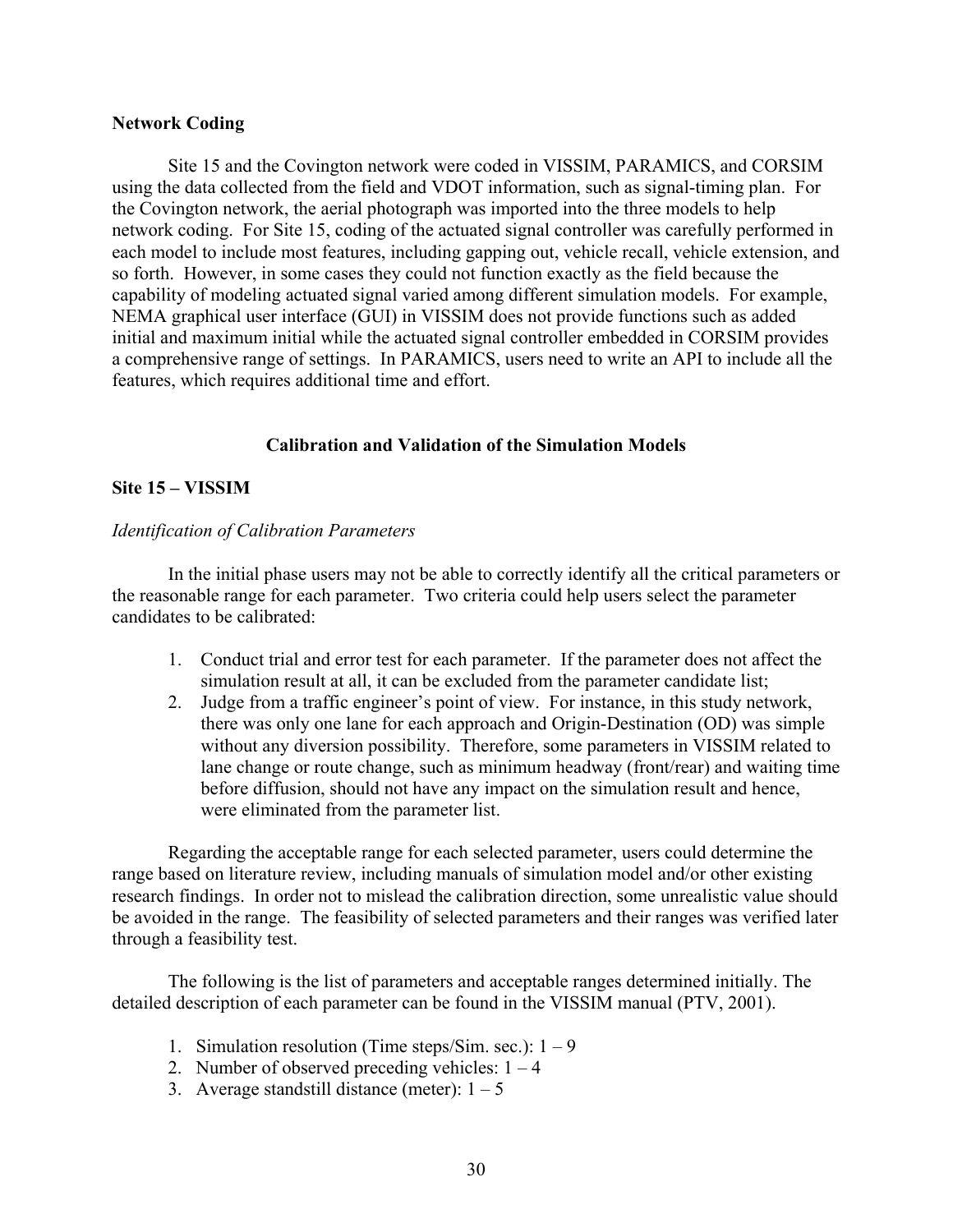- 4. Saturation flow rate (1756, 1800, 1846, 1895, and 1946 veh/h)
	- Additive part of desired safety distance:  $2.0 2.5$
	- Multiple part of desired safety distance:  $3.0 3.7$
- 5. Priority rules minimum headway (meter):  $5 20$
- 6. Priority rules minimum gap time (second):  $3 6$
- 7. Desired speed distribution (mph): 40-50, 30-40, 20-30

Note that the saturation flow rate values were based on the table (Flow rate, Throughs, 25 second green) in the VISSIM Manual 5.2.6.

# *Experimental Design for Calibration*

 The Latin Hypercube Sampling toolbox in MatLab was used to generate 200 scenarios using the first set of parameters and their ranges defined above.

## *Multiple Runs*

Five random seeded runs were conducted in VISSIM for each of the 200 cases, for a total of 1000 runs. The average travel time was recorded for each of the 1000 runs. The results from the five multiple runs were then averaged to represent each of the 200 parameter sets.

# *Feasibility Test*

With the simulation results based on the initial parameter set, it is important to answer the following key questions by applying statistical methods and analyzing plots.

• Test if the simulation results based on the current parameters and their ranges include the field conditions. If not, some parameter ranges need to be adjusted or new factors should be explored. Histogram analysis is appropriate for this purpose.

Figure 11 shows that the average field travel time, 56.75 sec, falls outside of the simulated distribution generated from initial ranges of parameters. It indicates that current parameters and their ranges were not satisfactory and needed adjustment.

• Test if the simulation result is sensitive to the different values of each parameter and which parameters are critical to the simulation results. Plots and ANOVA are appropriate here.

Scatter plots of each parameter versus travel time from simulations were plotted. As seen in these figures, minimum gap and desired speed distribution were two important parameters to the results. Travel time became higher when minimum gap increased and/or mean desired speed decreased. Two example scatter plots are shown in Figures 12 and 13. Mean desired speed demonstrates an apparent trend, while simulation resolution has no effect on simulation result. However, it is more rigorous to identify the critical parameters through statistical analysis. The values of each parameter were made discrete, separated into several groups and indexed. Then one-way ANOVA was used to test the null hypothesis that the means of two or more groups were not significantly different. If the parameter was sensitive to the result, the means of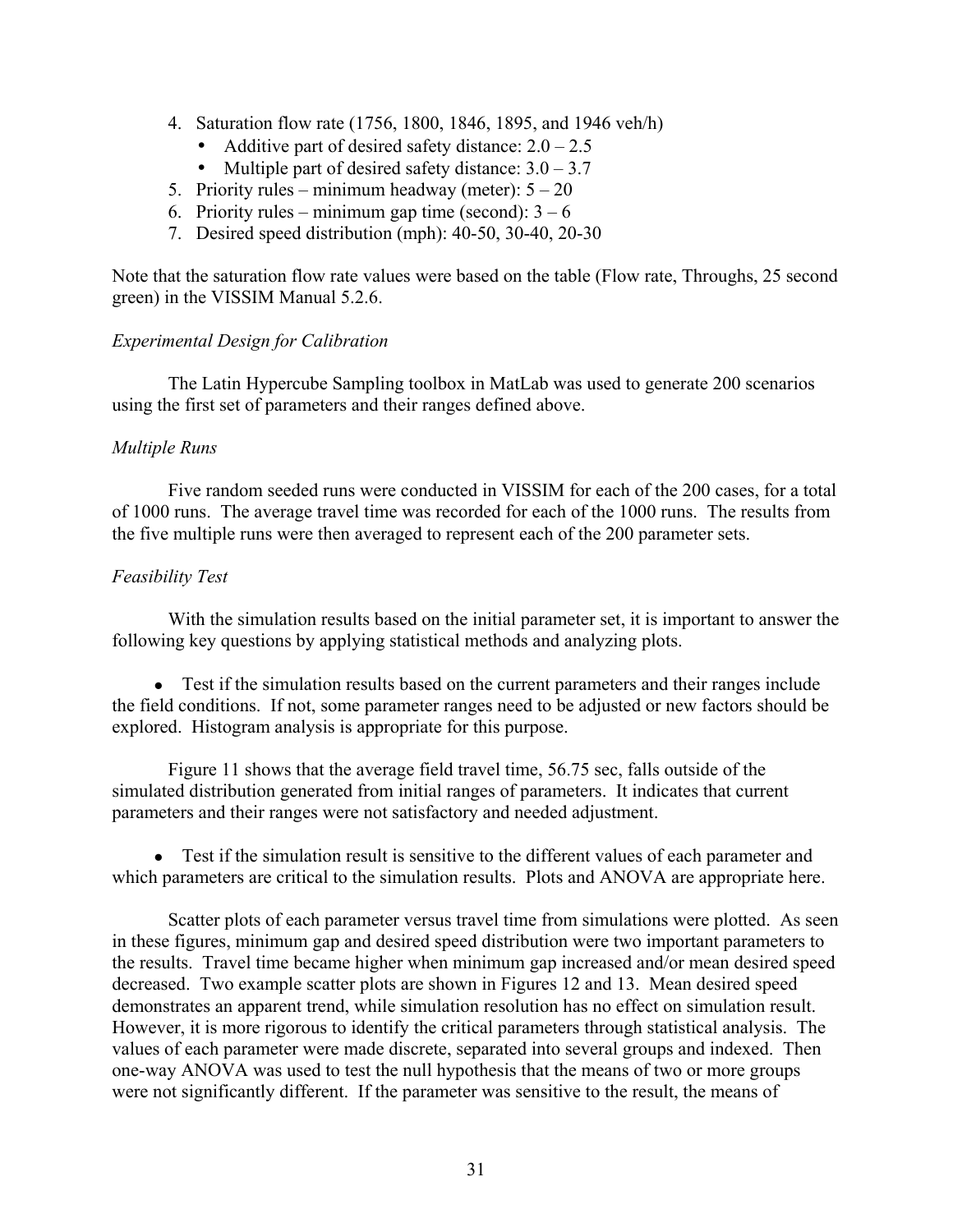different groups should be statistically different. Table 9 shows ANOVA results listing the significance value of the *F* test, the mean difference between groups, and sum of squares (SSR) between groups. Small p value and big SSR indicate that the null hypothesis is rejected and that this parameter is important to the result. The group pairs were listed if the mean difference was significant at the  $0.5$  level and  $0.05$  level.



**Figure 11. Feasibility Test Results for Site 15 with VISSIM** 



**Figure 12. Mean Desired Speed versus VISSIM Travel Time**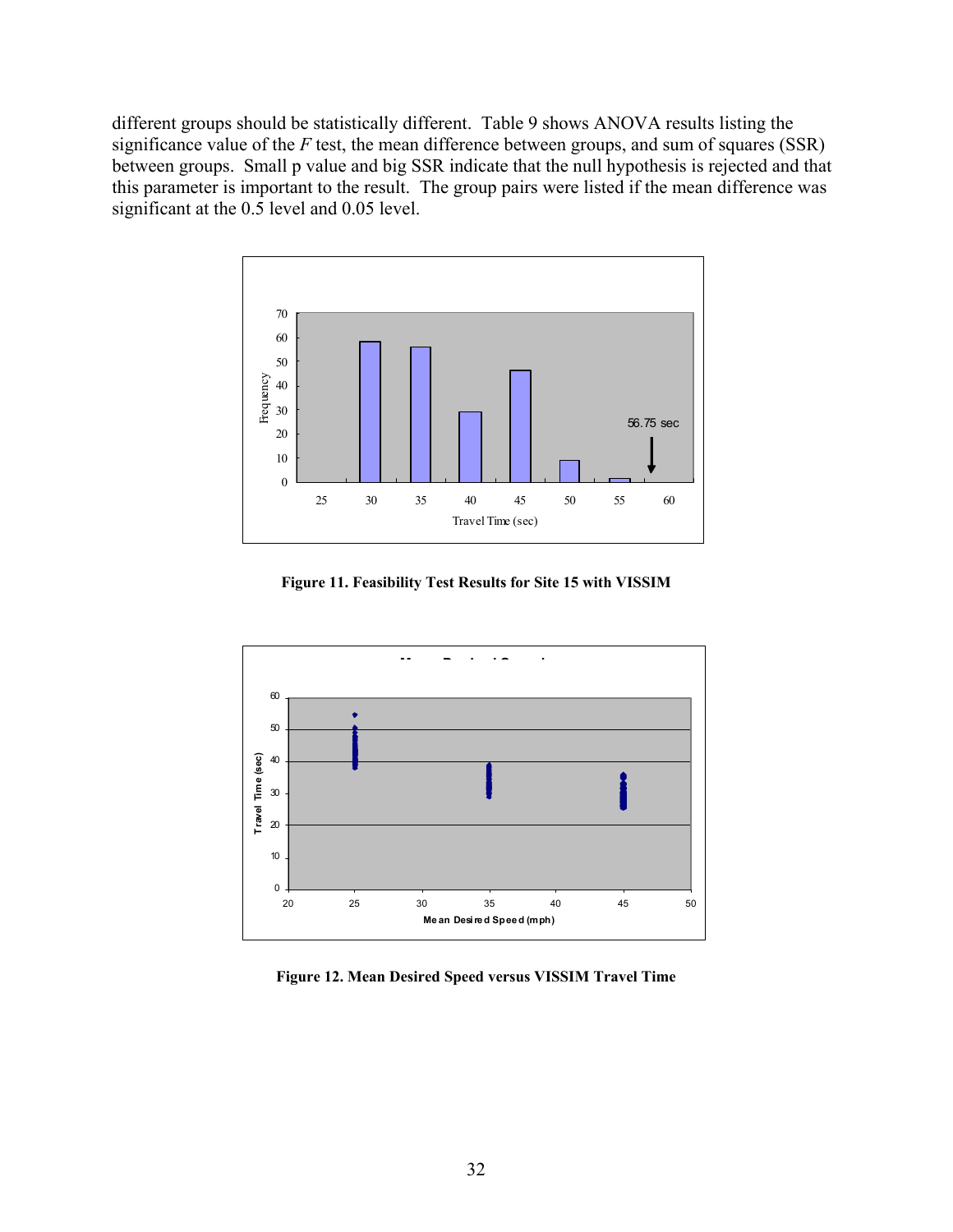

**Figure 13. Simulation Resolution versus VISSIM Travel Time** 

|                            | Significance value | Significant mean              | <b>SSR</b> between |
|----------------------------|--------------------|-------------------------------|--------------------|
| Site15 – VISSIM            | (p value)          | differences (Sig. $< 0.5$ )   | groups             |
| Simulation Resolution      | 0.989              | NA                            | 12.8               |
| No. of Preceding Vehicles  | 0.336              | $1-3, 1-4$                    | 137.0              |
| Ave. Standstill Distance   | 0.369              | $1 - 3$                       | 80.8               |
| <b>Saturation Flow</b>     | 0.910              | <b>NA</b>                     | 40.9               |
| Min. Headway (meter)       | 0.220              | $1-4, 2-4$                    | 178.2              |
| Min. Gap Time (sec)        | 0.000              | $1-3$ , $1-4$ , $2-4$ , $3-4$ | 834.8              |
| Desired Speed Distribution | 0.000              | All                           | 6655.9             |

**Table 9. ANOVA Results for Site 15 with VISSIM** 

\* Significance value is less than 0.05.

Based on the ANOVA table, the desired speed distribution and the minimum gap time were identified as critical parameters and considered expansion from current ranges. Desired speed distribution is an important parameter that has a significant influence on roadway capacity and achievable speeds. If not hindered by other vehicles, a driver will travel at his desired speed with a small stochastic variation. Minimum gap is an important parameter to model conflicting traffic movements and determine when the movement with lower priority could proceed. To achieve higher simulation travel time, the mean desired speed should be decreased or the minimum gap should be increased. However, the upper bound of the minimum gap already had reached the possible maximum in this case. There was a possibility that some other factors that might impact the result were not yet identified. Therefore, additional tools such as HCM or field data were employed to help clarify the ranges of some parameters, such as saturation flow on the southbound approach and field speed within the intersection. Since the simulation travel time tends to be shorter than the field travel time, the saturation flow in VISSIM or the mean of desired speed distribution could possibly have been higher than those of true field values.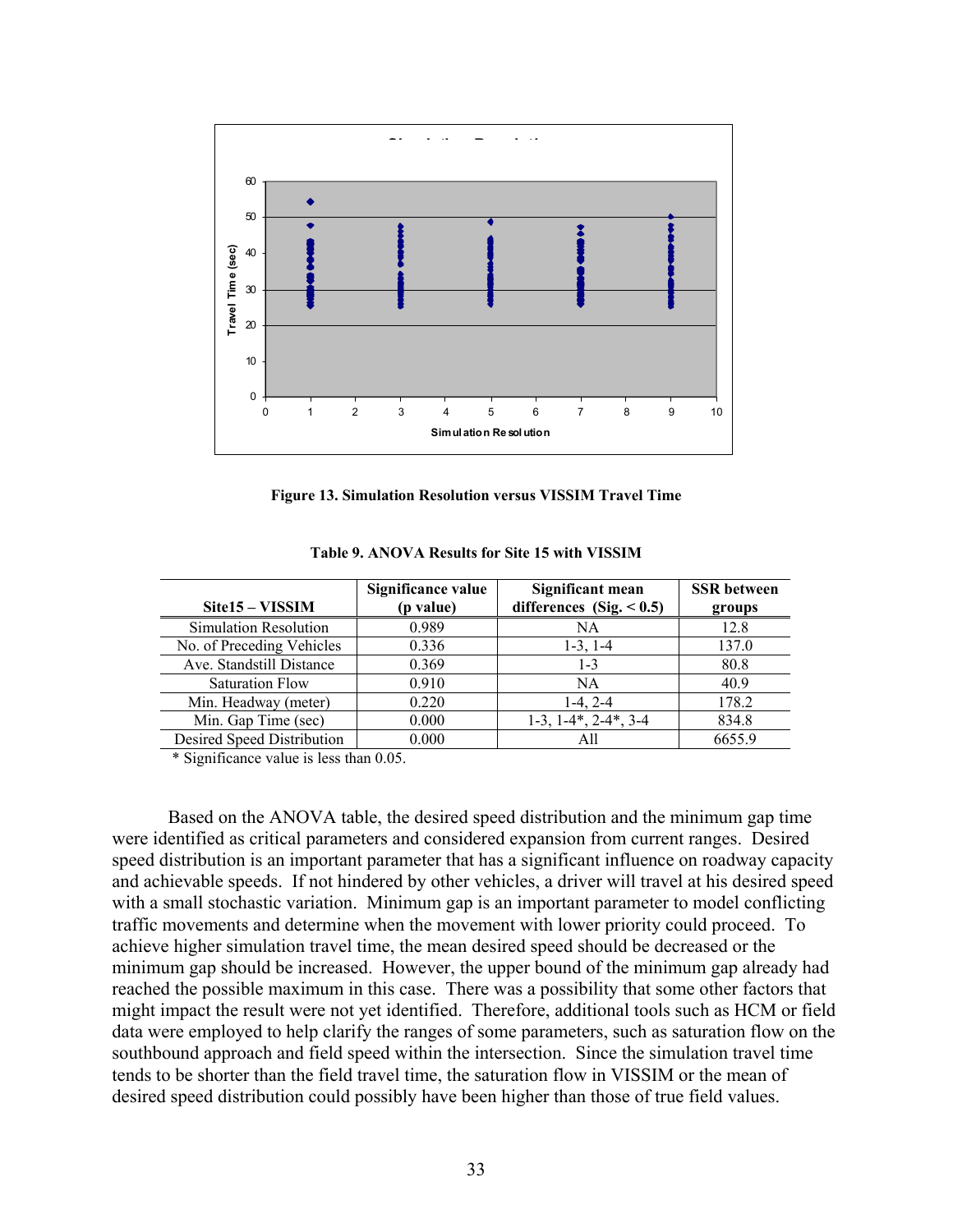# *1. Check speed within the intersection.*

Although the posted speed limit of 45 mph was observed in the field, the actual speed within the intersection could be lower than 45 mph due to poor sight distance, permitted leftturns, narrow intersection, and other factors such as gas stations located around 500 ft upstream of the stop line on the southbound approach. It is more reasonable to use the field average speed to set the link speed and turning speed. Therefore by viewing the videotapes, the speed data were retrieved as the tail of the vehicle crossed the stop bar on the southbound approach. The first few vehicles in queue were not considered because they were still accelerating. Figure 14 shows the histogram of field speed within intersection. This confirms that lower desired speed distributions should be used in VISSIM. The modified ranges were: 30-40 mph, 32.5-37.5 mph, and 27.5-42.5 mph.



**Figure 14. Field Speed within Intersection** 

# *2. Check saturation flow.*

Saturation flow rate is an important factor to determine the intersection capability, which in turn affects the vehicle travel time. It can be obtained from field data, HCM procedure, and VISSIM simulation. The following shows how saturation flow rate was collected or calculated using these approaches:

# • *Calculation of queue discharge headway from the field data*

The field saturation flow rate on the southbound approach was obtained based on the videotape on June 5. First, the time stamps of the third and the last vehicle in the queue were recorded as they passed the stop line in each cycle. Then the average discharge headway and the saturation flow rate were calculated using Equation (2). The average headway was 3.13 sec, which resulted in a saturation flow of 1149 vehicle/hour/lane. Generally, field data showed that the southbound approach has a relatively low saturation flow rate, which accounts for the longer travel time in the previous simulations.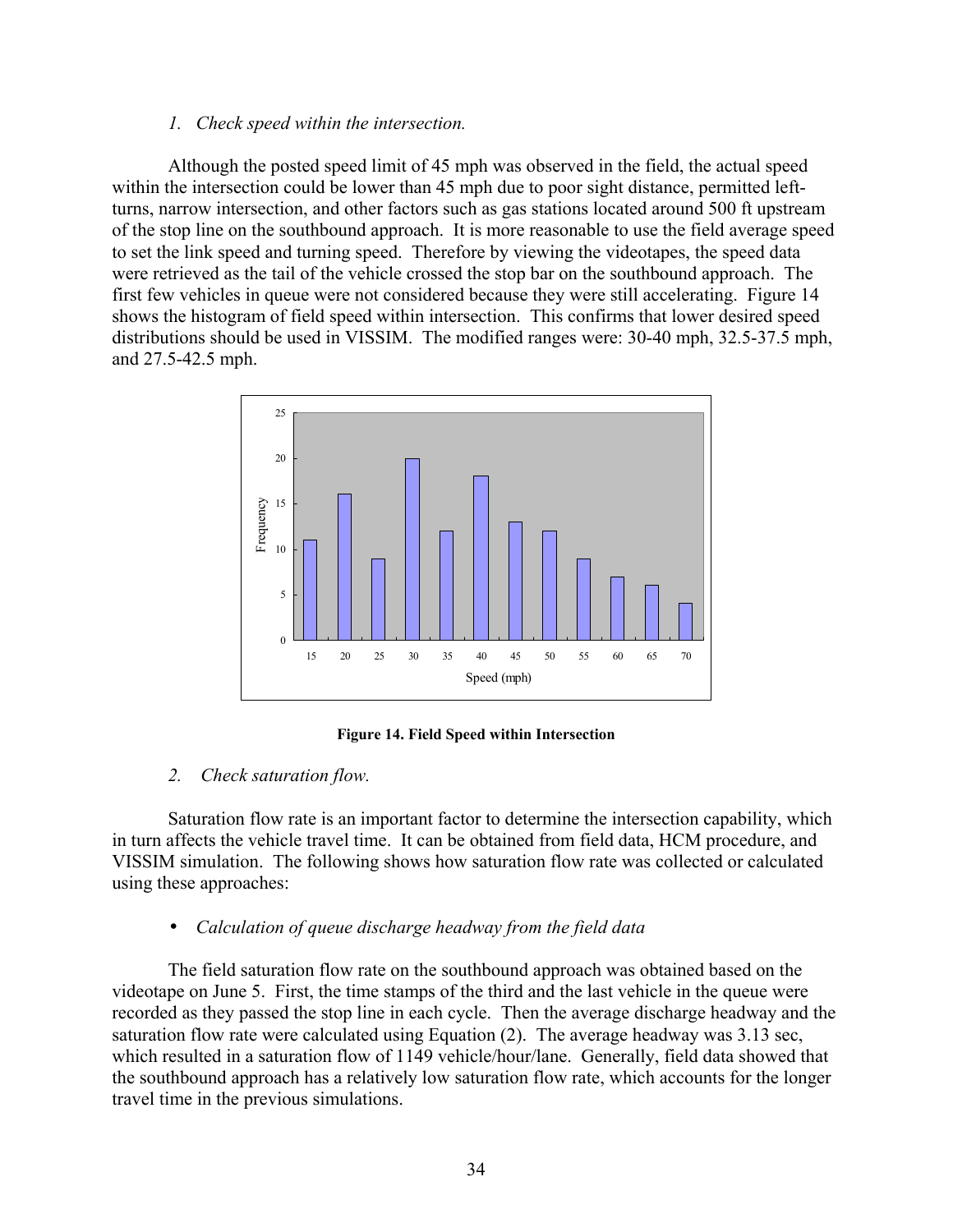$$
Saturation Flow = \frac{3600}{(t_3 - t_n)/(n - 3)}
$$
 (2)

#### • *Calculation using HCM procedure*

A saturation flow rate can be computed using HCM procedure. The ideal saturation flow rate, which is usually 1900 vphpl, can be adjusted for the prevailing conditions to obtain the saturation flow for the lane group being considered. The adjustment is made by introducing factors that correct for number of lanes, lane width, heavy vehicle percentage, right and left turns, and so forth. The adjusted saturation flow rates were computed and summarized in Table 10. The result also confirms that the southbound approach has a low saturation flow.

| 6/5                          | EB  |         |    | <b>WB</b> |          |     | <b>NB</b> |          |     | <b>SB</b> |          |                  |
|------------------------------|-----|---------|----|-----------|----------|-----|-----------|----------|-----|-----------|----------|------------------|
|                              |     |         | R  |           |          | R   |           |          | R   |           |          | R                |
| Volume                       | 88  | 98      | 44 | 45        | 77       | 84  | 32        | 172      | 29  | 192       | 300      | 93               |
| Proportion of LT or RT       | 0.4 |         |    | $0.2$ 0.2 |          | 0.4 | 0.1       |          | 0.1 | 0.33      |          | $\overline{0.2}$ |
| Baisc saturation flow        |     | 1900    |    |           | 1900     |     |           | 1900     |     |           | 1900     |                  |
| Number of lanes              |     |         |    |           |          |     |           |          |     |           |          |                  |
| Land width adjustment        |     |         |    |           |          |     |           |          |     |           |          |                  |
| Heavy vehicle adjustment     |     | 0.962   |    |           | 0.98     |     |           | 0.943    |     |           | 0.952    |                  |
| Grade adjustment             |     |         |    |           |          |     |           |          |     |           |          |                  |
| Parking adjustment           |     |         |    |           |          |     |           |          |     |           |          |                  |
| Bus blockage adjustment      |     |         |    |           |          |     |           |          |     |           |          |                  |
| Area type adjustment         |     |         |    |           |          |     |           |          |     |           |          |                  |
| Lane utilization adjustment  |     |         |    |           |          |     |           |          |     |           |          |                  |
| Left-turn adjustment factor  |     | 0.791   |    |           | 0.807    |     |           | 0.787    |     |           | 0.726    |                  |
| Right-turn adjustment factor |     |         |    |           |          |     |           |          |     |           |          |                  |
| Adjusted saturation flow     |     | 1445.79 |    |           | 1502.634 |     |           | 1410.068 |     |           | 1313.189 |                  |

**Table 10. Saturation Flow Rate Using HCM Procedure** 

#### • *Calculation of queue discharge headway from VISSIM animation*

In VISSIM, the saturation flow rate is determined by two parameters: additive part of desired safety distance (bx\_add) and multiple part of desired safety distance (bx\_mult). The VISSIM manual provides four tables to roughly estimate saturation flow rate based on these two parameters under certain signal timings. However, the relationship between these two parameters and saturation flow rate in VISSIM is not clear. An accurate way is to record vehicle discharge headways in VISSIM and calculate saturation flow rate. Because of the low saturation flow rate obtained from field data and HCM procedure, it was envisioned that the current ranges for bx add and bx mult were not appropriate. Therefore, the ranges of these two parameters were expanded. The new ranges of bx add and bx mult were 1.0-5.0 and 1.0-6.0, respectively.

To test the capability of VISSIM to achieve the desired saturation flow rate, two cases with simulation results close to the field data were selected. The VISSIM animations were watched, and queue discharge headways were recorded for each cycle. Table 11 shows the observed queue discharge headways and saturation flow rates in VISSIM. The result shows that VISSIM can achieve comparable saturation flow rate to the field condition.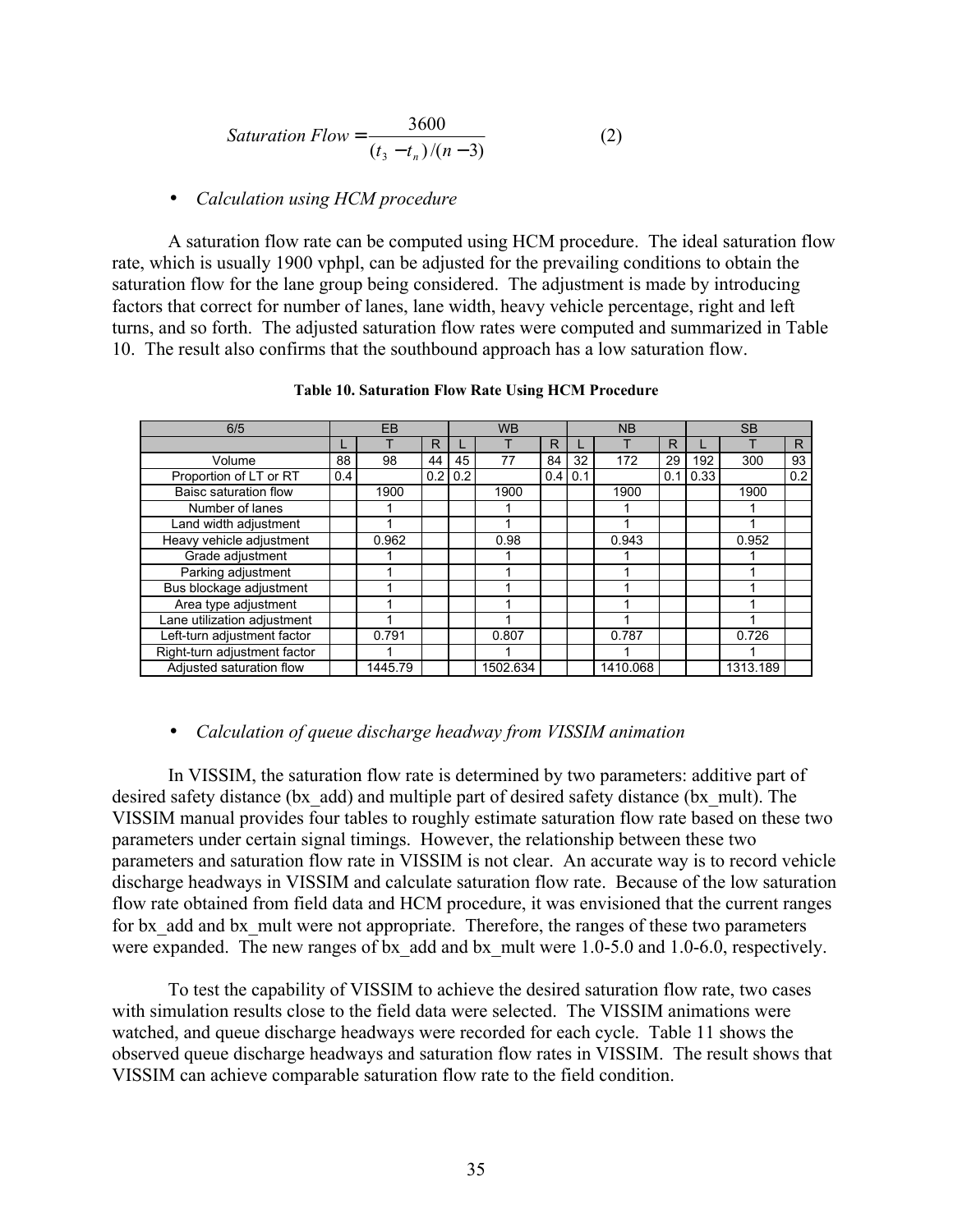| <b>Table 11. Comparison of Saturation Flow</b> |
|------------------------------------------------|
|------------------------------------------------|

|                 | <b>Queue Discharge Headway</b> |             | <b>Saturation Flow</b> | <b>Travel Time</b> |
|-----------------|--------------------------------|-------------|------------------------|--------------------|
| Comparison      | Ave. (sec)                     | Stdev (sec) | (veh/h/l)              | (sec)              |
| Field           | 3.13                           | 0.82        | 149                    | 55.45              |
| VISSIM (Case 1) | 2.96                           | 0.69        | 216ء                   | 53.04              |
| VISSIM (Case2)  | 3.03                           | 0.83        | 190                    | 54 79              |

Based on the speed and saturation flow rate conditions, the parameter set is modified as follows.

- 1. Simulation resolution (Time steps/Sim. Sec):  $1 9$
- 2. Number of observed preceding vehicles:  $1 4$
- 3. Maximum look ahead distance (meter):  $200 300$
- 4. Average standstill distance (meter):  $1 5$
- 5. Saturation flow rate
	- Additive part of desired safety distance:  $1.0 5.0$
	- Multiple part of desired safety distance:  $1.0 6.0$
- 6. Priority rules minimum headway (meter):  $5 20$
- 7. Priority rules minimum gap time (second):  $3 6$
- 8. Desired speed distribution (mph): 30-40, 32.5-37.5, 27.5-42.5

With the new parameters, another 200 cases were generated using the LHD method. The new simulated distribution is shown in Figure 15, which covers the field data and indicates that the new parameter ranges were able to capture the field condition. The parameter set with best performance was selected as LHD-based parameters in the following evaluation.



**Figure 15. New Feasibility Test Results for Site 15 with VISSIM**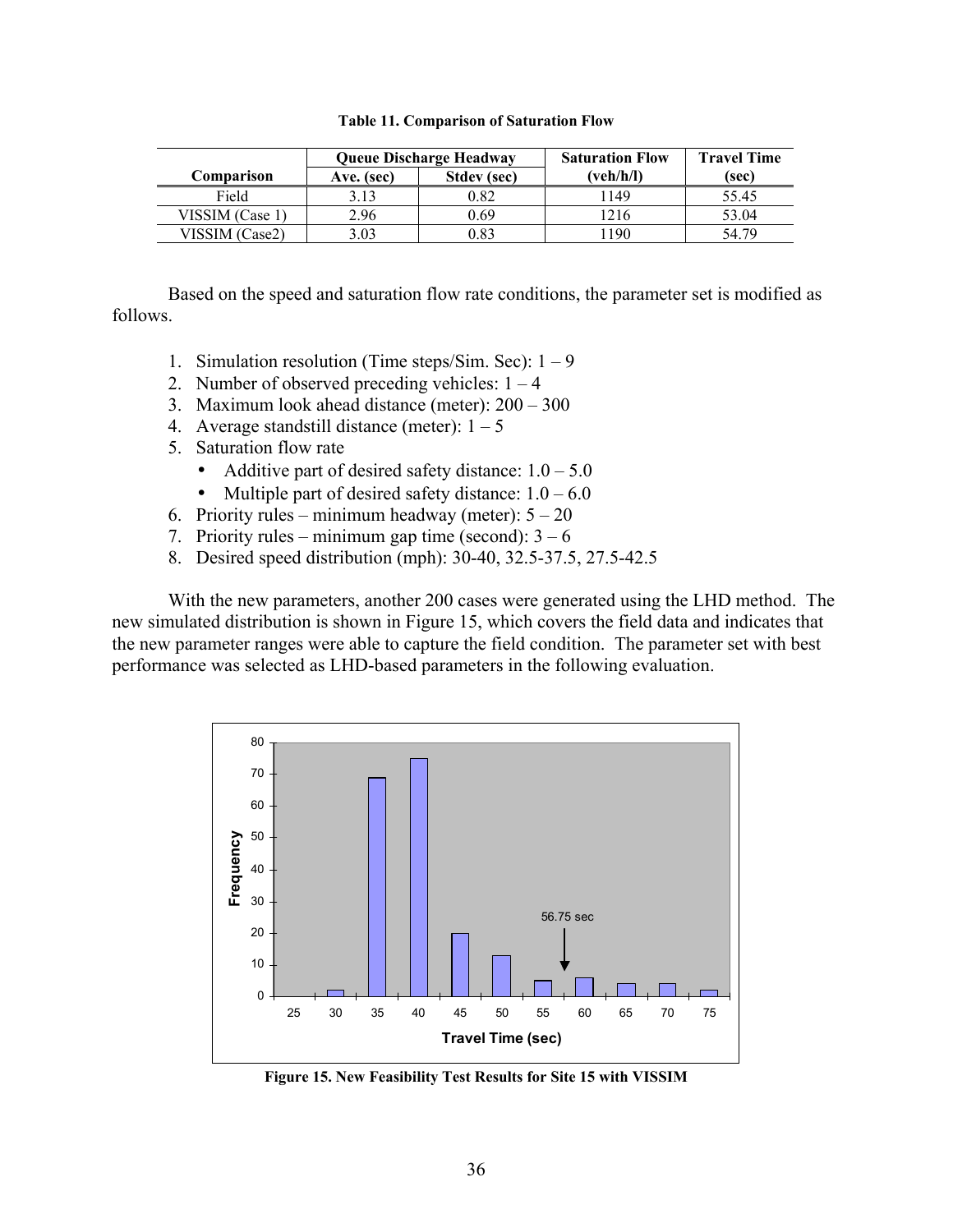### *Parameter Calibration Using Genetic Algorithm*

A genetic algorithm was integrated with the VISSIM model to calibrate parameters. Figure 16 shows the convergence of the GA. The results were based on seven generations of GA evolution and a population size of 20 in each generation. Both best fitness value and average fitness value decrease as the number of generation increases, which indicates the simulation result more closely approaches the field value. With these parameters, VISSIM was multiple run 100 times, and average travel time was recorded for each run. The resulting distribution of travel time is shown in Figure 17. Field travel times from three days are also shown in the figure, and they all fall within the simulated distribution.

To test the consistency of results from GA optimization, the GA process was repeated two more times with 10 generation and 20 populations. Naturally increasing the number of generations and/or populations would help to reach the better fitness value, but doing so requires more time. The convergence results are shown in Figures 18 and 19. The parameter set with the best fitness value was selected to represent the local traffic characteristics.



**Figure 16. Convergence of Fitness Value with Generation (VISSIM, 1st Trial)**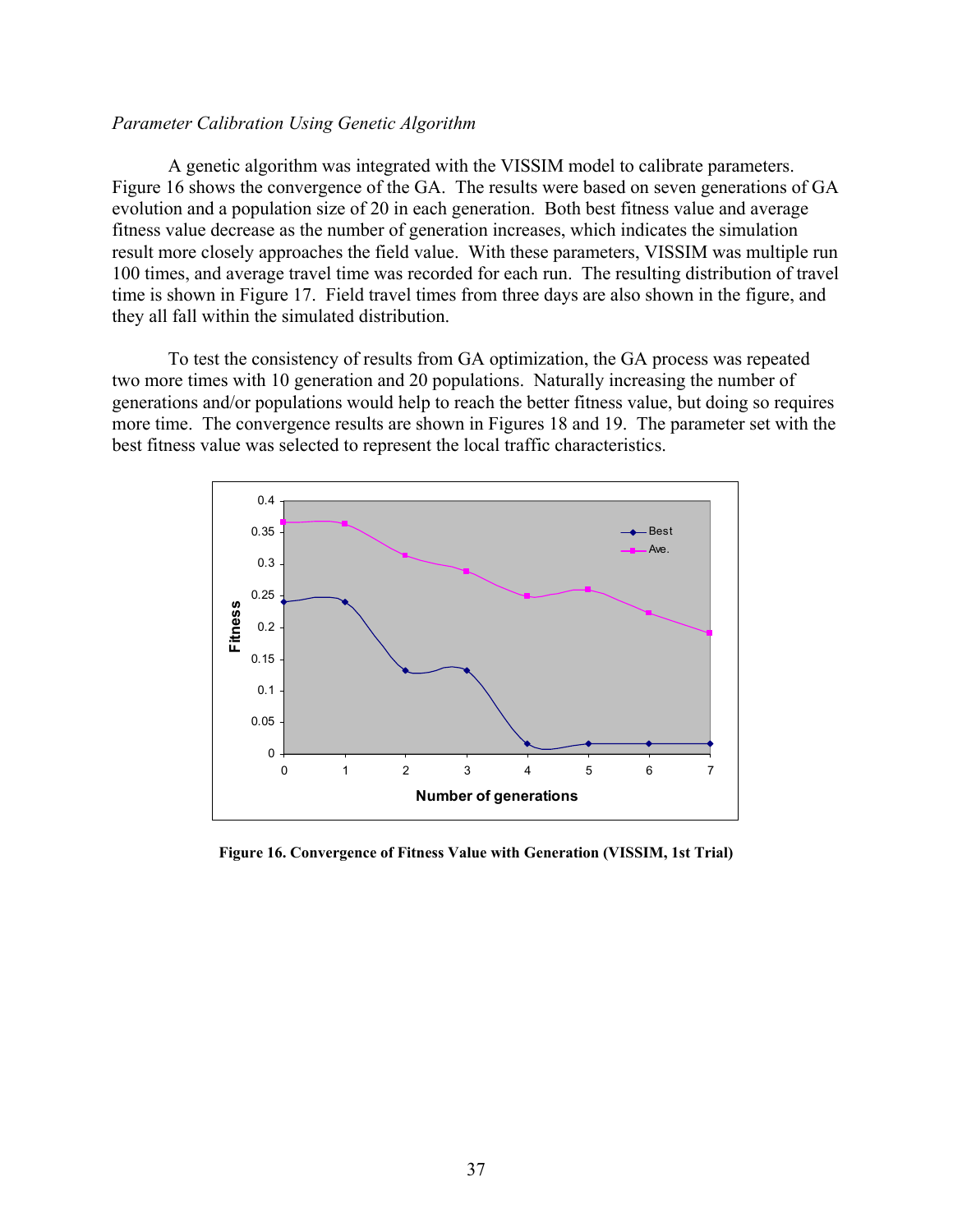

**Figure 17. Travel Time Distribution of GA-based Parameter Set** 



**Figure 18. Convergence of Fitness Value with Generation (VISSIM, 2nd Trial)**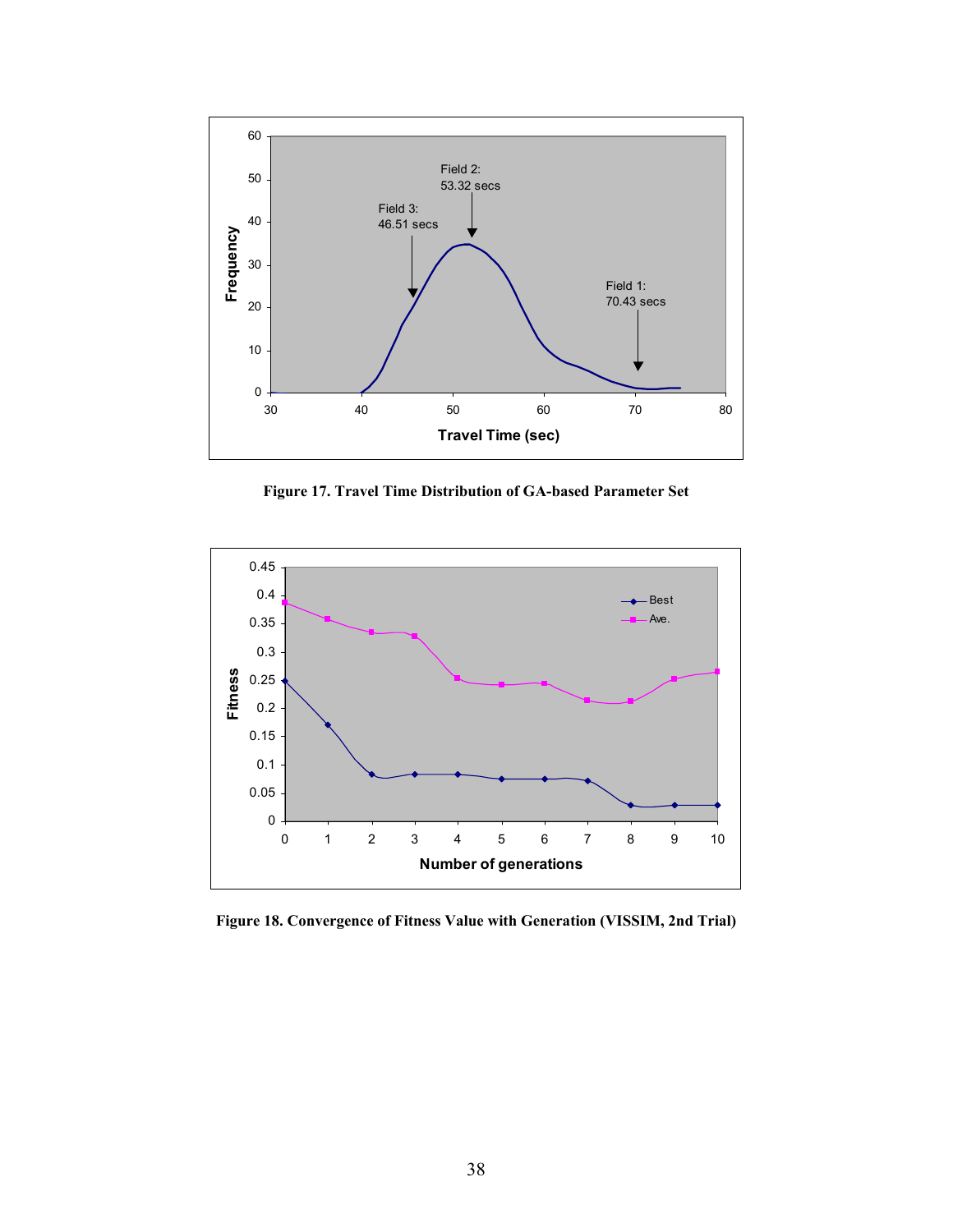

**Figure 19. Convergence of Fitness Value with Generation (VISSIM, 3rd Trial)** 

# *Evaluation of the Parameter Sets*

This section presents the comparison of 100 VISSIM simulation results based on default parameters, best-guessed parameters, LHD-based parameters, and GA-based parameters. The parameter values for each set were listed in Table 12.

| Site15 - VISSIM                               | <b>Default</b>              | <b>Best-Guessed</b>         | <b>LHD</b> based                      | <b>GA</b> based                     |
|-----------------------------------------------|-----------------------------|-----------------------------|---------------------------------------|-------------------------------------|
| Simulation resolution                         | 5                           | 10                          | 2                                     | 6                                   |
| Number of observed preceding<br>vehicles      | $\overline{2}$              | 4                           | 3                                     | 4                                   |
| Maximum look ahead distance<br>(meter)        | 250.00                      | 300.00                      | 297.80                                | 215.15                              |
| Average standstill distance<br>(meter)        | 2.00                        | 2.00                        | 4.80                                  | 3.85                                |
| Additive part of desired safety<br>distance   | 3.00                        | 5.00                        | 4.47                                  | 5.0                                 |
| Multiple part of desired safety<br>distance   | 3.00                        | 2.85                        | 4.41                                  | 5.3                                 |
| Priority rules – minimum<br>headway (meter)   | 5.0                         | 15.0                        | 20.0                                  | 20.0                                |
| Priority rules – minimum gap<br>time (second) | 3.0                         | 3.5                         | 5.0                                   | 4.0                                 |
| Desired speed distribution<br>(mph)           | $Car: 40-50$<br>$HV: 30-40$ | $Car: 40-50$<br>$HV: 30-40$ | Car: $27.5 - 42.5$<br>$HV: 15.5-18.6$ | $Car: 27.5-42.5$<br>$HV: 15.5-18.6$ |
| Ave. travel time (second)                     | 23.40                       | 29.53                       | 47.44                                 | 50.33                               |

**Table 12. Four Parameter Sets for Site 15 with VISSIM**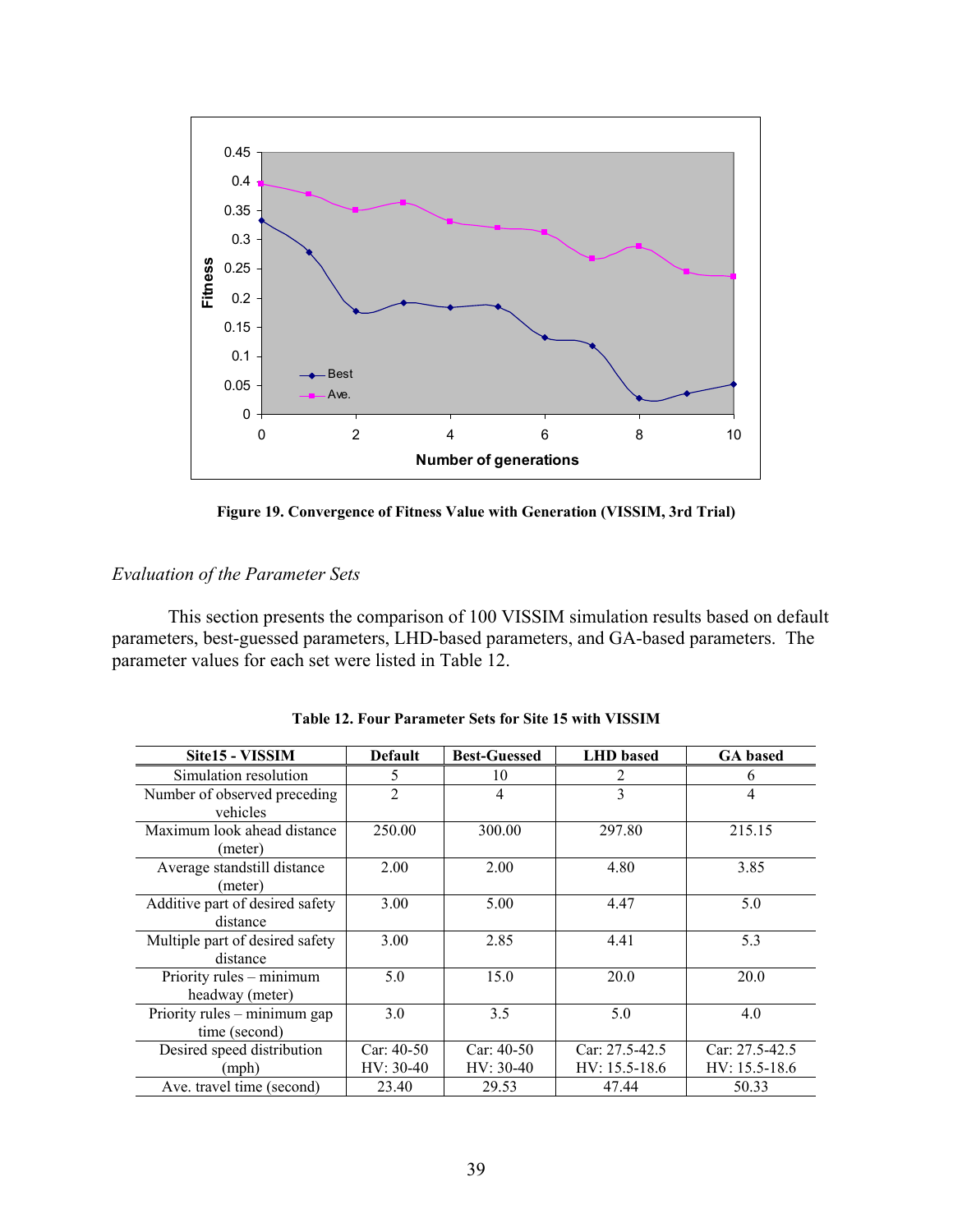Evaluation of default parameters was performed by making multiple VISSIM runs without changing any parameter value. Users can also guess parameter values based on their experience with the study network and with the help of analytical tools such as HCM. For instance, in this case study, additional information such as saturation flow could be obtained from HCM procedure. According to the tables provided in the VISSIM manual, a linear regression model was derived with R square of 0.92 to estimate saturation flow rate:

*Saturation flow rate* = 
$$
2469.105 - 172.93 \cdot BX \, ADD - 65.51 \cdot BX \, MULT
$$
 (3)

With the Solver function in MS Excel, an optimal combination of these two parameters was obtained to minimize the difference between the HCM and VISSIM saturation flow. The values for bx\_add and bx\_mult were 5 and 2.85 meters, respectively.

A comparison of the uncalibrated VISSIM models (default parameters and best-guessed parameters) and the calibrated VISSIM models (LHD-based and GA-based parameters) shows the importance of calibration for microscopic simulation models. Travel times along the southbound approach are compared in Figure 20. As seen in the figure, three average field travel times all fall within the distributions of simulation results using the calibrated models. The uncalibrated models generate much shorter travel times than observed in the field. A t test was conducted to compare the simulation results using GA-based parameter set with the other three parameter sets. The null hypothesis is that the means of the two samples are equal. The result shows that the calibrated parameter set using GA generated statistically significant results from all the other parameter sets. Animations of each parameter set were viewed in order to determine whether the animations were realistic or unrealistic. For the calibrated parameters, the animations at several travel time percentiles of the distribution were found acceptable. For default parameters, almost all vehicles passed the intersection without waiting, which was not realistic.

#### *Validation*

The "calibrated" models were then evaluated with a new set of field data under untried conditions including the input volumes and traffic composition. The MOE was again average travel time on the southbound approach, but on a different day. It was used for evaluation of the four parameter sets in Table 12. The comparison result is shown in Figure 21. Field average travel time, 51.53 sec, was approximately the mean of the simulated distributions of the calibrated models. Similarly, the uncalibrated models generated shorter travel times. The t test result confirms that the simulated distribution using GA-based parameter set is statistically significant from those using other three parameter sets.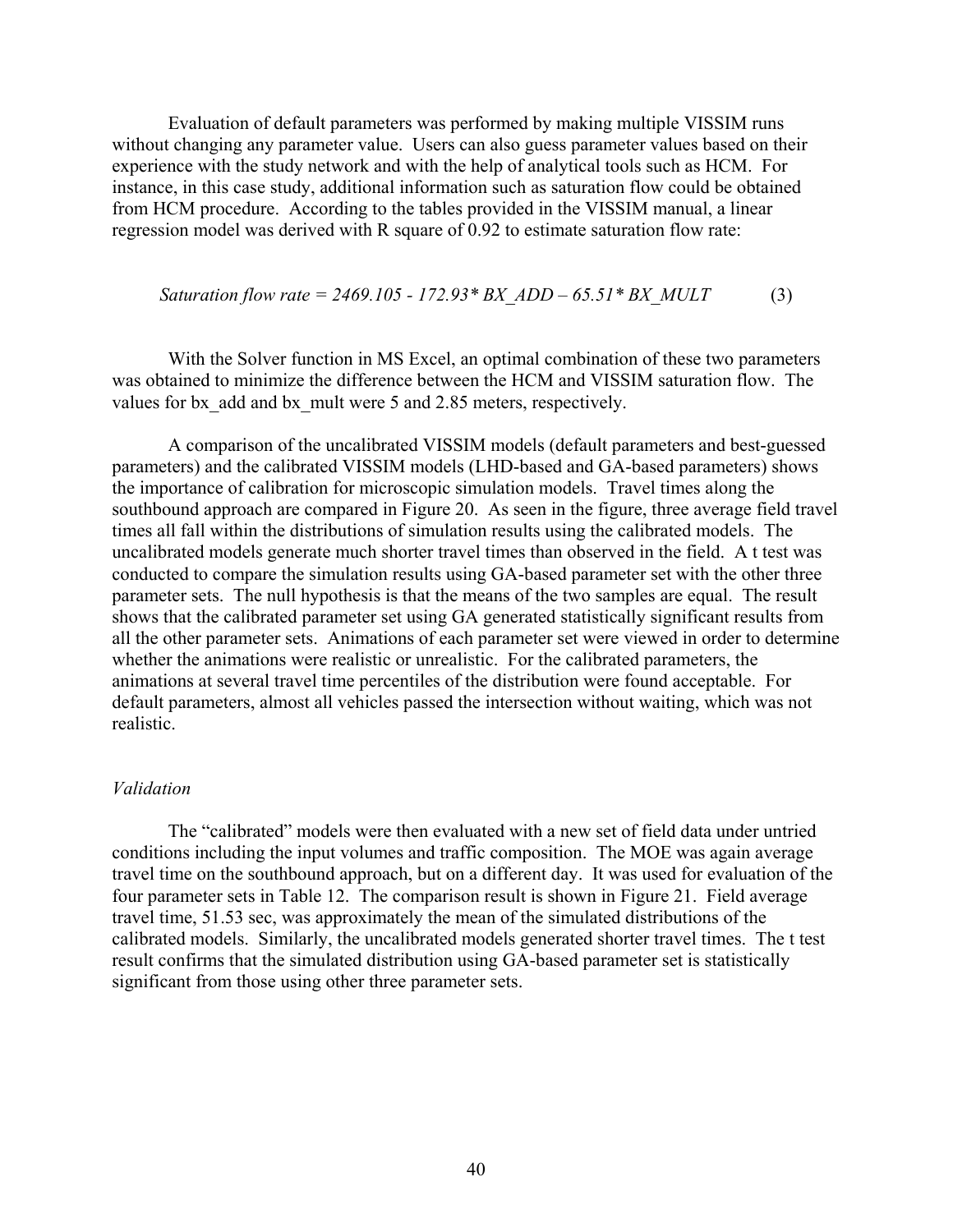

**Figure 20. Comparison of Site 15 Travel Time with VISSIM** 



**Figure 21. Validation of VISSIM Using Site 15** 

# **Site 15 – PARAMICS**

#### *Identification of Calibration Parameters*

The following is the first set of parameters and acceptable ranges used in the PARAMICS calibration process. Acceptable ranges were based on the researchers discretion and their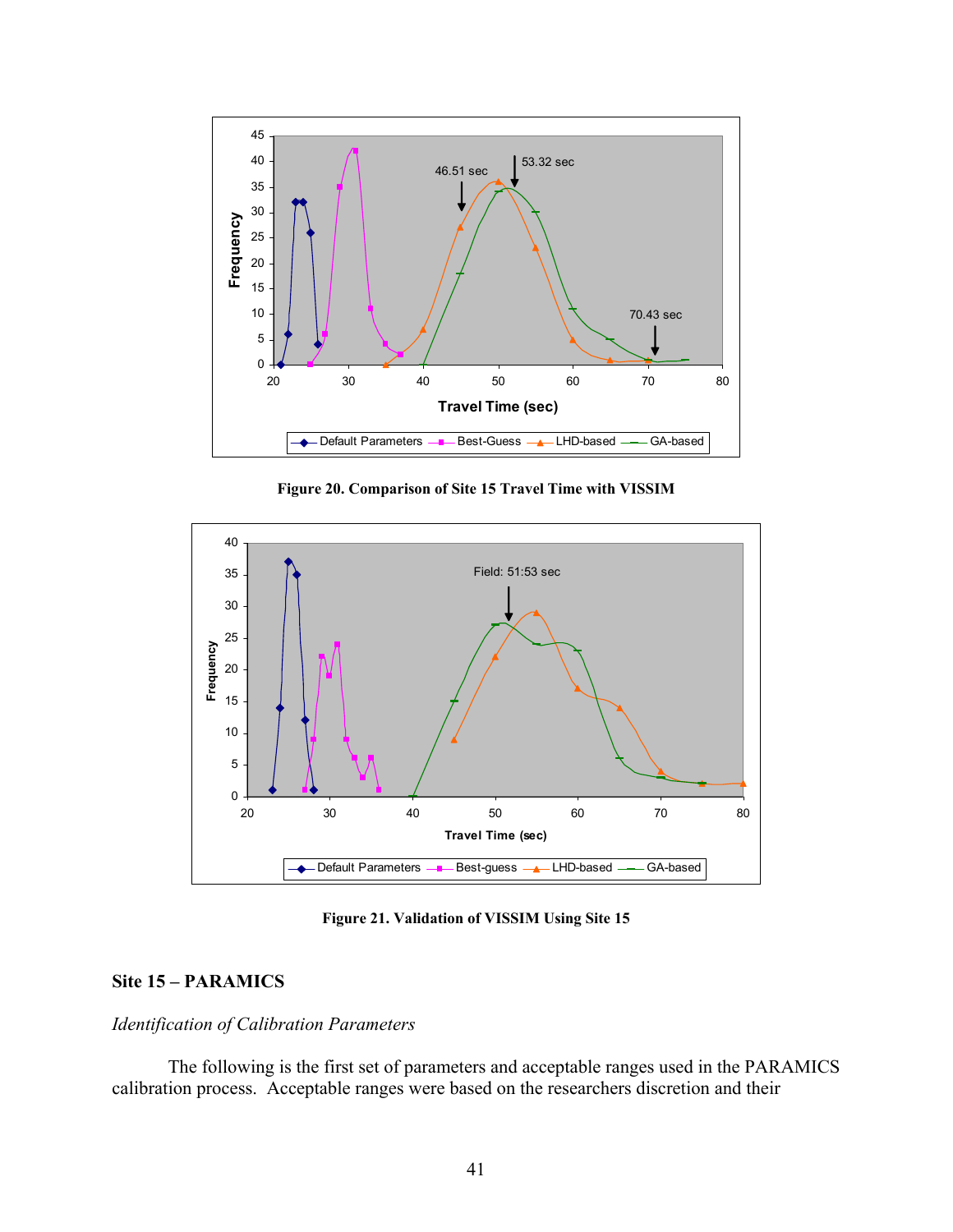familiarity with PARAMICS. The detailed description of each parameter can be found in the PARAMICS manual (Quadstone, 2002).

- 1. Mean headway (sec):  $0.6 2.2$
- 2. Mean reaction time (sec):  $0.3 1.9$
- 3. Speed memory: 1-9
- 4. Curve speed factor: 1.0-5.0
- 5. Visibility (ft):  $0-45$
- 6. Headway factor:  $0.6 1.4$
- 7. Left turn speed (mph):  $9 15$
- 8. Link speed (mph): 30-40

# *Experimental Design for Calibration*

The Latin hypercube design consisted of 200 cases using the first set of parameters and the values within the acceptable ranges.

# *Multiple Runs*

Ten random seeded runs were conducted in PARAMICS for each of the 200 cases, for a total of 2000 runs. The increased number of runs is due to the fast PARAMICS simulation. The average travel time was recorded for each of the 2000 runs and the results from the 10 multiple runs were then averaged t represent of each of the 200 parameter sets.

# *Feasibility Test*

The objective of this section is to check whether the simulated results based on the current parameters could capture the field data and identify the key parameters in the PARAMICS model. The travel time histogram of 200 cases is shown in Figure 22, which confirms that the results cover all three field data. It indicates that the current parameters and their ranges are able to generate the realistic results. Scatter plots of each parameter versus travel time from the simulation were then plotted to help identify key parameters.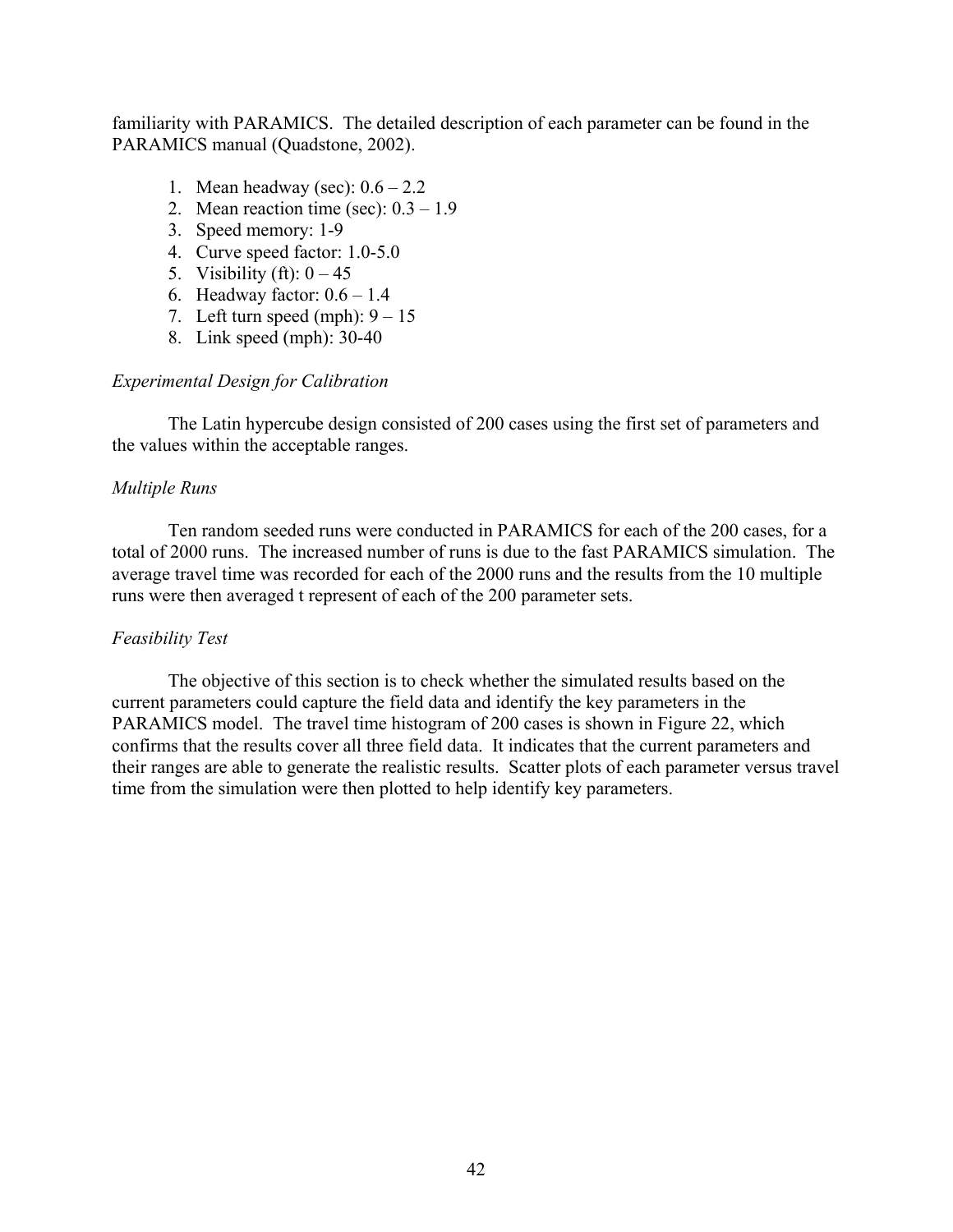

**Figure 22. Feasibility Test Results for Site 15 with PARAMICS** 

| Site15 – PARAMICS        | Significance<br>value (p value) | Significant mean<br>differences $(Sig. < 0.5)$ | <b>SSR</b> between<br>groups |
|--------------------------|---------------------------------|------------------------------------------------|------------------------------|
| Mean Headway (sec)       | 0.000                           | $1-2, 1-3, 1-4, 1-3, 2-$<br>$4^*$ , 3-4        | 7341.2                       |
| Mean Reaction Time (sec) | 0.000                           | $1-3$ *, $1-4$ *, $2-3$ *, $2-4$ *, 3-<br>$4*$ | 14827.3                      |
| Speed Memory             | 0.889                           | <b>NA</b>                                      | 231.5                        |
| Curve Speed Factor       | 0.400                           | $3 - 4$                                        | 598.5                        |
| Visibility (ft)          | 0.010                           | $1-2^*$ , $1-3^*$                              | 1845.5                       |
| Headway Factor           | 0.100                           | $1-2, 1-4$                                     | 1259.5                       |
| Left Turn Speed (mph)    | 0.122                           | $1-2, 2-3$                                     | 850.2                        |
| Link Speed (mph)         | 0.000                           | $7-8^*$ , $7-9^*$ , $8-9$                      | 4992.4                       |

**Table 13. ANOVA Results for Site 15 with PARAMICS** 

\* Significant value is less than 0.05

### *Parameter Calibration Using Genetic Algorithm*

A genetic algorithm was integrated with the PARAMICS model to find the optimal parameter values. The fitness value was calculated using Equation (1). The simulation travel time was the value averaged from ten PARAMICS runs per parameter set. To test the consistency of results from GA calibration, the GA process was repeated two more times with 20 generations and 20 populations each. The convergence results are shown in Figures 23 and 24. Huge fluctuations were observed in both best fitness value and average fitness value over generations due to the high variability of PARAMICS simulations*.* The parameter set with the best fitness value was selected to represent the local traffic conditions. Then PARAMICS was multiple run 100 times with this calibrated parameter set and average travel time was recorded for each run. Figure 25 shows the distribution of travel time. It covers all the field data.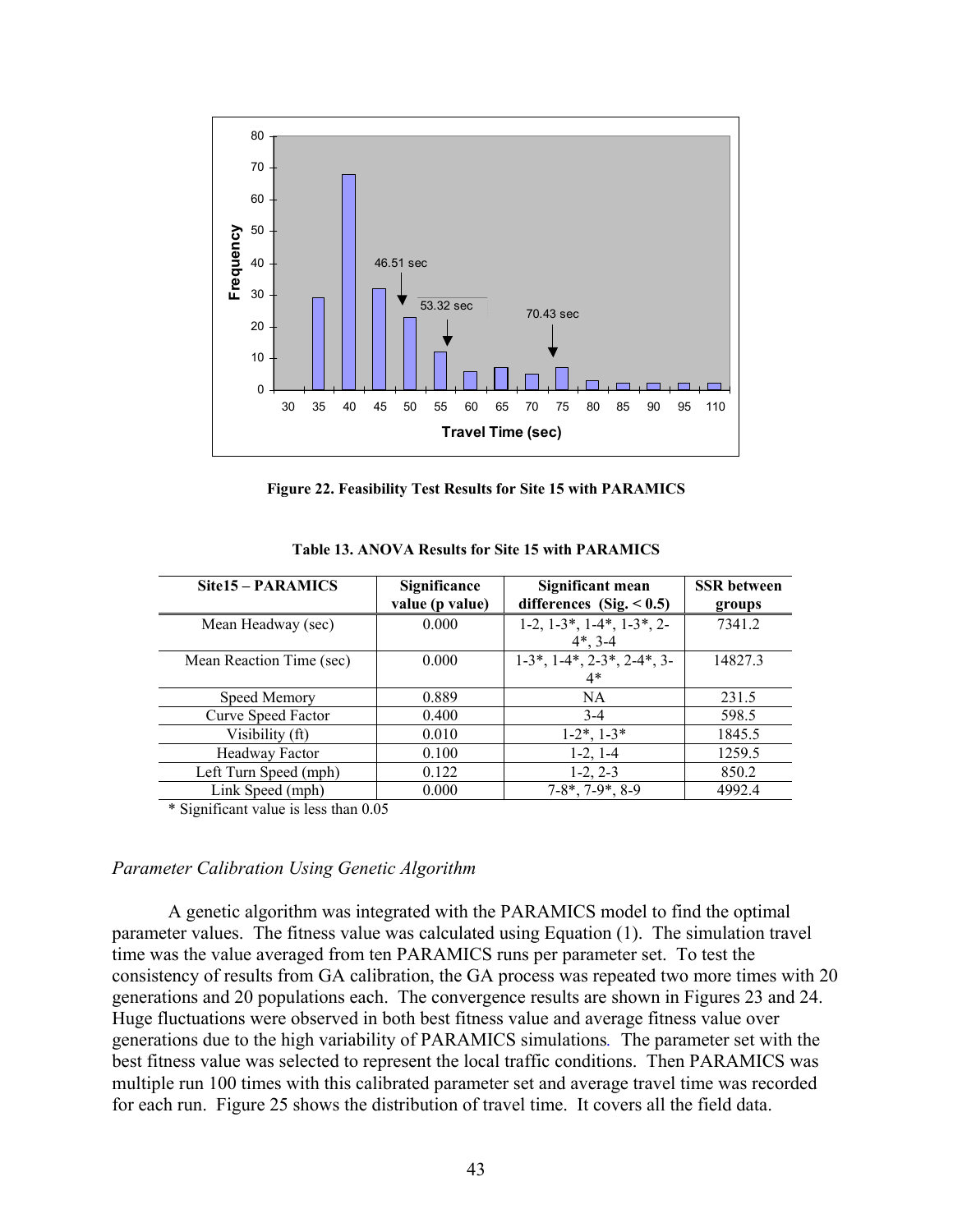

**Figure 23. Convergence of Fitness Value with Generation (PARAMICS, 1st Trial)** 



**Figure 24. Convergence of Fitness Value with Generation (PARAMICS, 2nd Trial)**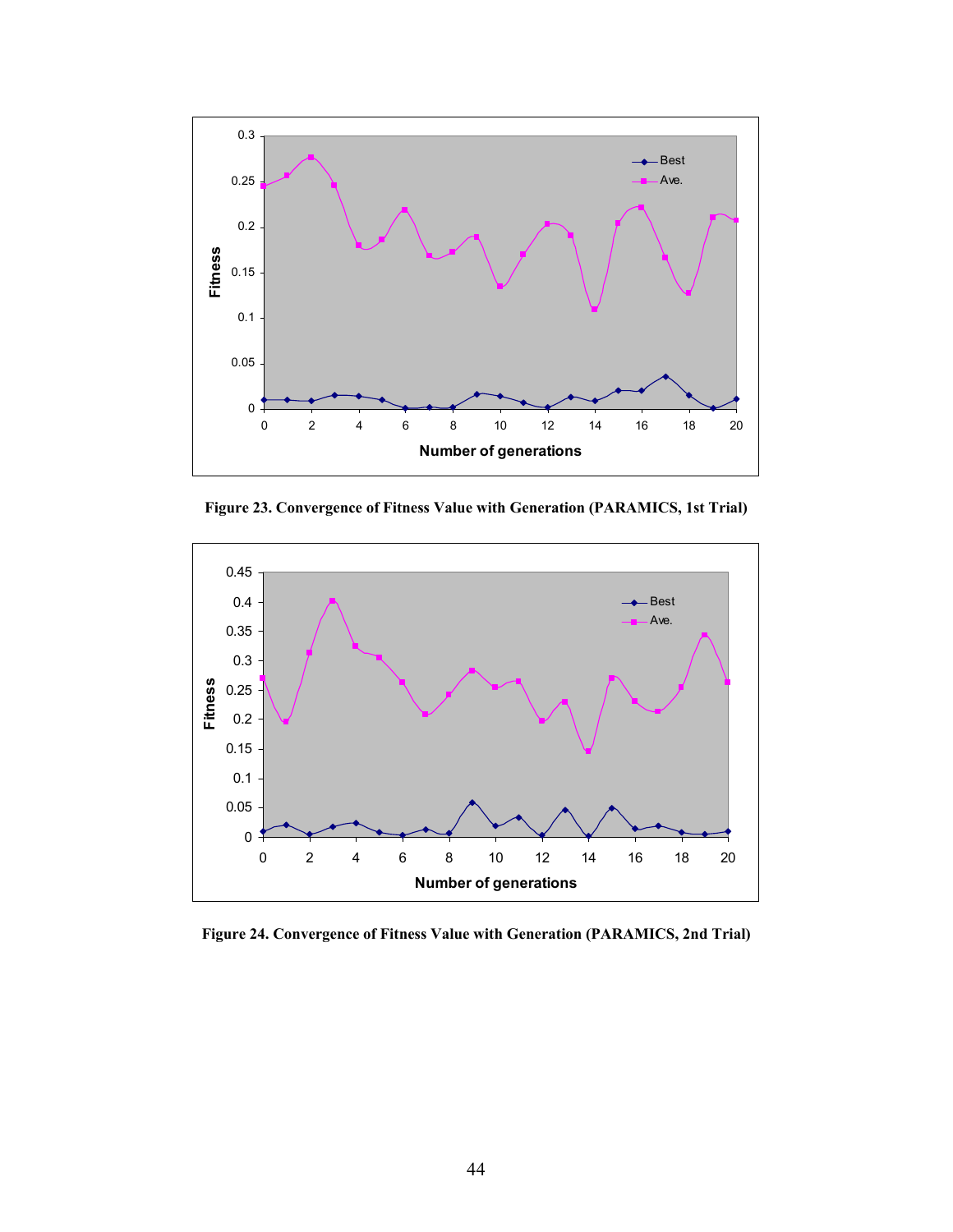

**Figure 25. Travel Time Distribution of GA-based Parameter Set** 

## *Evaluation of the Parameter Sets*

This section presents the evaluation results of simulation parameters, including default parameters, best-guessed parameters, LHD-based parameters and GA-based parameters. These parameter values are summarized in Table 14. Best-guessed parameter values in PARAMICS were given mainly based on the engineering judgment and observation of local traffic conditions by the researchers. LHD-based parameter set was the best parameter set that generated closest travel time to the field value.

Travel times from simulations based on these four parameters are compared in Figure 26. Different from VISSIM result, all the parameter sets except for the default parameters generated the comparable travel time distributions that capture the field data. The finding was consistent with the t test result. GA-based parameter set generated statistically significant results only from default parameter set while had similar performance as best-guessed parameter set, with a p value of 0.819, and LHD-based parameter, with a p value of 0.189. Animations of the model with calibrated parameters were viewed and regarded acceptable.

| <b>Site15 - PARAMICS</b> | <b>Default</b> | <b>Best-</b> | <b>LHD</b> | GA    |
|--------------------------|----------------|--------------|------------|-------|
|                          |                | guessed      |            |       |
| Mean Headway (sec)       | 1.0            | 1.5          | 1.5        | 1.39  |
| Mean Reaction Time (sec) | 1.0            | 1.5          | 15         | 1.35  |
| Speed Memory             |                |              |            |       |
| Curve Speed Factor       | 1.0            | 1.5          | 2.9        | 1.44  |
| Visibility (ft)          | 0.0            | 30           | 55         | 26.4  |
| Headway Factor           | 1.0            | 1.0          | 0.7        | 13    |
| Left Turn Speed (mph)    | 14             | 12           |            |       |
| Link Speed (mph)         | 45             | 42           | 37         | 34    |
| Ave. Travel Time (sec)   | 33.58          | 53.71        | 56.29      | 54.13 |

**Table 14. Four Parameter Sets for Site 15 with PARAMICS**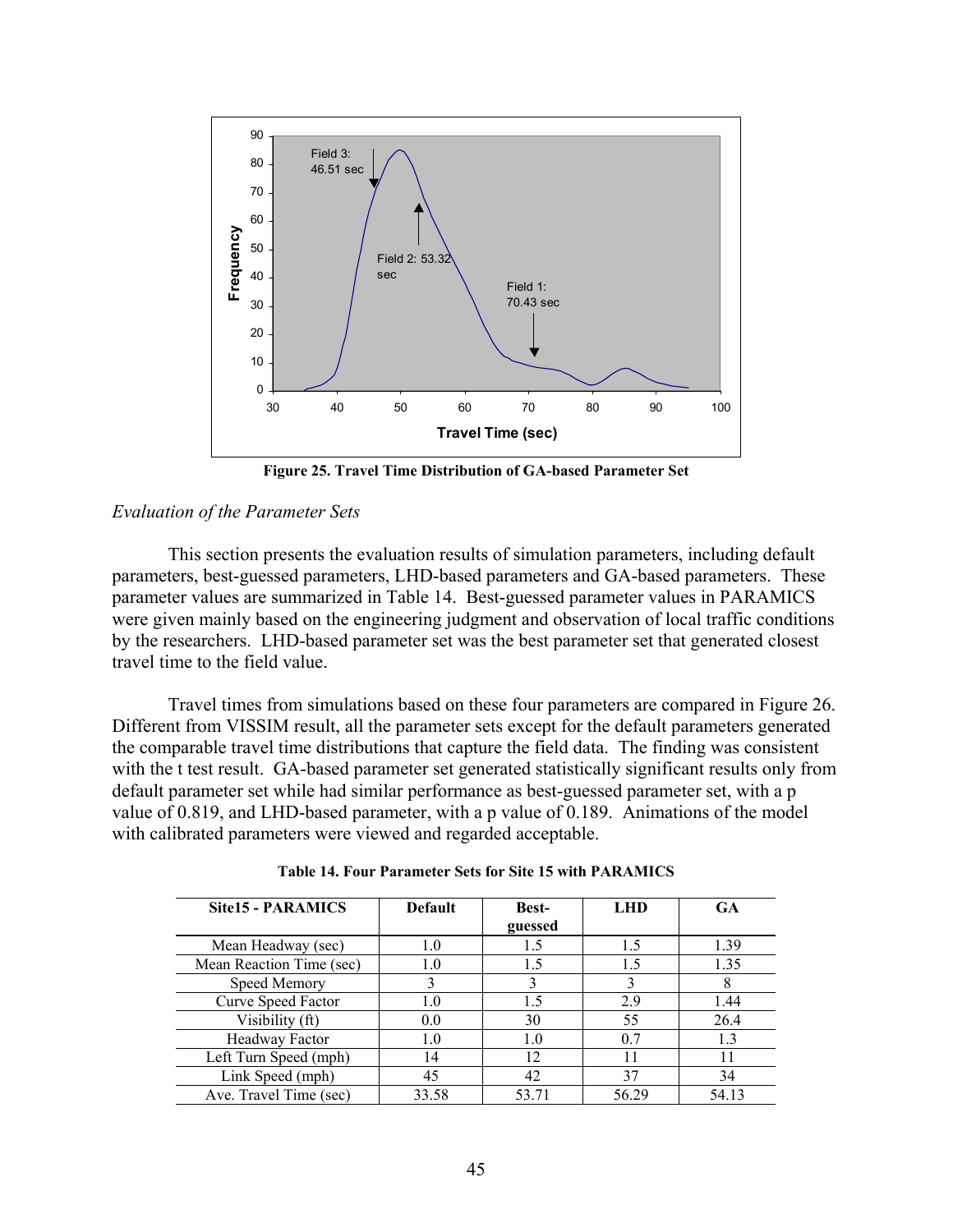

**Figure 26. Comparison of Site 15 Travel Time with PARAMICS** 

# *Validation*

A new set of field data collected on June 5, 2003, was used for evaluation of the calibrated PARAMICS model. Figure 27 shows the comparison result of simulation performance based on the four parameter sets in Table 14. As seen in Figure 27, the calibrated models were able to produce realistic traffic conditions. The result of t test shows that GAbased parameters generate similar performance with LHD-based parameters, with a p value of 0.593, but statistically different from the other two parameter sets.



**Figure 27. Validation of PARAMICS Using Site 15**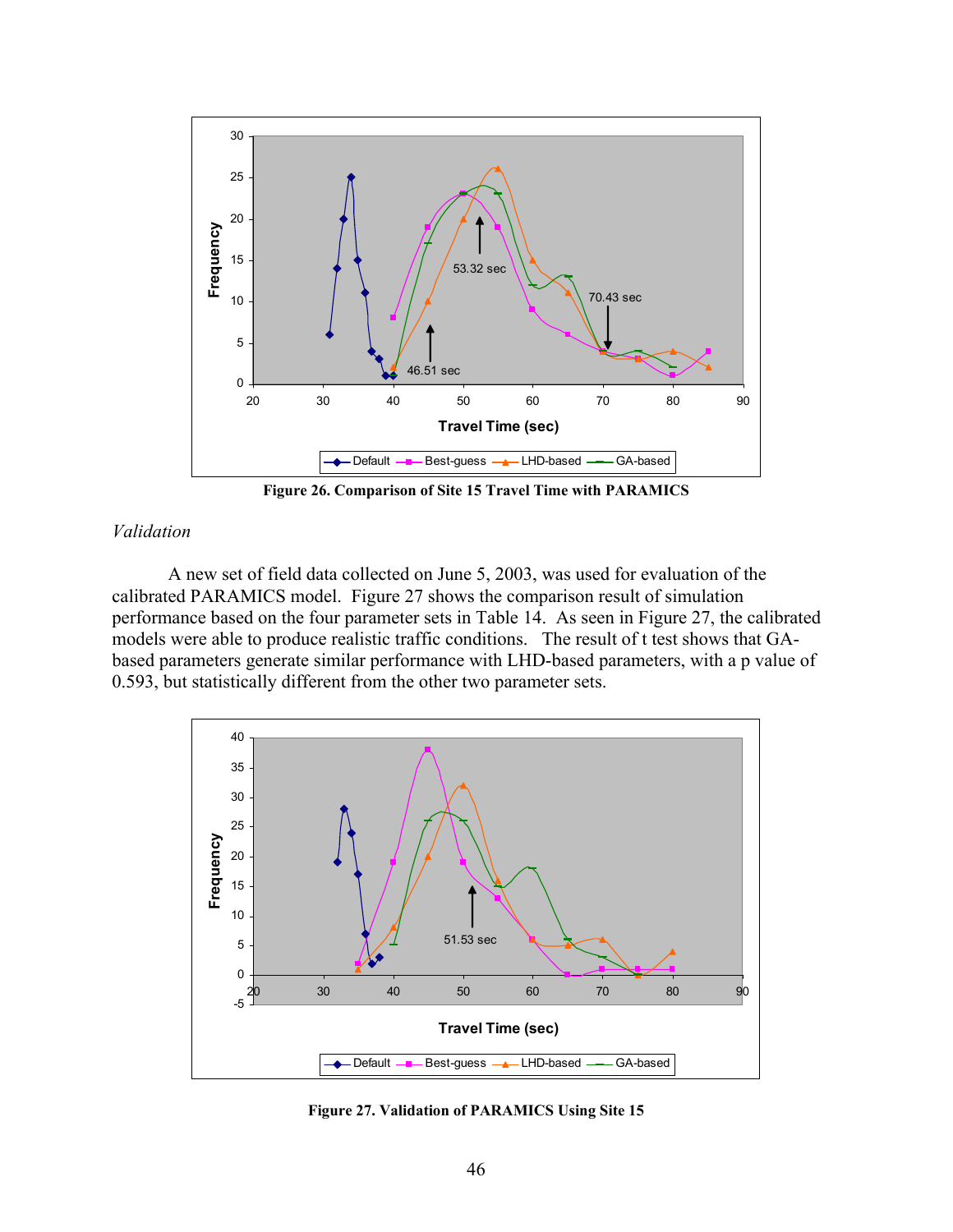# **Site 15 – CORSIM**

#### *Identification of Calibration Parameters*

CORSIM includes numerous calibration parameters that allow users to fine-tune the model to replicate observed conditions. In addition to the parameters with acceptable ranges that are similar to those in the other two models, some parameters in CORSIM are represented by a discrete distribution (e.g. amber interval response) or by 10 percentile values (e.g. distribution of free flow speed by driver type) indexed by 10 driver types from conservative to aggressive. Furthermore, the sum of the 10 percentile values must equal 1,000. In order to increase aggressiveness or conservativeness for a population of drivers, the distribution alternatives of amber interval response, gap distributions for left turns, gap distribution for right turns, distribution of free flow speed by driver type, start-up lost time distribution, and discharge headway distribution are designed as shown below, along with the other parameters and their acceptable ranges.

- 1) Link mean free flow speed (mph):  $35 45$
- 2) Mean queue discharge headway  $(1/10 \text{ sec})$ :  $15 30$
- 3) Mean start-up lost time  $(1/10 \text{ sec})$ :  $15 30$
- 4) Left turn jumper probability  $(\%): 10 40$
- 5) Left turn speed (mph):  $9 21$
- 6) Right turn speed (mph):  $9 21$
- 7) Left-turn lagging within 2 seconds  $(\%): 20 50$
- 8) Left-turn lagging for 2-4 seconds  $(\%): 5 15$
- 9) Amber interval response (fpss) Default: 21 18 15 12 9 7 6 5 4 4 Shift to left: 19 16 13 10 7 5 4 3 2 2 Shift to right1: 23 20 17 14 11 9 8 7 6 6 Shift to right2: 25 22 19 16 13 11 10 9 8 8
- 10) Gap distribution for left turns (sec) Default: 7.8 6.6 6.0 5.4 4.8 4.5 4.2 3.9 3.6 2.7 Shift to left: 6.8 5.6 5.0 4.4 3.8 3.5 3.2 2.9 2.6 1.7 Shift to right: 8.8 7.6 7.0 6.4 5.8 5.5 5.2 4.9 4.6 3.7
- 11) Gap distribution for right turns (sec) Default: 10 8.8 8.0 7.2 6.4 6.0 5.6 5.2 4.8 3.6 Shift to left1: 9 7.8 7.0 6.2 5.4 5.0 4.6 4.2 3.8 2.6 Shift to left2: 8 6.8 6.0 5.2 4.4 4.0 3.6 3.2 2.8 1.6
- 12) Distribution of free flow speed by driver type (%) Default: 75 81 91 94 97 100 107 111 117 127 Narrow (0.8): 82 86 94 96 98 100 105 108 112 119 Wider (1.2): 73 80 91 94 97 100 107 112 118 128
- 13) Start-up lost time distribution  $(\%)$ Default: 218 140 125 118 102 86 78 63 47 23 Narrow (0.8): 195 132 120 115 102 89 82 70 57 38 Wider (1.2): 240 147 130 121 102 83 74 56 37 10
- 14) Discharge headway distribution (%)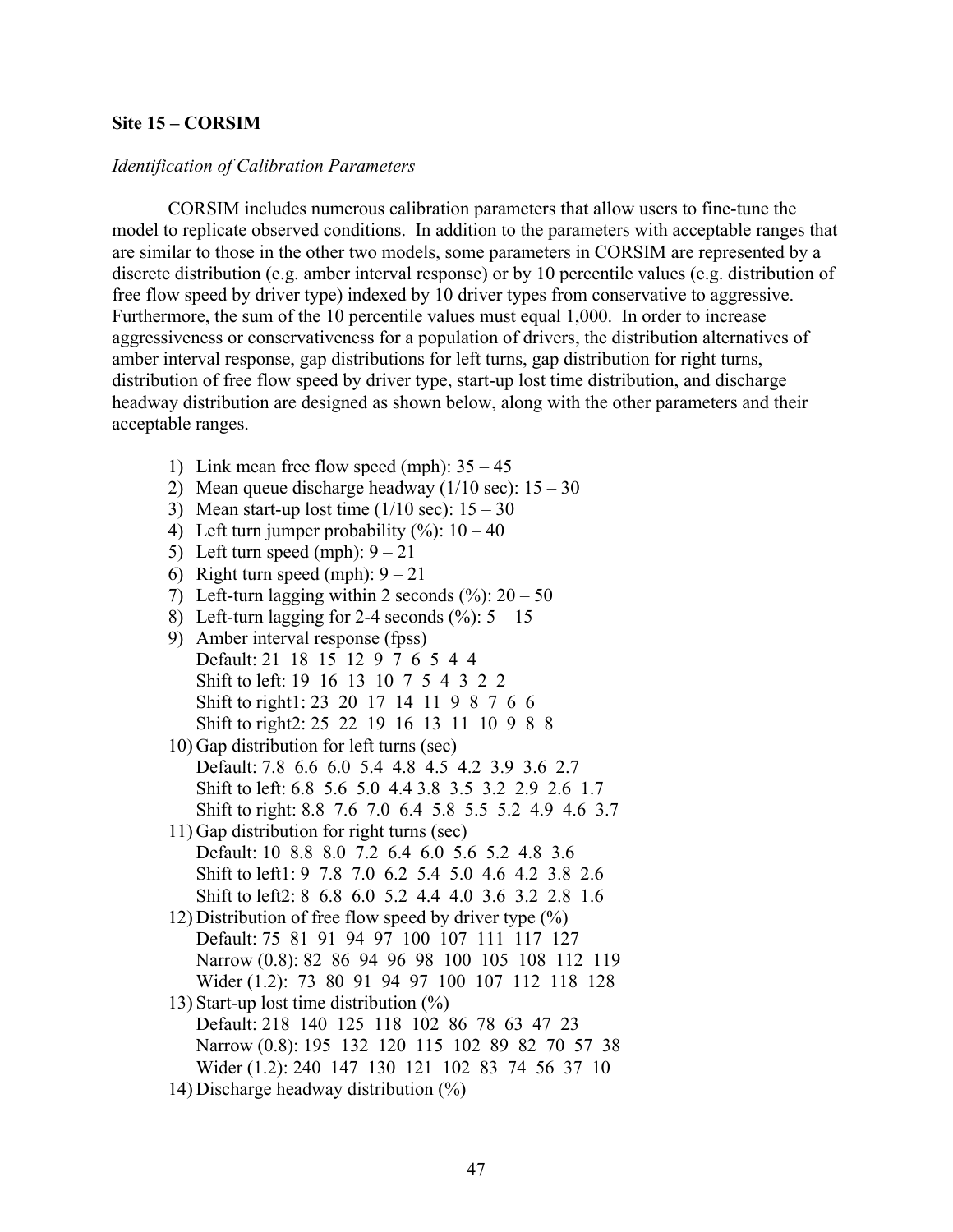Default: 170 120 120 110 100 100 90 70 70 50 Narrow (0.8): 156 116 116 108 100 100 92 76 76 60 Wider (1.2): 184 124 124 112 100 100 88 64 64 40

# *Experimental Design for Calibration*

The Latin hypercube design consisted of 200 cases using the initial set of parameters and the values within the acceptable ranges.

### *Multiple Runs*

Ten random seeded runs were conducted in CORSIM for each of the 200 cases, for a total of 2000 runs. The average travel time was recorded for each of the 2000 runs, and the results from the 10 multiple runs were then averaged to represent each of the 200 parameter sets.

#### *Feasibility Test*

A feasibility test was conducted to check whether the simulated results based on the current parameters could capture the field data and to identify the key parameters in CORSIM. The travel time histogram of 200 cases is shown in Figure 28. The field data fall within the top 5 percent of the distribution. It indicates that the selected parameters and their ranges were at the boundary. In order to shift the simulated distribution to the right to capture the field condition, key parameters that most affected the results were identified and expanded in ranges. According to the scatter plots of each parameter versus CORSIM travel time, mean queue discharge headway, gap distributions for left turns, and link mean free flow speed were primary factors.



**Figure 28. Feasibility Test Results for Site 15 with CORSIM**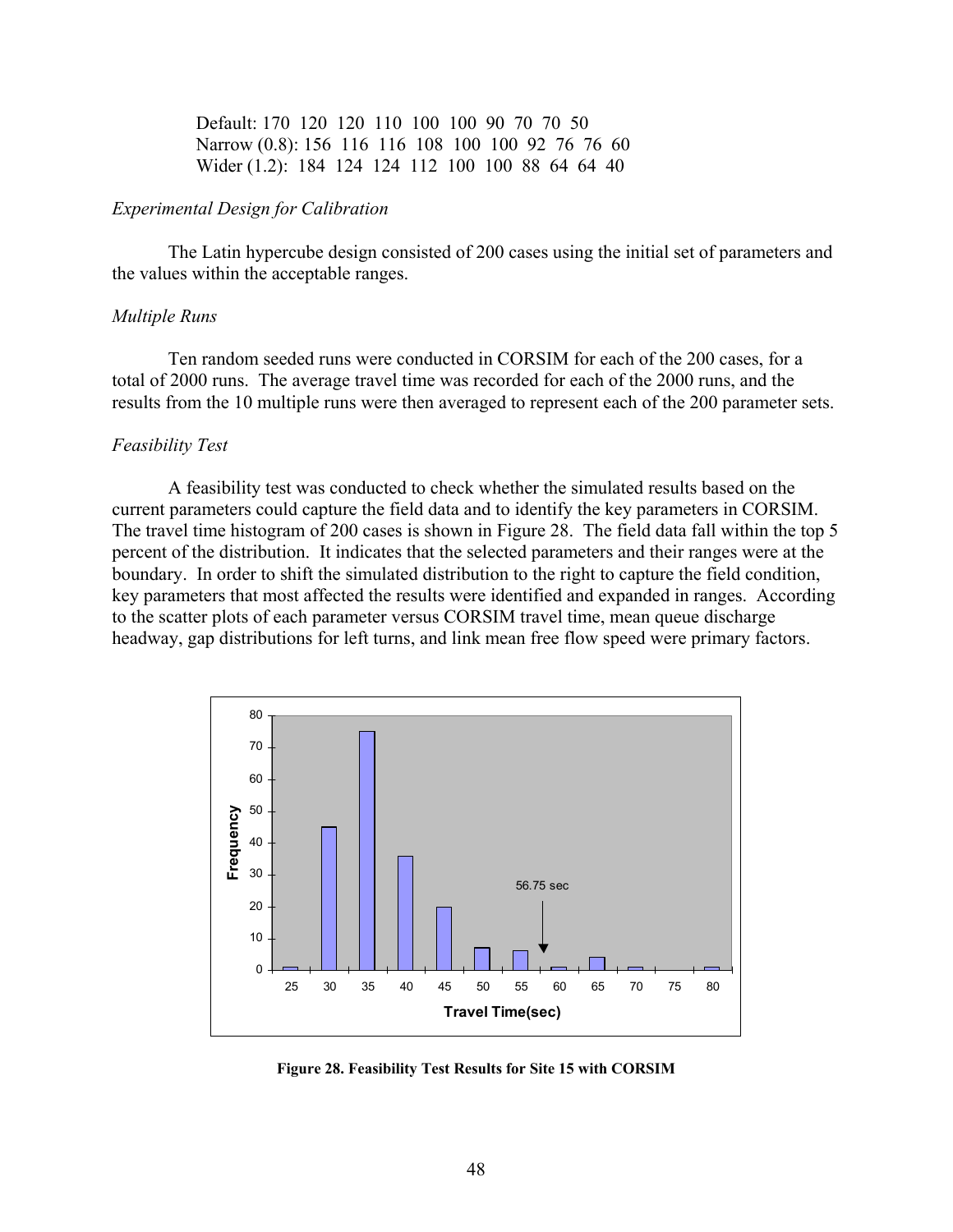ANOVA was conducted to identify the key parameters. The results are summarized in Table 15. According to ANOVA, the key parameters were gap distribution for left turns, mean queue discharge headway, mean start-up lost time, and link mean free flow speed. Mean start-up lost time was missing in the previous result probably because it had a significant effect only when combined with mean start-up lost time distribution (see joint effect analysis in Table 16).

| Site 15 – CORSIM                   | Significance    | Significant mean            | <b>SSR</b> between |
|------------------------------------|-----------------|-----------------------------|--------------------|
|                                    | value (p value) | differences (Sig. $< 0.5$ ) | groups             |
| Link mean free flow speed          | 0.045           | $1-2$ , $1-3*$              | 837.4              |
| Mean queue discharge headway       | 0.000           | $1-2, 1-3^*, 2-3^*$         | 6573.4             |
| Mean start-up lost time            | 0.000           | $1-3^*$ , $2-3^*$           | 3073.4             |
| Left turn jumper probability       | 0.440           | $2 - 3$                     | 225.1              |
| Left turn speed                    | 0.806           | NA.                         | 59.2               |
| Right turn speed                   | 0.292           | $2 - 3$                     | 336.3              |
| Left-turn lagging within 2         | 0.747           | NA.                         | 80.2               |
| seconds                            |                 |                             |                    |
| Left-turn lagging within 2-4       | 0.159           | $1 - 2$                     | 500.9              |
| seconds                            |                 |                             |                    |
| Amber interval response            | 0.913           | NA                          | 72.5               |
| Gap distribution for left turns    | 0.000           | $1-2, 1-3^*, 2-3^*$         | 6689.3             |
| Gap distribution for right turns   | 0.303           | $2 - 3$                     | 326.6              |
| Distribution of free flow speed by | 0.375           | $1-2$                       | 268.7              |
| driver type                        |                 |                             |                    |
| Start-up lost time distribution    | 0.347           | $1-2$                       | 290.0              |
| Discharge headway distribution     | 0.935           | NA                          | 18.5               |

**Table 15. ANOVA Results for Site 15 with CORSIM** 

\* Significant value is less than 0.05.

p

|  |  |  |  |  |  |  |  |  | Table 16. Joint Effect between Mean Start-up Lost Time and Its Distribution |
|--|--|--|--|--|--|--|--|--|-----------------------------------------------------------------------------|
|--|--|--|--|--|--|--|--|--|-----------------------------------------------------------------------------|

|                        | Type III Sum          |     |             |          |      |
|------------------------|-----------------------|-----|-------------|----------|------|
| Source                 | of Squares            | df  | Mean Square | F        | Sig. |
| <b>Corrected Model</b> | 4489.717 <sup>a</sup> | 8   | 561.215     | 4.738    | .000 |
| Intercept              | 236625.023            | 1   | 236625.023  | 1997.740 | .000 |
| V <sub>3</sub>         | 3815.707              | 2   | 1907.853    | 16.107   | .000 |
| V <sub>13</sub>        | 374.780               | 2   | 187.390     | 1.582    | .208 |
| V3 * V13               | 1132.578              | 4   | 283.145     | 2.390    | .052 |
| Error                  | 22623.255             | 191 | 118,446     |          |      |
| Total                  | 296415.375            | 200 |             |          |      |
| <b>Corrected Total</b> | 27112.972             | 199 |             |          |      |

a. R Squared = .166 (Adjusted R Squared = .131)

According to the field observations, left turn vehicles on the southbound approach sometimes waited at length to find an acceptable gap. Since it is a one-lane approach, these left turn vehicles blocked the whole approach and caused a long queue and delay for the vehicles behind them. In some occasions vehicles waited for two cycles before discharged. However, such phenomenon was never observed in the simulation. Therefore, one more option was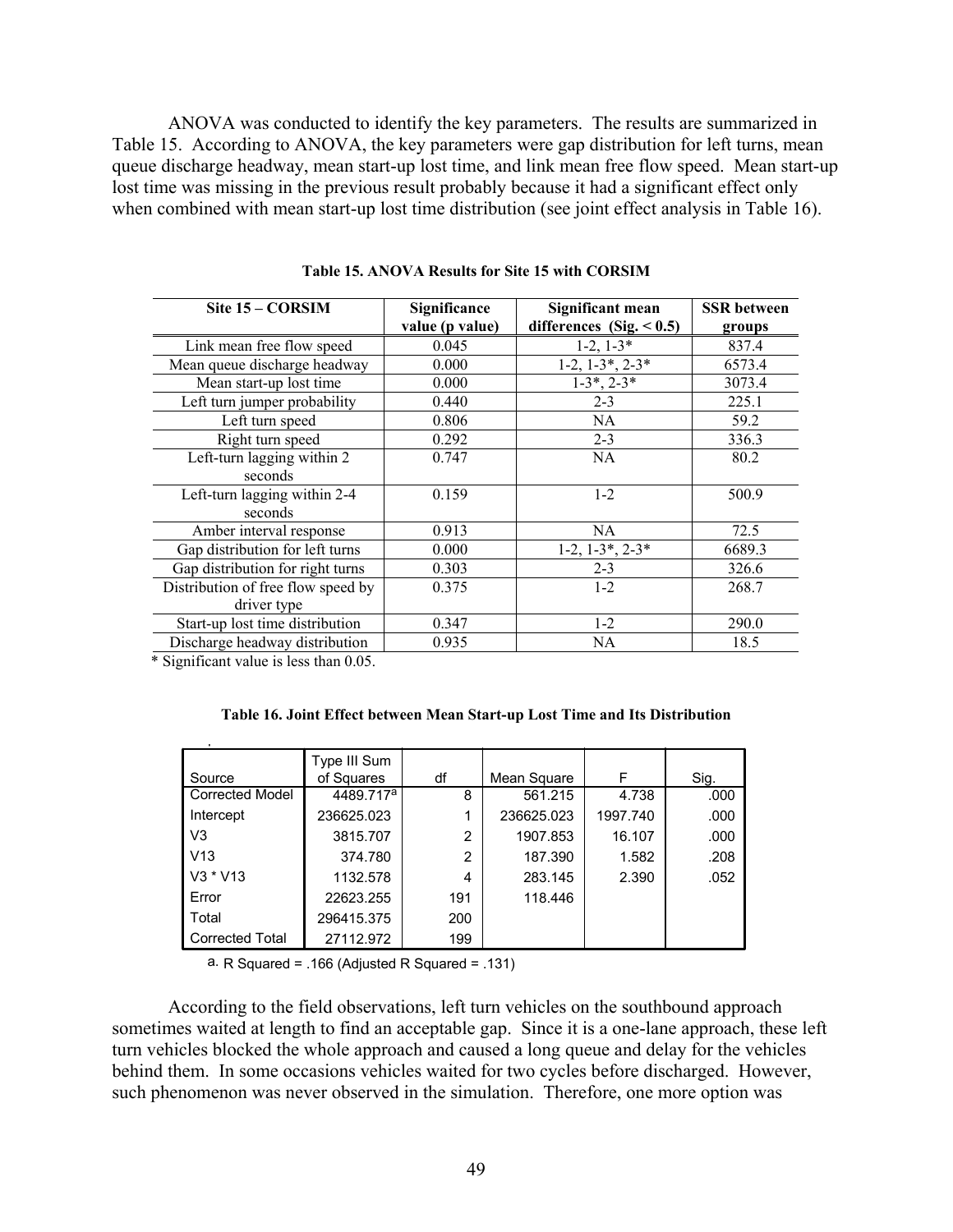created for "gap distribution for left turn vehicles" considering longer gaps. Another 200 scenarios were generated, and multiple CORSIM simulations were conducted based on the new parameters and their ranges. Figure 29 shows the new results, which can be considered to cover the field data. The parameter set with closest travel time was selected in the final evaluation.



**Figure 29. New Feasibility Test Results for Site 15 with CORSIM** 

## *Parameter Calibration Using Genetic Algorithm*

A GA was integrated with CORSIM to find the optimal parameter values. The fitness function in Equation (2) was used. The simulation travel time was the value averaged from the ten CORSIM runs of each parameter set. Ten generations and ten populations were adopted in the GA process. The convergence of fitness value with generations is shown in Figure 30. Similar to PARAMICS, the parameters generated at the beginning generations showed good performance. The parameter set with the best fitness value was selected to represent the local traffic conditions and selected in the final evaluation.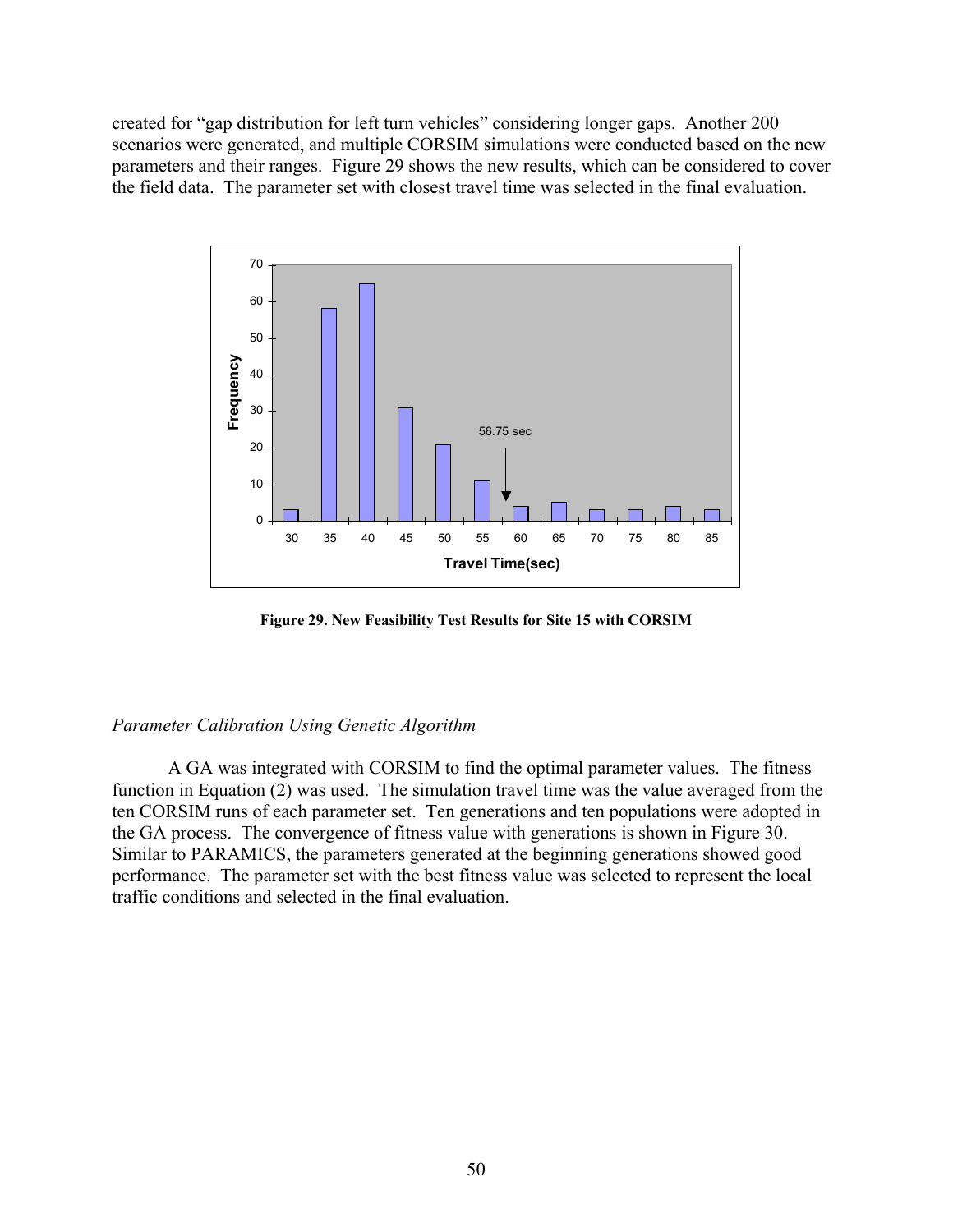

**Figure 30. Convergence of Fitness Value with Generation (CORSIM)**

## *Evaluation of the Parameter Sets*

This section presents the comparison of simulation performance based on default parameters, best-guessed parameters, LHD-based parameters, and GA-based parameters. These parameter values are summarized in Table 17. Best-guessed parameter values in CORSIM were adjusted from the default values based on the observation of local traffic conditions and engineering judgment. Figure 31 shows the distribution comparison of simulation travel time based on the four parameter sets. The result shows that the calibrated parameters outperform the default and best-guessed parameters, and all three field data fall into the their distributions. The t test result shows that the calibrated parameter set using GA generates statistically significant results from the remaining three parameter sets. Animations of the calibrated model were viewed and found realistic.

# *Validation*

The four calibrated CORSIM parameter sets were evaluated using field data that were not used in the calibration. Distributions of four parameter sets were compared in Figure 32. Similar to the calibration result, LHD-based and GA-based parameters could achieve simulated distributions with mean value close to the field data while the default parameters and bestguessed parameters produced shorter travel time from simulations. This finding was further confirmed via the t test, which shows that GA-based parameters generated similar results only with LHD-based parameters, with a p value of 0.12.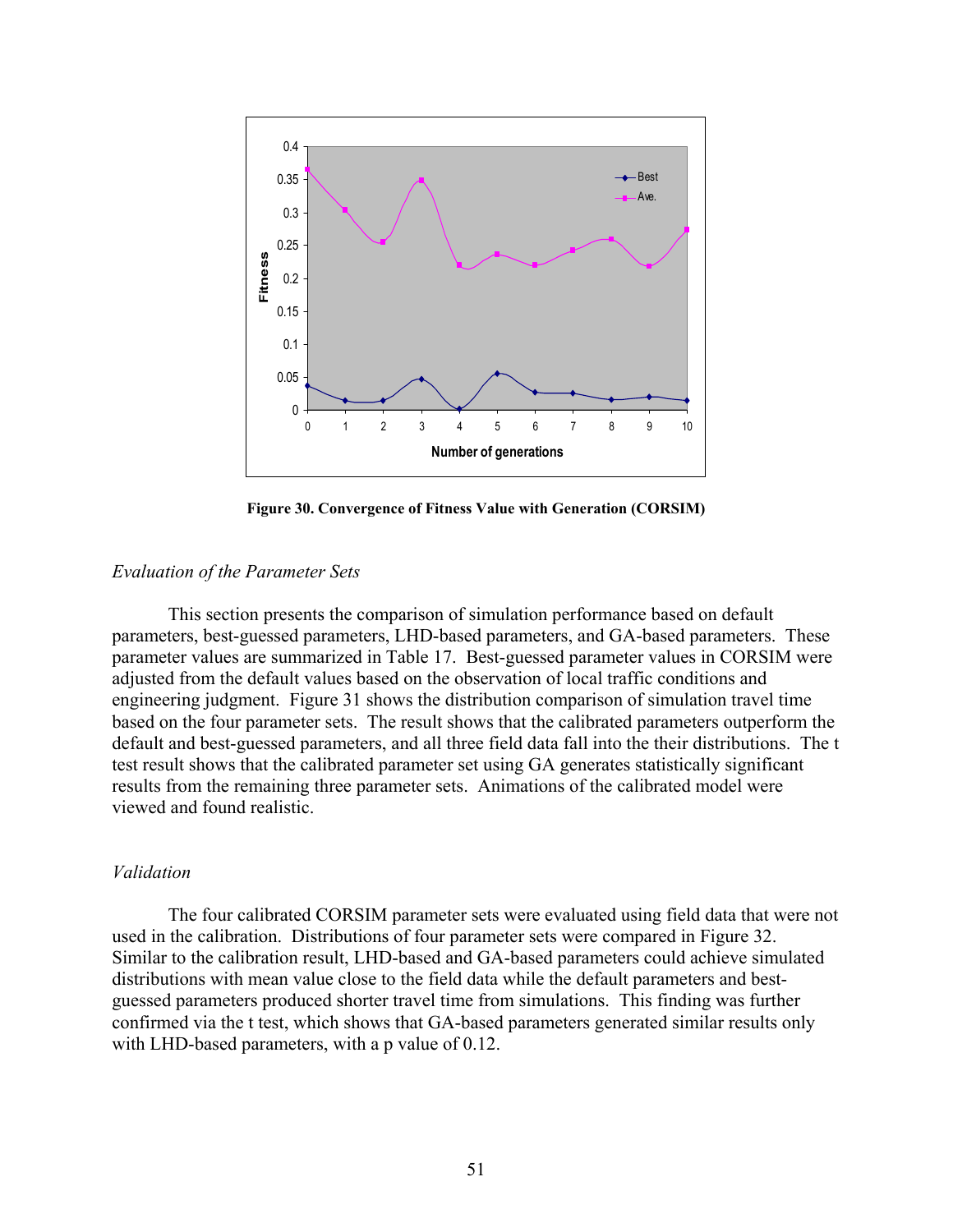| Site15-CORSIM                                | <b>Default</b> | <b>Best-guessed</b> | <b>LHD</b>     | <b>GA-Final</b> |
|----------------------------------------------|----------------|---------------------|----------------|-----------------|
| Link mean free flow speed (mph)              | 45             | 42                  | 34             | 30              |
| Mean queue discharge headway (sec)           | 1.8            | 2.0                 | 2.7            | 2.8             |
| Mean start-up lost time (sec)                | 2.0            | 2.3                 | 2.4            | 2.8             |
| Left turn jumper probability $(\%)$          | 38             | 20                  | 20             | 21              |
| Left turn speed (ft/sec)                     | 22             | 22                  | 19             | 19              |
| Right turn speed (ft/sec)                    | 13             | 13                  | 17             | 23              |
| Left turn lagging within 2 seconds $(\% )$   | 50             | 50                  | 37             | 47              |
| Left turn lagging within 2-4 seconds         | 15             | 15                  | 12             | 12              |
| $\binom{0}{0}$                               |                |                     |                |                 |
| Amber interval response (fpss) Index         |                |                     | 3              | $\overline{2}$  |
| Gap distribution for left turns (sec)        |                |                     | 3              |                 |
| Index                                        |                |                     |                |                 |
| Gap distribution for right turns (sec)       |                | 1                   | 3              | $\overline{2}$  |
| Index                                        |                |                     |                |                 |
| Distribution of free flow speed by           |                |                     | $\mathbf{3}$   | $\overline{2}$  |
| driver type $(\% )$ Index                    |                |                     |                |                 |
| Start-up lost time distribution $(\%)$ Index |                |                     | $\mathfrak{D}$ | $\mathcal{D}$   |
| Discharge headway distribution $(\%)$        |                |                     |                |                 |
| Index                                        |                |                     |                |                 |
| Ave. Travel Time (sec)                       | 28.17          | 31.7                | 63.09          | 58.41           |
| <b>Standard Deviation (sec)</b>              | 1.82           | 2.16                | 16.06          | 16.03           |

**Table 17. Four Parameter Sets for Site 15 with CORSIM** 



**Figure 31. Comparison of Site 15 Travel Time with CORSIM**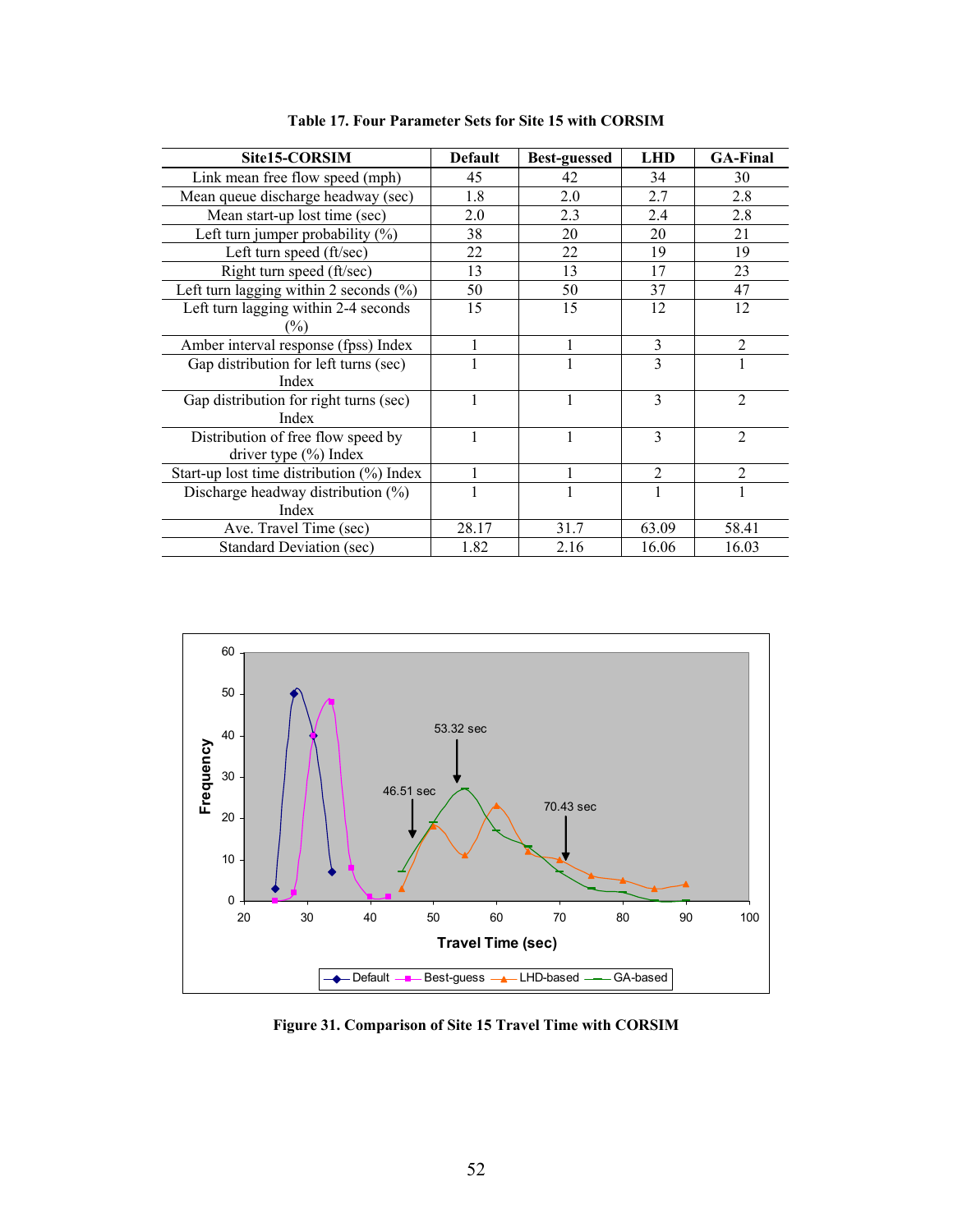

**Figure 32. Validation of CORSIM Using Site 15**

# **Covington Network – VISSIM**

# *Identification of Calibration Parameters*

The following is the initial set of parameters and acceptable ranges used in the calibration process:

- 1) Speed Index 1: 1-6 (65-70, 62.5-72.5, 60-75, 67.5-72.5, 65-75, 62.5-77.5 mph)
- 2) Speed Index 2: 1-6 (55-60, 52.5-62.5, 50-65, 57.5-62.5, 55-65, 52.5-67.5 mph)
- 3) Speed Index 3: 1-6 (45-50, 42.5-52.5, 40-55, 47.5-52.5, 45-55, 42.5-57.5 mph)
- 4) Simulation Resolution: 1-9
- 5) Waiting time before diffusion (second): 30-90
- 6) Min. Headway (front/rear, meter): 0.1-0.9
- 7) Max. Deceleration  $(m/s^2)$ : -5.00 ~ -1.00
- 8) Reduction Rate (meter per  $1 \text{ m/s}^2$ ): 20-80
- 9) Accepted Deceleration  $(m/s^2)$ : -3.0 ~ -0.2
- 10) Number of observed preceding vehicles: 1-5
- 11) Maximum look ahead distance (meter):  $200 300$
- 12)  $CC0$  average standstill distance (meter): 1.0-2.0
- 13) CC1 headway at a certain speed (second):  $0.5 \sim 3.0$
- 14) CC2 longitudinal oscillation (meter):  $0 \sim 15.0$
- 15) CC3 start of the deceleration process (second):  $-30.0 \sim 0$
- 16) CC4 minimal closing  $\Delta$  v (m/s): -1.0 ~ 0
- 17) CC5 minimal opening  $\Delta$ v (m/s): 0.0 ~ 1.0
- 18)  $CC6 \pm \frac{dv}{dx}$  (10-4 rad/s):  $0.0 \sim 20.0$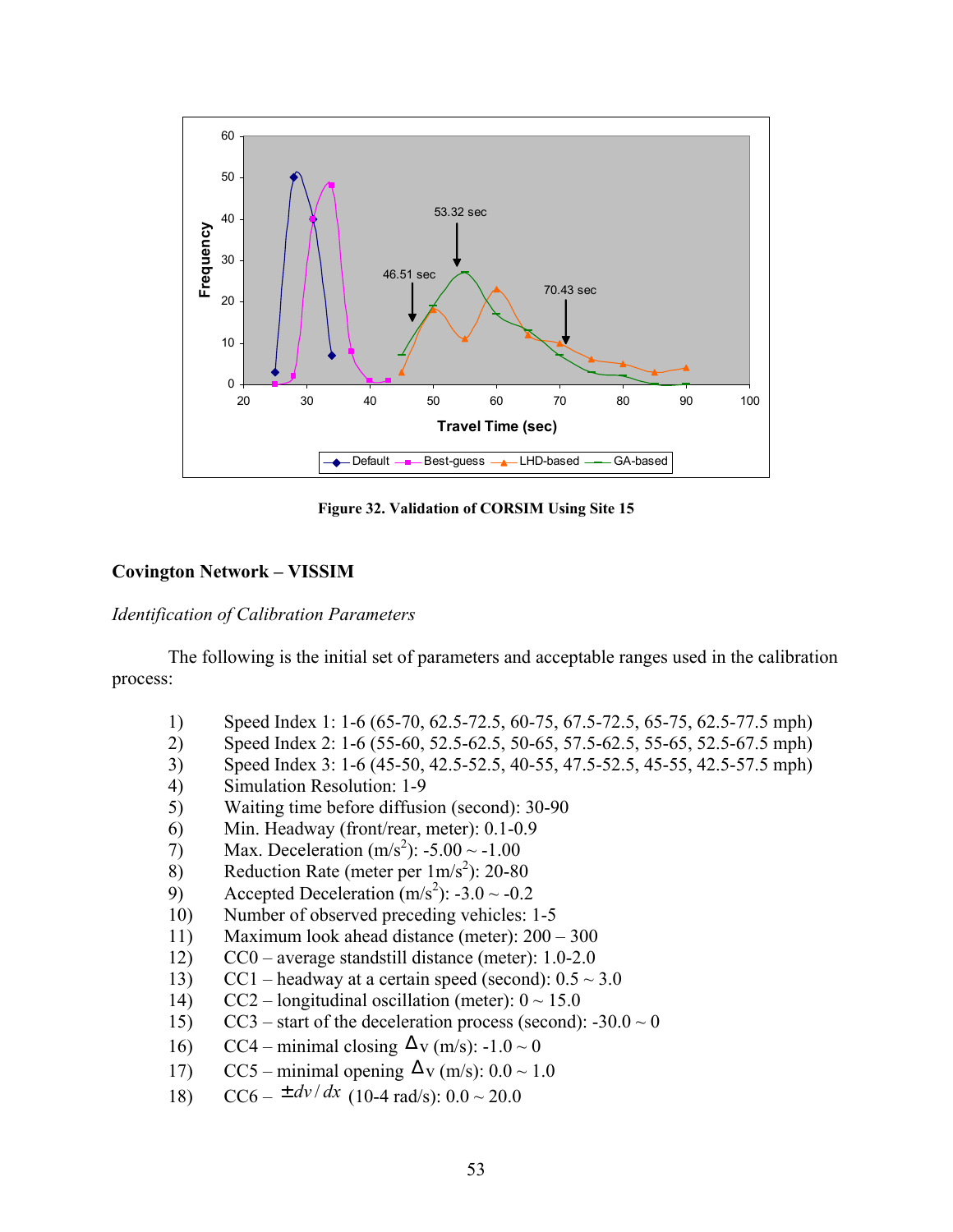- 19) CC7 car following activities  $\pm b$  (m/s2):  $0.0 \sim 1.0$
- 20) CC8 acceleration behavior when starting  $(m/s2)$ :  $1.0 \sim 8.0$
- 21) CC9 acceleration behavior at  $v \sim 80$  km/h (m/s2):  $0.5 \sim 3.0$

Parameters 1 to 3 set desired speed distributions along the Covington network at three locations where different posted speed limits were observed. They were indexed for the convenience of later experimental design. For instance, speed index 1 has six options to define the travel speed on the freeway where the posted speed limit is 65 mph. The values of CC0 to CC9, which are related to freeway traffic flow model, were obtained from the values presented at the Second Annual VISSIM Users Group Meeting.

# *Experimental Design for Calibration*

The Latin Hypercube Sampling toolbox in MatLab was used to generate 200 scenarios using the initial set of parameters and their ranges.

## *Multiple Runs*

Five random seeded runs were conducted in VISSIM for each of the 200 cases, for a total of 1000 runs. The average travel time was recorded for each of the 1000 runs. The results from the five multiple runs were then averaged to represent each of the 200 parameter sets.

# *Feasibility Test*

In order to check whether the selected parameter set was able to produce field conditions, a feasibility test was conducted. Figure 33 shows the simulated travel time distribution of 200 cases. Since the field value fell within the acceptable range of the distribution, the ranges for current parameters were considered to be sufficient.



**Figure 33. Feasibility Test Results for Covington Network with VISSIM**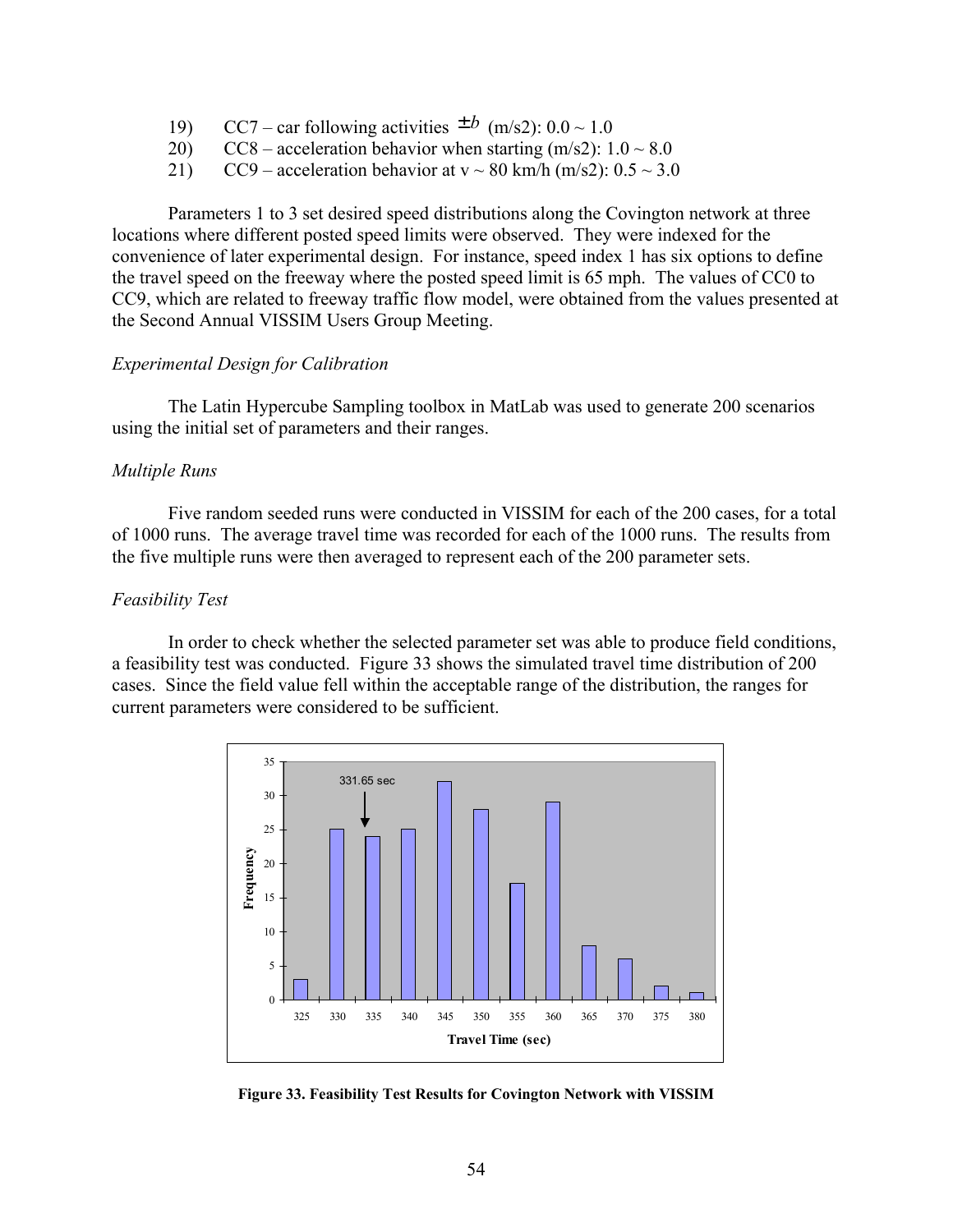To identify the critical parameters, each parameter versus travel time from simulations was plotted. An apparent trend was observed for speed index 3, average standstill distance CC0, and headway at a certain speed CC1. In addition, ANOVA was used to identify the key parameters. Table 18 shows the ANOVA results. Based on the significance value of the *F* test and sum of squares (SSR) between groups, speed index 3, headway at a certain speed CC1, and speed index 2 were found to be the most important parameters to the result. Speed index 3 determines travel speeds on the longest portion of the network, with the posted speed limit of 45 mph, and speed index 2 determines the speeds on the second longest portion of the network, with the posted speed limit of 55 mph. CC1 is an important parameter to determine the safety distance between two continuous drivers on the freeway, which has strong influence on capacity especially in case of high volumes.

| <b>Covington-VISSIM</b>       | Significance value | Significant mean                                      | <b>SSR</b> between |
|-------------------------------|--------------------|-------------------------------------------------------|--------------------|
|                               | (p value)          | differences (Sig. $< 0.5$ )                           | groups             |
| Speed Index 1                 | 0.510              | $2 - 4$                                               | 599.503            |
| Speed Index 2                 | 0.035              | $2-3, 2-4, 2-5, 2-6$                                  | 1643.100           |
| Speed Index 3                 | 0.000              | $All*$                                                | 24326.00           |
| <b>Simulation Resolution</b>  | 0.809              | NA                                                    | 636.323            |
| Waiting Time Before Diffusion | 0.757              | NA.                                                   | 78.023             |
| (sec)                         |                    |                                                       |                    |
| Min. Headway (front/rear)     | 0.672              | <b>NA</b>                                             | 217.022            |
| Max. Deceleration             | 0.621              | NA.                                                   | 248.612            |
| $-1m/s^2$ per Distance        | 0.565              | $1-3, 2-3$                                            | 478.399            |
| Accepted Deceleration         | 0.142              | $1-2, 1-3$                                            | 544.567            |
| <b>Observed Vehicles</b>      | 0.757              | <b>NA</b>                                             | 78.023             |
| Look Ahead Distance (max)     | 0.011              | $1-3^*$ , 2-3                                         | 1230.549           |
| CC0                           | 0.815              | <b>NA</b>                                             | 57.364             |
| CC <sub>1</sub>               | 0.016              | $1-5$ <sup>*</sup> , $2-5$ <sup>*</sup> , $2-5$ , 4-5 | 1663.209           |
| CC2                           | 0.011              | $1-2^*$ , $1-3^*$                                     | 1242.380           |
| CC <sub>3</sub>               | 0.037              | $1-2, 1-3^*, 2-3$                                     | 909.199            |
| CC <sub>4</sub>               | 0.335              | $1 - 2$                                               | 305.877            |
| CC <sub>5</sub>               | 0.406              | $1-3$                                                 | 252.093            |
| CC <sub>6</sub>               | 0.321              | $3 - 4$                                               | 489.014            |
| CC <sub>7</sub>               | 0.022              | $1-3$ , $2-3*$                                        | 1056.758           |
| CC <sub>8</sub>               | 0.538              | <b>NA</b>                                             | 304.003            |
| CC <sub>9</sub>               | 0.582              | NA                                                    | 401.303            |

**Table 18. ANOVA Results for Covington Network with VISSIM** 

\* Significant value is less than 0.05.

### *Parameter Calibration Using Genetic Algorithm*

With the parameters and acceptable ranges identified in the previous step, GA was integrated with VISSIM to find the optimal parameter set for the Covington network. GA procedure of 10 generations and 20 populations was repeated twice with different starting random seeds. The convergence of fitness values with generations is shown in Figures 34 and 35. It seems that GA can quickly converge to the optimal solution at the beginning generations. The parameter set with the best fitness value was selected in the final evaluation.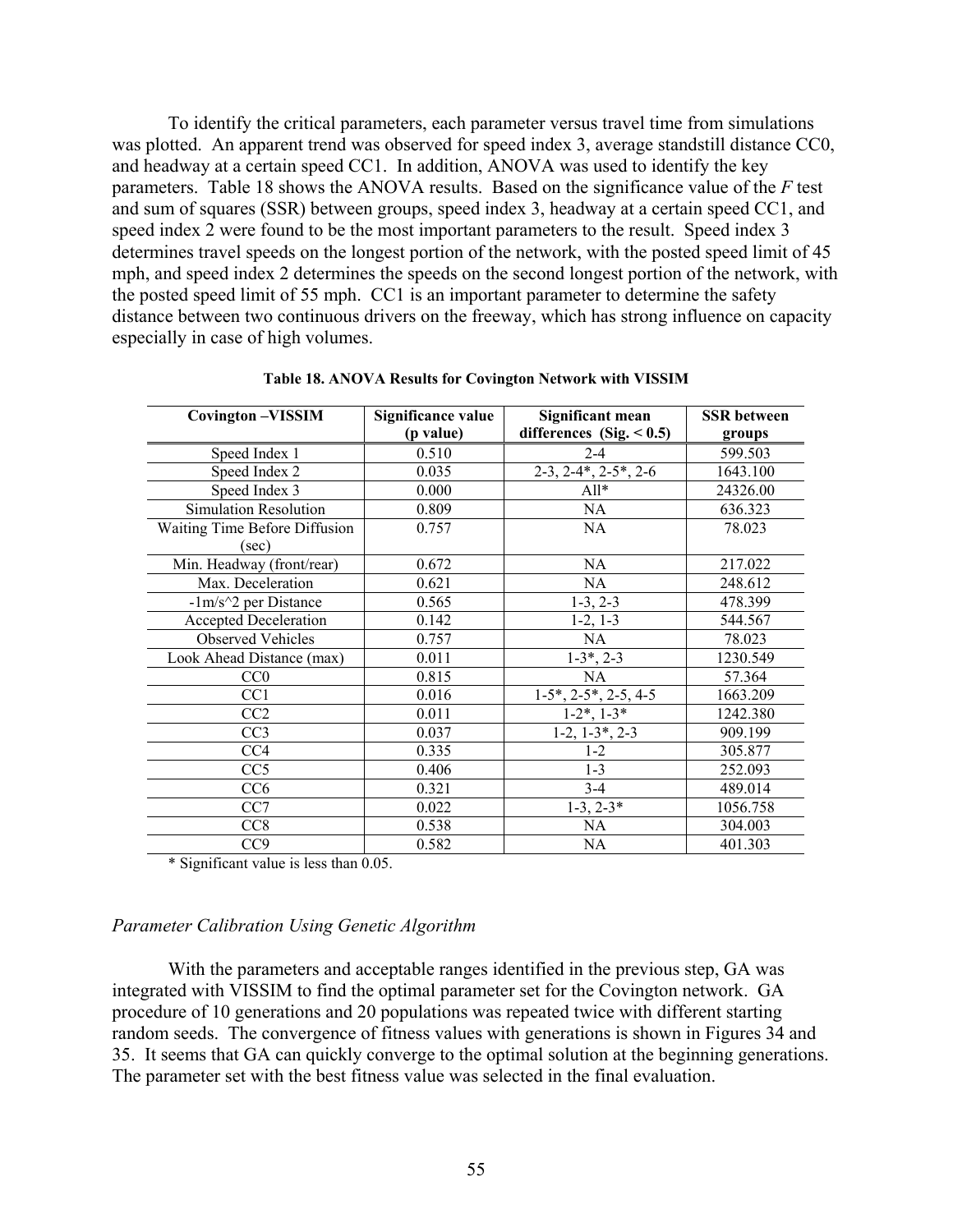

**Figure 34. Convergence of Fitness Value with Generation (VISSIM, 1st Trial)** 



**Figure 35. Convergence of Fitness Value with Generation (VISSIM, 2nd Trial)** 

#### *Evaluation of the Parameter Sets*

This section presents the comparison of 100 VISSIM simulation results based on default parameters, best-guessed parameters, LHD-based parameters, and GA-based parameters. The values of best-guessed parameters were determined based on engineering judgment and knowledge about local traffic conditions. The parameter values for each set, as well as the average travel time from simulation, are listed in Table 19. It was found that LHD-based parameters and GA-based parameters achieved almost identical simulation results in terms of mean average travel time, although the two parameter sets were quite different. The reason is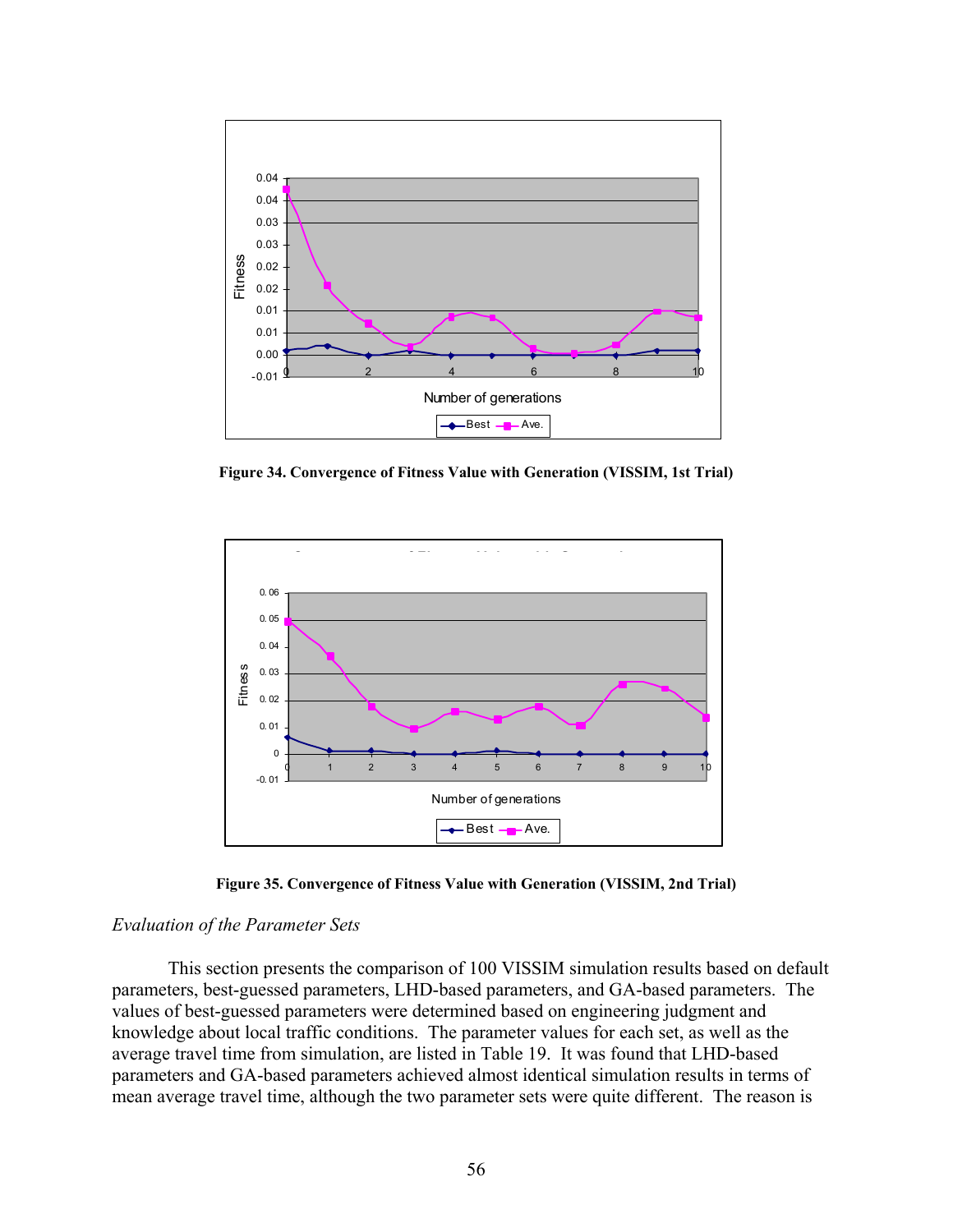| <b>Covington-VISSIM</b>      | <b>Default</b> | <b>Best-guessed</b> | <b>LHD-based</b> | <b>GA-based</b> |
|------------------------------|----------------|---------------------|------------------|-----------------|
| Speed Index 1                | 62.5-67.5 mph  | 65-70 mph           | $4(67.5 - 72.5$  | $5(65.0 - 75.0$ |
|                              |                |                     | mph)             | mph)            |
| Speed Index 2                | 52.5-57.5 mph  | 55-60 mph           | $1(55.0 - 60.0$  | $2(52.5-62.5)$  |
|                              |                |                     | mph)             | mph)            |
| Speed Index 3                | 42.5-47.5 mph  | 45-50 mph           | 4 (47.5-52.5)    | 4 (47.5-52.5)   |
|                              |                |                     | mph)             | mph)            |
| Simulation Resolution        | 5              | 10                  | $\mathcal{E}$    | 9               |
| <b>Waiting Time Before</b>   | 60.00          | 60.00               | 72.89            | 68.2            |
| Diffusion (sec)              |                |                     |                  |                 |
| Min. Headway (front/rear)    | 0.50           | 0.50                | 0.42             | 0.72            |
| Max. Deceleration            | $-3.00$        | $-3.00$             | $-4.22$          | $-1.04$         |
| $-1m/s^2$ per Distance       | 50.00          | 50.00               | 69.7             | 60              |
| <b>Accepted Deceleration</b> | $-1.00$        | $-1.00$             | $-0.5$           | $-0.7$          |
| <b>Observed Vehicles</b>     | $\overline{2}$ | 4                   | 5                | 3               |
| <b>Look Ahead Distance</b>   | 250.00         | 220.00              | 244.28           | 257.58          |
| (max)                        |                |                     |                  |                 |
| CC0                          | 1.50           | 1.80                | 1.92             | 1.74            |
| CC <sub>1</sub>              | 0.90           | 2.23                | 2.77             | 2.77            |
| CC <sub>2</sub>              | 4.00           | 4.00                | 10.85            | 4.09            |
| CC <sub>3</sub>              | $-8.00$        | $-8.00$             | $-21.59$         | $-0.91$         |
| CC4                          | $-0.35$        | $-0.35$             | $-0.48$          | $-0.97$         |
| CC <sub>5</sub>              | 0.35           | 0.35                | 0.98             | 0.86            |
| CC <sub>6</sub>              | 11.44          | 11.44               | 0.77             | 10.7            |
| CC <sub>7</sub>              | 0.25           | 0.25                | 0.94             | 0.67            |
| CC <sub>8</sub>              | 3.50           | 3.50                | 3.48             | 2.06            |
| CC <sub>9</sub>              | 1.50           | 1.50                | 2.04             | 2.77            |
| Ave. Travel Time (sec)       | 358.27         | 343.42              | 332.767          | 332.767         |

**Table 19. Four Parameter Sets for Covington Network with VISSIM** 

that the most important parameters, such as speed index 3, headway at a certain speed CC1, and speed index 2, have very close values in these two sets. In addition, the simulation is a stochastic process. Therefore, it is possible to obtain the same simulation results using different parameter sets as long as the key parameters are similar. However, the procedure may be repeated to confirm the performance of each parameter set.

As seen in Figure 36, the calibrated VISSIM models (LHD-based and GA-based parameters) provided simulation results similar to the field data, while the uncalibrated VISSIM models (default parameters and best-guessed parameters) generated higher travel time. The t test was conducted between GA-based parameter sets and the other three parameter sets. The result shows that GA-based parameters generated statistically significant results from all the other parameter sets. Animations of the calibrated VISSIM were viewed and deemed acceptable.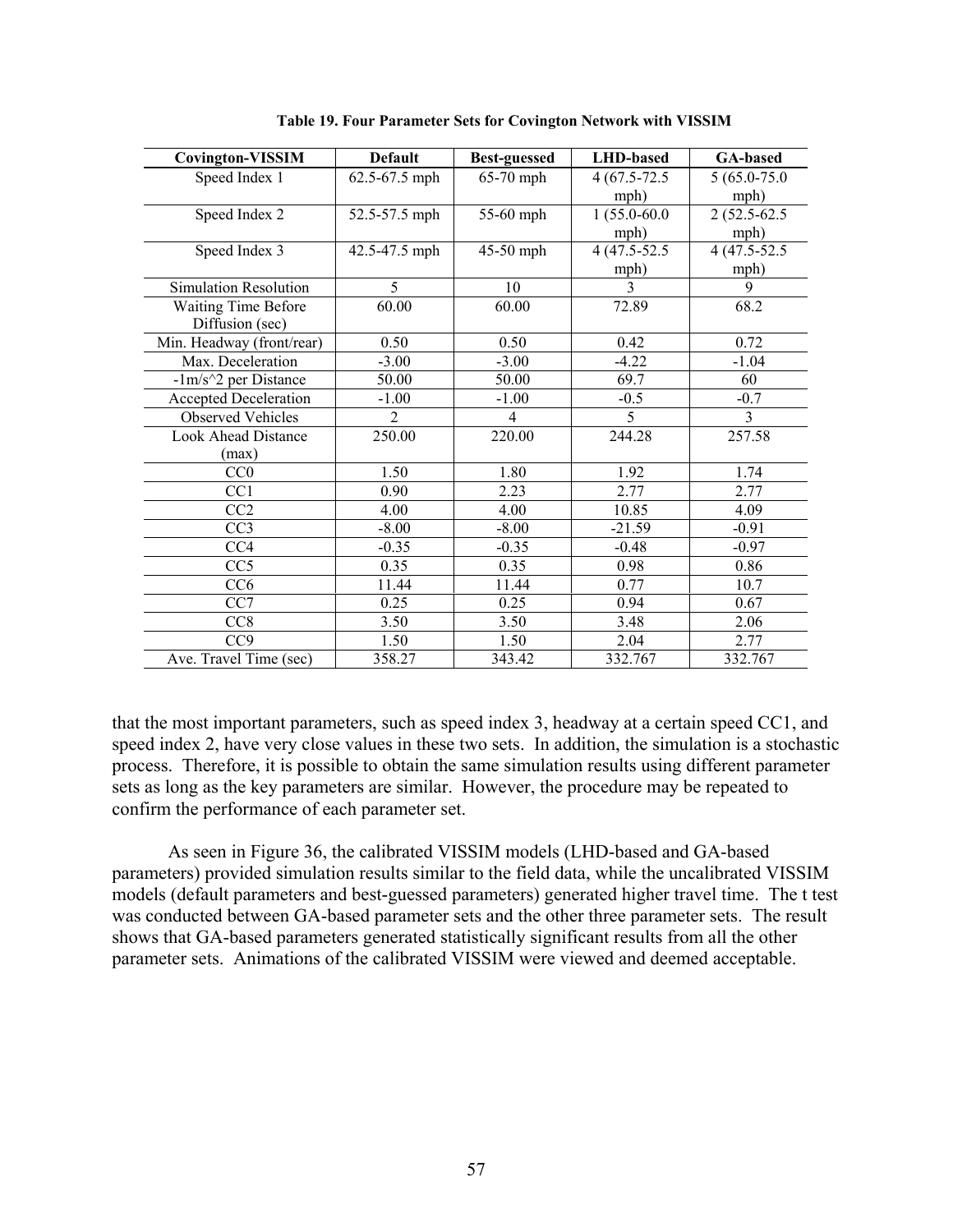

**Figure 36. Comparison of Covington Network Travel Time with VISSIM** 

## *Validation*

 Traffic data collected on a different day were used for validation of parameter sets obtained from the calibration process. The field travel time was compared to the distributions of 100 runs using four parameter sets. Field data were a bit outside of the distributions of the calibrated parameters, but much closer to the distributions of LHD-based and GA-based parameters than that of best-guessed and uncalibrated parameters, as shown in Figure 37. The t test result indicates that the simulated distribution using GA-based parameters is statistically different from using the other three parameter sets.



**Figure 37. Validation of VISSIM Using Covington Network**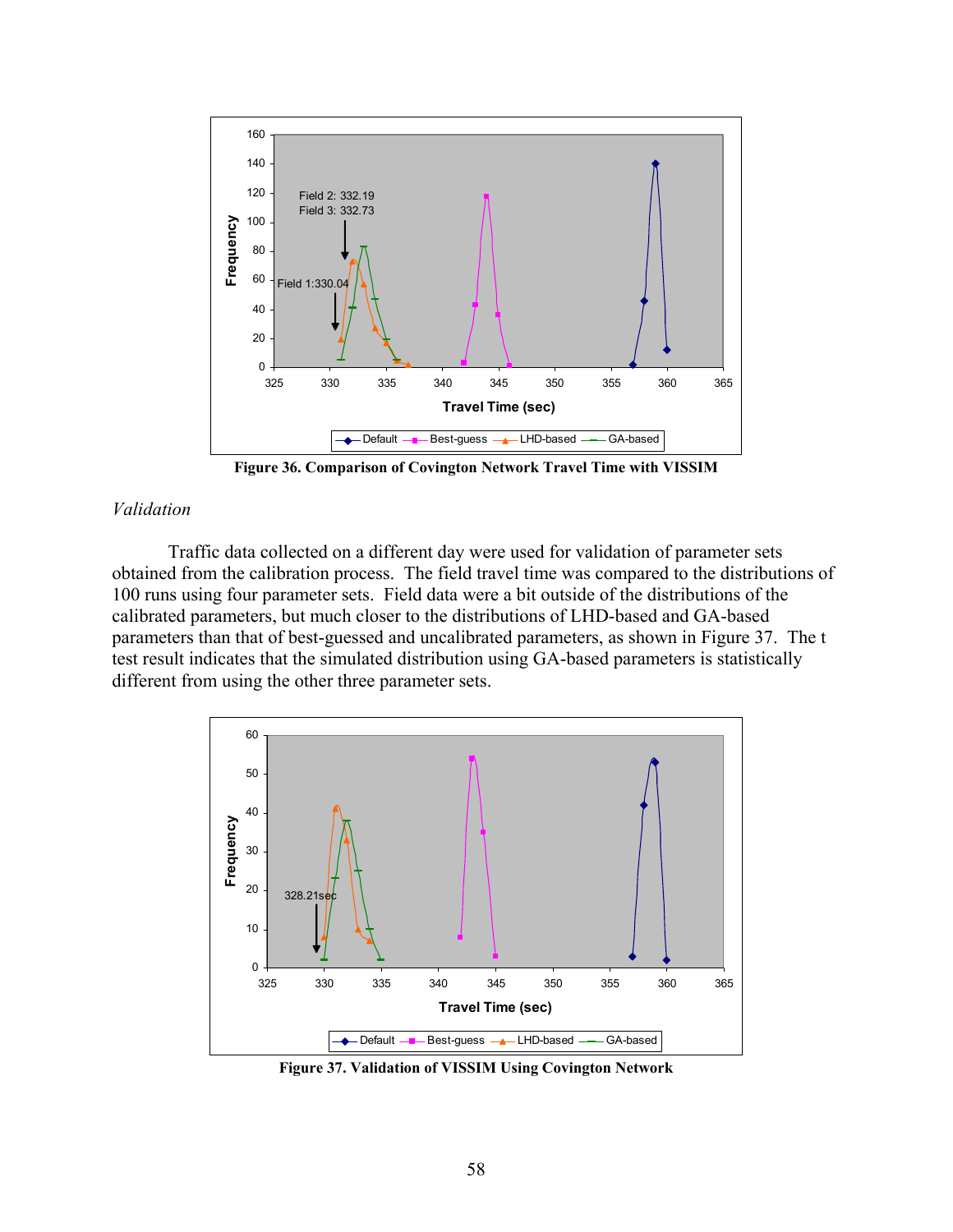# **Covington Network – PARAMICS**

# *Identification of Calibration Parameters*

The following is the initial set of parameters and acceptable ranges identified in the calibration process. Acceptable ranges were based on the literature review and researchers' discretion.

- 1) Mean headway (sec):  $0.6 2.2$
- 2) Mean reaction time (sec):  $0.3 1.9$
- 3) Speed memory:  $1 9$
- 4) Curve speed factor:  $1.0 5.0$
- 5) Headway factor:  $0.6 1.4$
- 6) Link speed1 (mph):  $60 70$
- 7) Link speed2 (mph):  $50 60$
- 8) Link speed3 (mph):  $40 50$

where link speeds 1, 2, and 3 represent the speed limit of the links with different posted speed limits.

# *Experimental Design for Calibration*

The Latin hypercube design consisted of 200 cases of parameters and the values within the acceptable ranges.

## *Multiple Runs*

Ten random seeded runs were conducted in PARAMICS for each of the 200 cases, for a total of 2000 runs. The average travel time was recorded for each of the 2000 runs, and the results from the ten multiple runs were then averaged to represent each of the 200 parameter sets.

## *Feasibility Test*

In order to check the feasibility of selected parameters, the field data were compared to the simulated travel time distribution of 200 cases. As shown in Figure 38, the field data fall within the acceptable range of the distribution, which indicates that the current ranges for the selected parameters were sufficient. Based on the scatter plots of each parameter versus the travel times from simulations, mean headway and link speed 3 were considered as important parameters to the results. This finding was confirmed by ANOVA, as shown in Table 20. In addition, headway factor that determines the target headway for all vehicles on the selected links also was found to have certain impact on the result.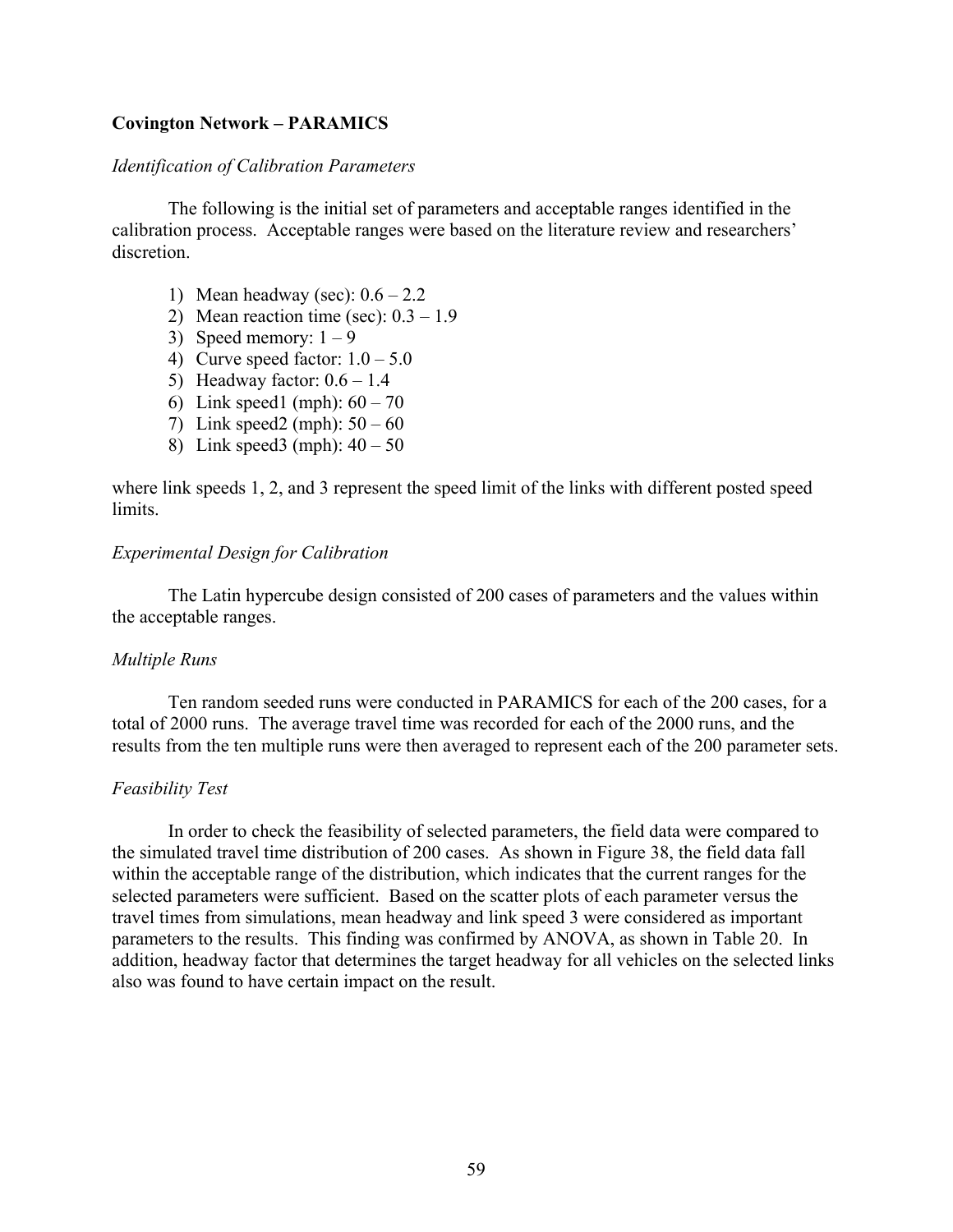

**Figure 38. Feasibility Test Results for Covington Network with PARAMICS** 

| <b>Covington - PARAMICS</b> | Significance value<br>(ANOVA test) | Significant mean<br>differences (Sig. $< 0.5$ ) | <b>SSR</b> between<br>groups |
|-----------------------------|------------------------------------|-------------------------------------------------|------------------------------|
| Mean Headway                | 0.000                              | $1-3$ *, $1-4$ *, $2-3$ , $2-4$ *, $3-4$        | 6585.832                     |
| Mean Reaction Time          | 0.349                              | $1 - 3$                                         | 1195.959                     |
| Speed Memory                | 0.476                              | $2 - 4$                                         | 908.045                      |
| Curve Speed Factor          | 0.589                              | <b>NA</b>                                       | 700.924                      |
| Headway Factor              | 0.001                              | $1-4^*$ , $2-4^*$ , $3-4^*$                     | 5529.056                     |
| Link Speed1                 | 0.354                              | $1-2$                                           | 755.875                      |
| Link Speed2                 | 0.364                              | $1 - 3$                                         | 734.469                      |
| Link Speed3                 | 0.000                              | ALL.                                            | 50516.389                    |

**Table 20. ANOVA Results for Covington Network with PARAMICS** 

\* Significant value is less than 0.05

## *Parameter Calibration Using Genetic Algorithm*

GA procedure with ten generations and 20 populations were repeated twice to find the optimal parameter set. As shown in Figures 39 and 40, after about three generations, the fitness value is not improved much, just oscillates a bit. The parameter set with best performance was selected from the final generations.

## *Evaluation of the Parameter Sets*

 The comparison of 100 PARAMICS simulation results based on default parameters, bestguessed parameters, LHD-based parameters, and GA-based parameters was performed to evaluate the parameter sets. Again, best-guessed parameters were obtained from the knowledge of local traffic conditions. Table 21 summarizes these parameter values. As seen in Figure 41,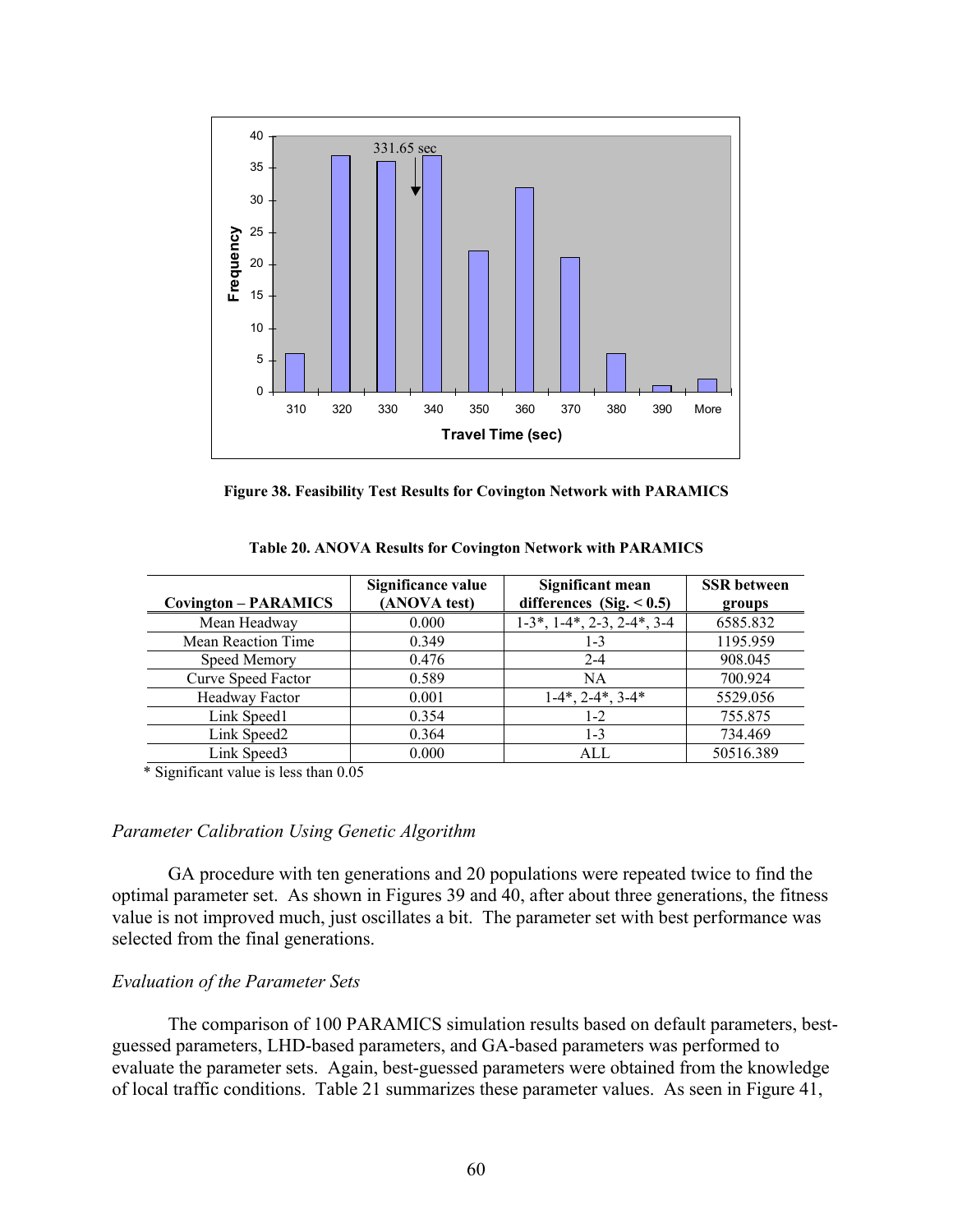

**Figure 39. Convergence of Fitness Value with Generation (PARAMICS, 1st Trial)** 



**Figure 40. Convergence of Fitness Value with Generation (PARAMICS, 2nd Trial)** 

all parameter sets except for the best-guessed parameters produced a travel time distribution containing all field data. For the first time, the default parameters achieved the similar performance as the calibrated parameters, and the best-guessed parameters performed worse than the default parameters. The t test result shows that GA-based parameters generated similar results as the LHD-based parameters, with a p value of 0.019, but statistically different from the other two parameters. Animations of the calibrated PARAMICS were viewed and considered acceptable.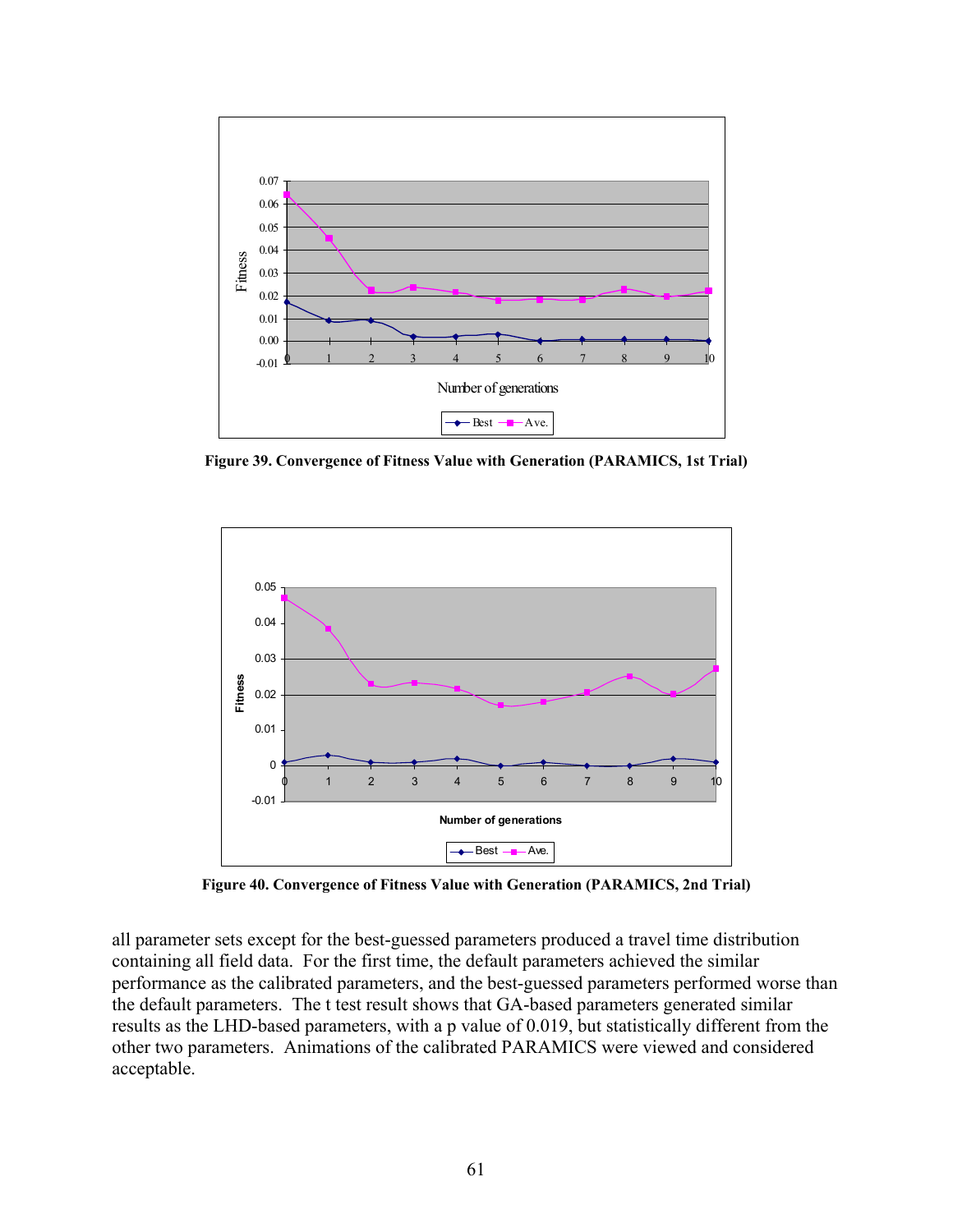| <b>Covington - PARAMICS</b> | <b>Default</b> | <b>Best-guessed</b> | <b>LHD</b> | <b>GA</b> |
|-----------------------------|----------------|---------------------|------------|-----------|
| Mean Headway (sec)          | 1.0            | 12                  | 1.9        | 1.33      |
| Mean Reaction Time (sec)    | 1.0            | 1.0                 | 19         | 0.99      |
| Speed Memory                |                |                     |            |           |
| Curve Speed Factor          | 1.0            | 2.0                 | 4.2        | 4.27      |
| Headway Factor              | 1.0            | 1.2                 | 1.13       | 1.12      |
| Link Speed1 (mph)           | 65             | 70                  | 61         | 62        |
| Link Speed2 (mph)           | 55             | 60                  | 59         | 55        |
| Link Speed3 (mph)           | 45             | 50                  | 48         | 46        |
| Ave. Travel Time (sec)      | 331.4          | 305.88              | 331.3      | 332.5     |

**Table 21. Four Parameter Sets for Covington Network with PARAMICS** 



**Figure 41. Comparison of Covington Network Travel Time with PARAMICS** 

## *Validation*

Another new data set that was not used in the calibration, including volume and travel time, was used for validation of parameter sets obtained from the calibration process. A similar pattern was found: Except for the best-guessed parameter set, the other three parameter sets generated good distributions containing the field data, as shown in Figure 42. However, according to the t test result, only the results of the default parameters were statistically equal to those of GA-based parameters, with a p value of 0.273.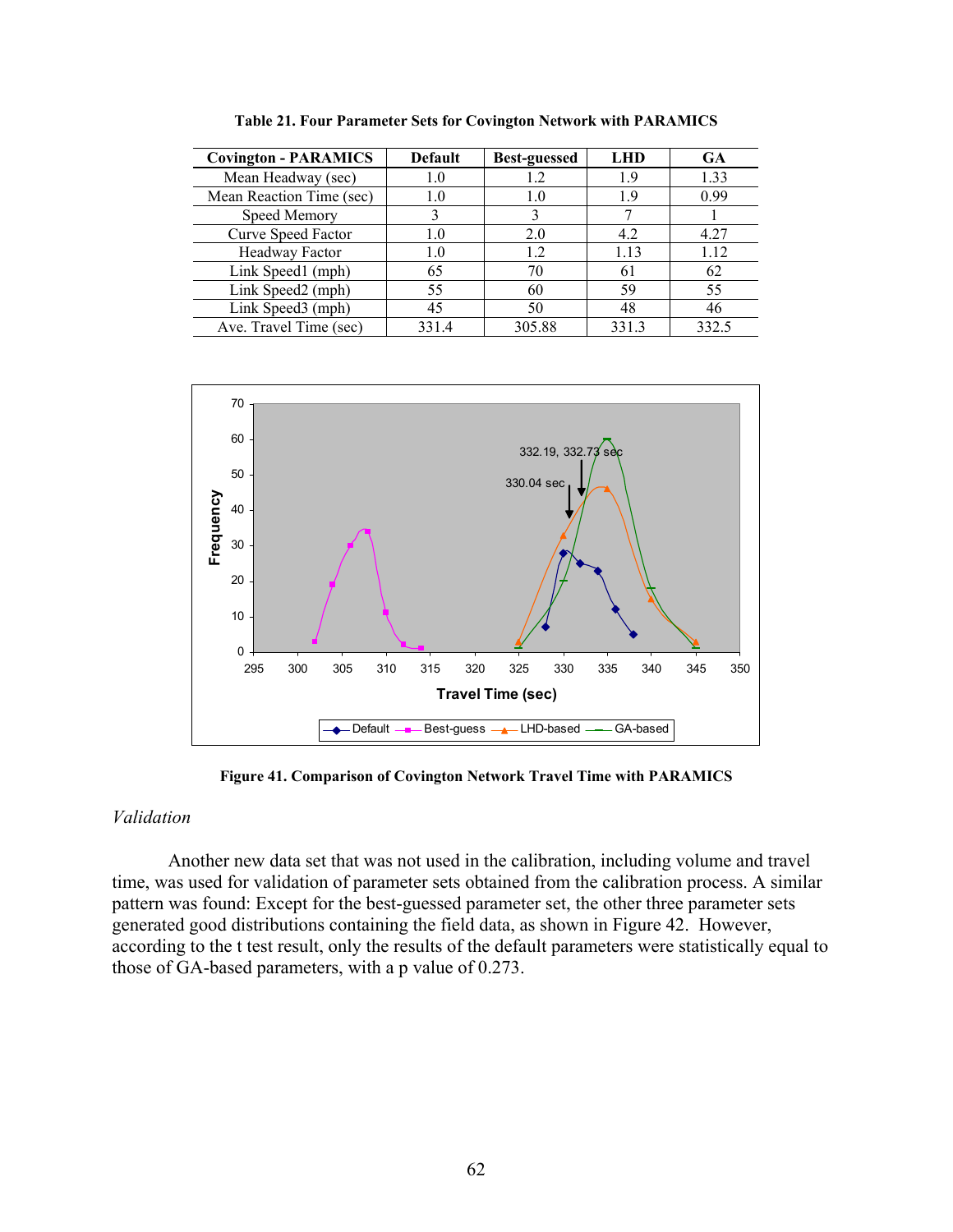

**Figure 42. Validation of PARAMICS Using Covington Network** 

# **Covington Network – CORSIM**

# *Identification of Calibration Parameters*

The initial parameters with acceptable ranges and distribution alternatives are listed as follows:

- 1) Link mean free flow speed 1 (mph): 65-70
- 2) Link mean free flow speed 2 (mph): 55-60
- 3) Link mean free flow speed 3 (mph): 45-50
- 4) Car Following Sensitivity: Default(1): 1.25 1.15 1.05 0.95 0.85 0.75 0.65 0.55 0.45 0.35 Small1(2): 1.15 1.05 0.95 0.85 0.75 0.65 0.55 0.45 0.35 0.25 Large1(3): 1.35 1.25 1.15 1.05 0.95 0.85 0.75 0.65 0.55 0.45 Narrow (4):1.16 1.08 1.00 0.92 0.84 0.76 0.68 0.60 0.52 0.44 Wider (5): 1.34 1.22 1.10 0.98 0.86 0.74 0.62 0.50 0.38 0.26
- 5) Pitt car following constant (feet): 3-10
- 6) Lag acceleration (second):  $0.3 2.0$
- 7) Lag deceleration (second):  $0.3 1.5$
- 8) Time to complete a lane-change maneuver (second):  $1 4$
- 9) Gap acceptance parameter:  $1 6$
- 10) Percent of drivers desiring to yield to merging vehicles  $(\%): 5 30$
- 11) Multiplier for desire to make a discretionary lane change:  $0.1 0.9$
- 12) Advantage threshold for discretionary lane change:  $0.1 0.9$
- 13) Minimum separation for generation of vehicles (sec):  $0.2 2.0$
- 14) Distribution of free flow speed by driver type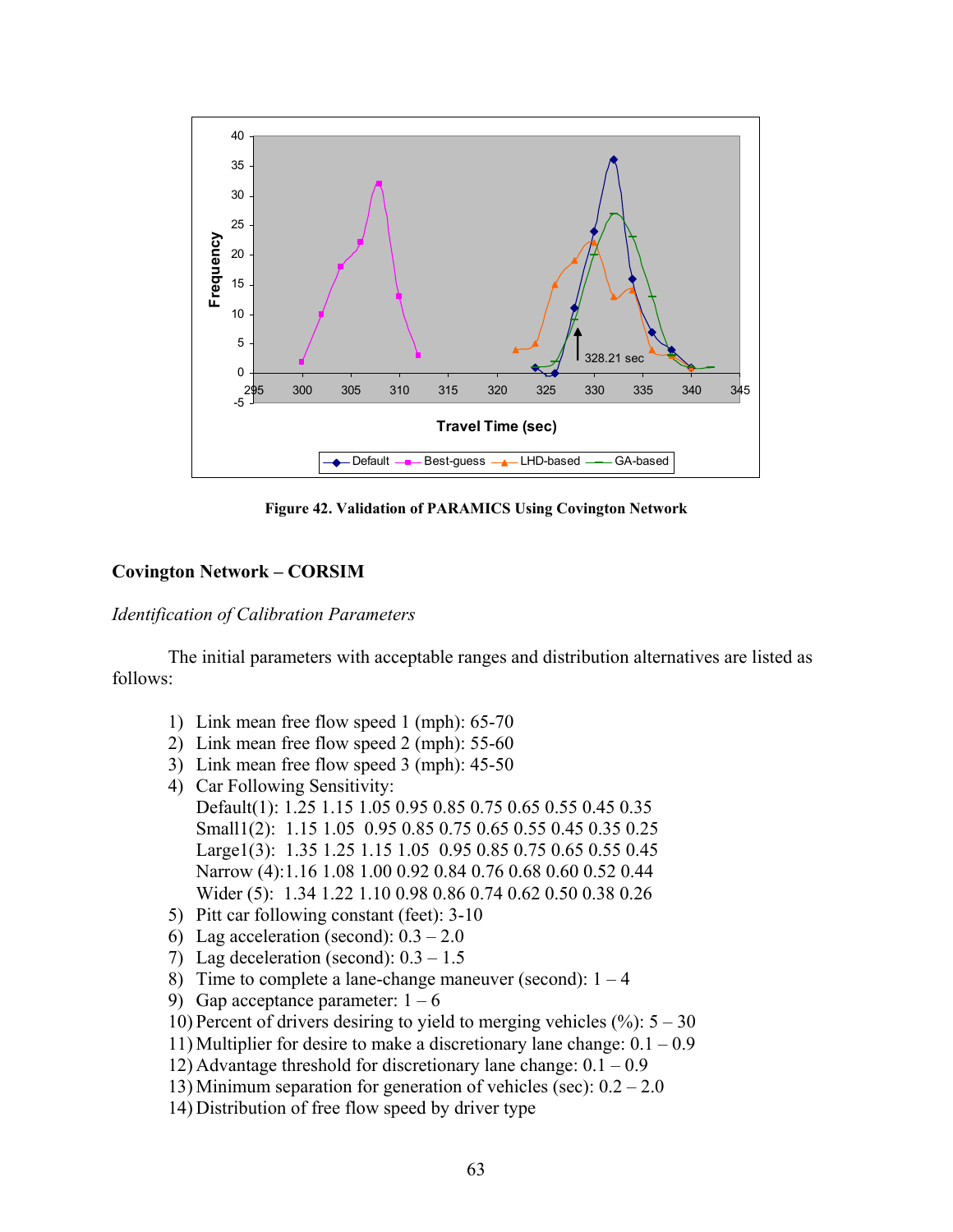Default: 88 91 94 97 99 101 103 106 109 112 Narrow (0.8): 90 93 95 98 99 101 102 105 107 110 Wide (1.2): 86 89 93 96 99 101 104 107 111 114

Parameters 1 to 3 set the link mean free flow speeds for links with different field posted speed limits. Index 1 represents 65 mph while index 3 represents 45 mph. For those parameters having a distribution such as car following sensitivity, several options were created to represent different driver behaviors.

## *Experimental Design for Calibration*

The Latin hypercube design consisted of 200 cases using the selected parameters and the values within the acceptable ranges.

#### *Multiple Runs*

Ten random seeded runs were conducted in CORSIM for each of the 200 cases, for a total of 2000 runs. The average travel time was recorded for each of the 2000 runs, and the results from the ten multiple runs were then averaged to represent each of the 200 parameter sets.

#### *Feasibility Test*

The field data were compared with the simulated distribution of 200 cases in Figure 43. The figure shows that all the travel times from simulations are higher than the field data, which indicates that the initial ranges for the selected parameters were not sufficient to achieve the field conditions and needed adjustment.



**Figure 43. Feasibility Test Results for Covington Network with CORSIM**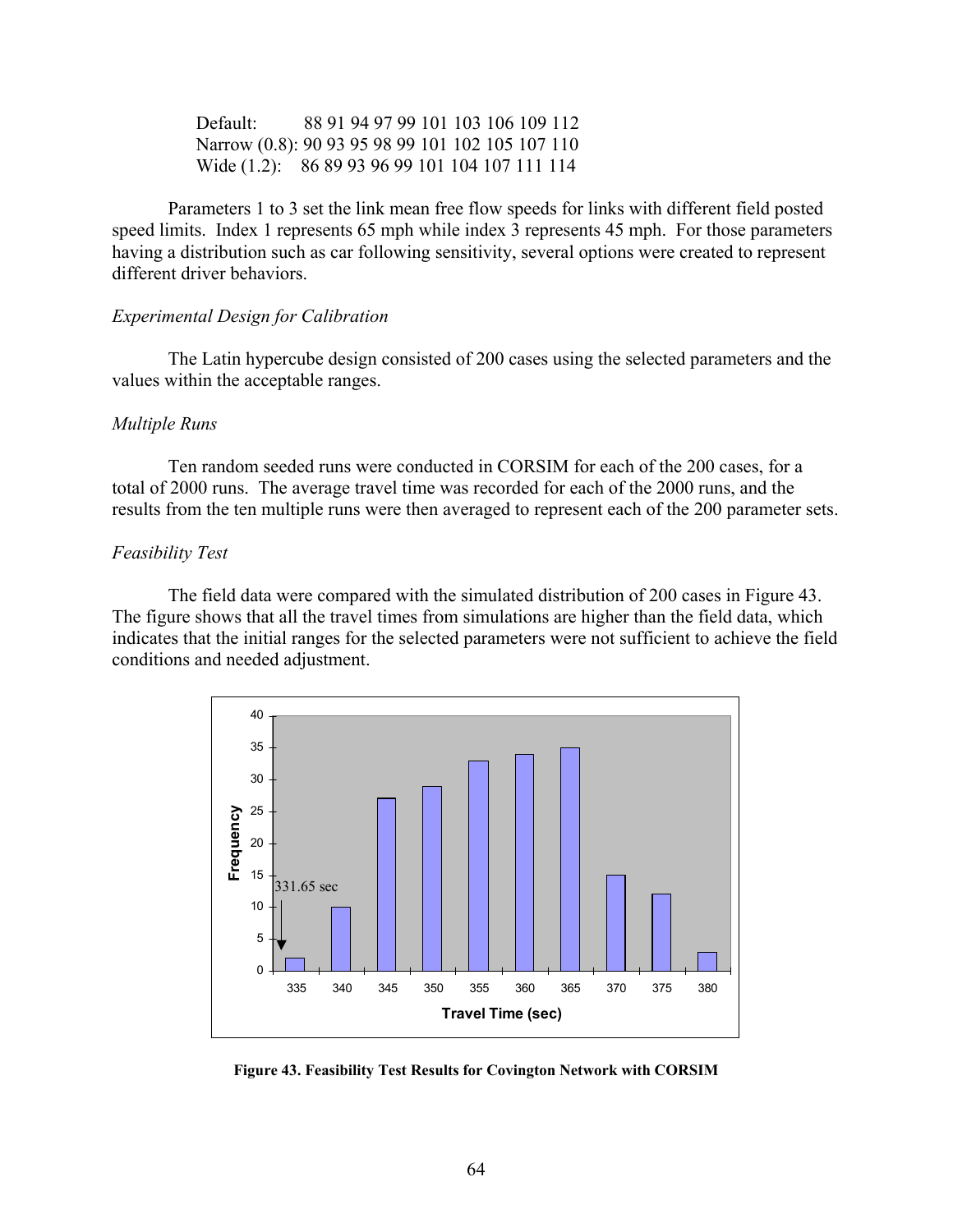According to the scatter plots showing each parameter versus travel times from the simulations, the key parameters showing the apparent trend were link mean free flow speed 3, link mean free flow speed 2, and distribution of free flow speed. The finding was consistent with the ANOVA results, as seen in Table 22. These three parameters were found to have biggest SSR and smallest significance value. Joint effect analysis (MANOVA) also was conducted for the parameters that might have interaction effects, and the result did not reveal any significant joint effect among them.

| <b>Covington – CORSIM</b>            | Significance<br>value (p value) | Significant mean<br>differences $(Sig. < 0.5)$ | <b>SSR</b> between<br>groups |
|--------------------------------------|---------------------------------|------------------------------------------------|------------------------------|
| Link mean free flow speed 1          | 0.858                           | NA.                                            | 30.1                         |
| Link mean free flow speed 2          | 0.085                           | $1-2, 1-3$                                     | 480.1                        |
| Link mean free flow speed 3          | 0.000                           | $ALL*$                                         | 12752.8                      |
| Car following sensitivity            | 0.958                           | <b>NA</b>                                      | 63.3                         |
| Pitt car following constant          | 0.222                           | $1-2, 2-3$                                     | 294.0                        |
| Lag acceleration                     | 0.683                           | NA.                                            | 74.9                         |
| Lag deceleration                     | 0.102                           | $1-3, 2-3$                                     | 444.6                        |
| Time to complete a lane-change       | 0.431                           | $1 - 2$                                        | 165.0                        |
| maneuver                             |                                 |                                                |                              |
| Gap acceptance parameter             | 0.963                           | NA                                             | 7.4                          |
| Percent of drivers desiring to yield | 0.730                           | NA.                                            | 62.0                         |
| to merging vehicles                  |                                 |                                                |                              |
| Multiplier for desire to make a      | 0.665                           | <b>NA</b>                                      | 80.2                         |
| discretionary lane change            |                                 |                                                |                              |
| Advantage threshold for              | 0.366                           | $2 - 3$                                        | 197.0                        |
| discretionary lane change            |                                 |                                                |                              |
| Minimum separation for generation    | 0.117                           | $1-3, 2-3$                                     | 418.6                        |
| of vehicles                          |                                 |                                                |                              |
| Distribution of free flow speed by   | 0.000                           | $ALL*$                                         | 5212.9                       |
| driver type                          |                                 |                                                |                              |

**Table 22. ANOVA Results for Covington Network with CORSIM** 

\* Significant value is less than 0.05

In order to shift the simulated distribution to the left to capture the field travel time, key parameters such as mean free flow speeds need to be adjusted towards higher values. Therefore, the range of link mean free flow speeds 2 and 3 were modified from 55-60 mph to 57.5-62.5 mph, from 45-50 mph to 47.5-52.5 mph, separately. The new LHD result is shown in Figure 44, in which field data fall within the acceptable range of the distribution. Thus, the new parameters were considered to be able to produce the realistic traffic condition.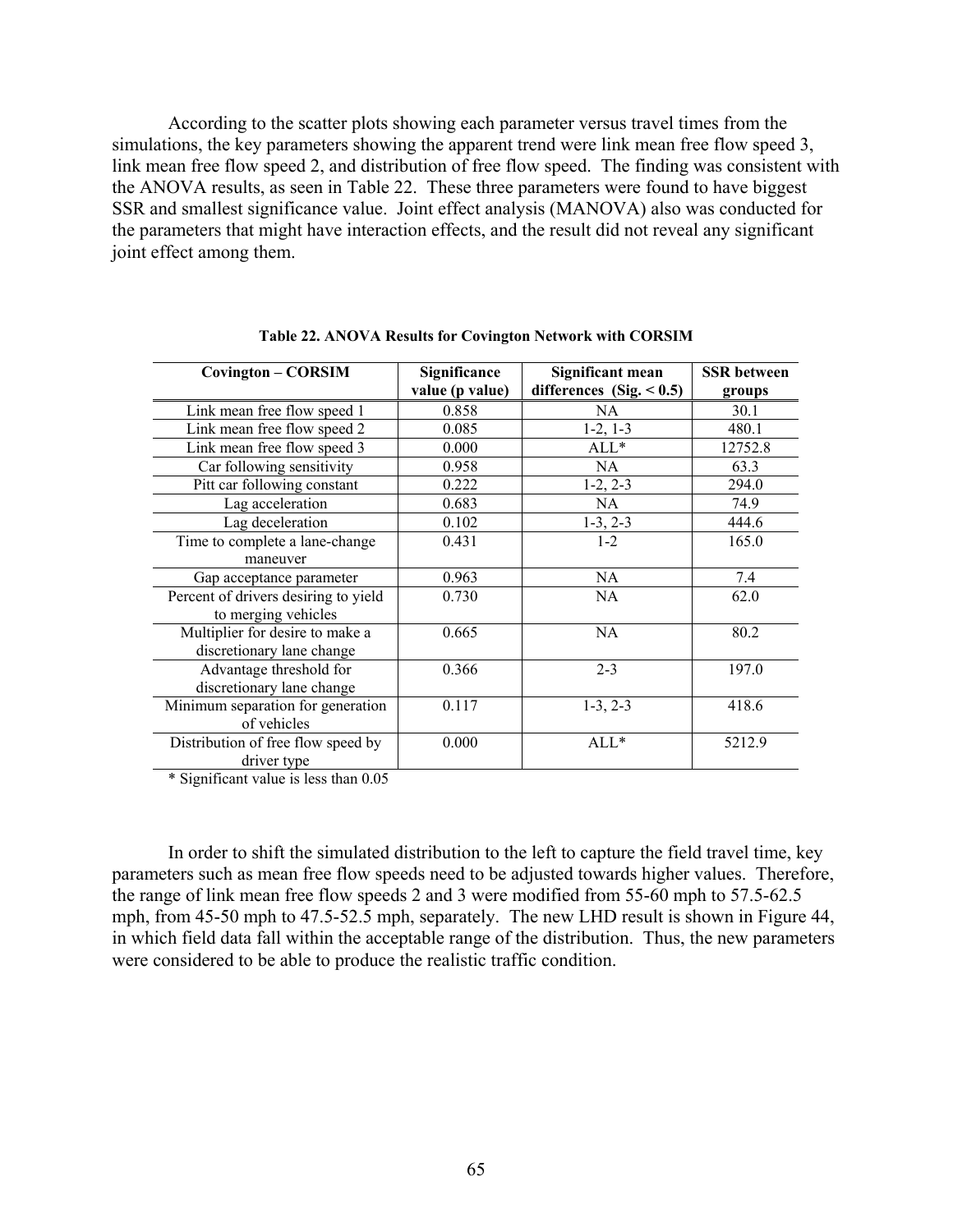

**Figure 44. New Feasibility Test Result for Covington Network with CORSIM** 

# *Parameter Calibration Using Genetic Algorithm*

A genetic algorithm was integrated with the CORSIM model to find the optimal parameter values. The simulation travel time was the value averaged from ten CORSIM runs per parameter set. Ten generations and 20 populations were adopted in the GA process. The convergence of fitness value with the generations is shown in Figure 45. Similar to PARAMICS, the best fitness value converged at the beginning generations and did not improve much later. The parameter set with best performance was selected from the final generation.



**Figure 45. Convergence of Fitness Value with Generation (CORSIM, 1st Trial)**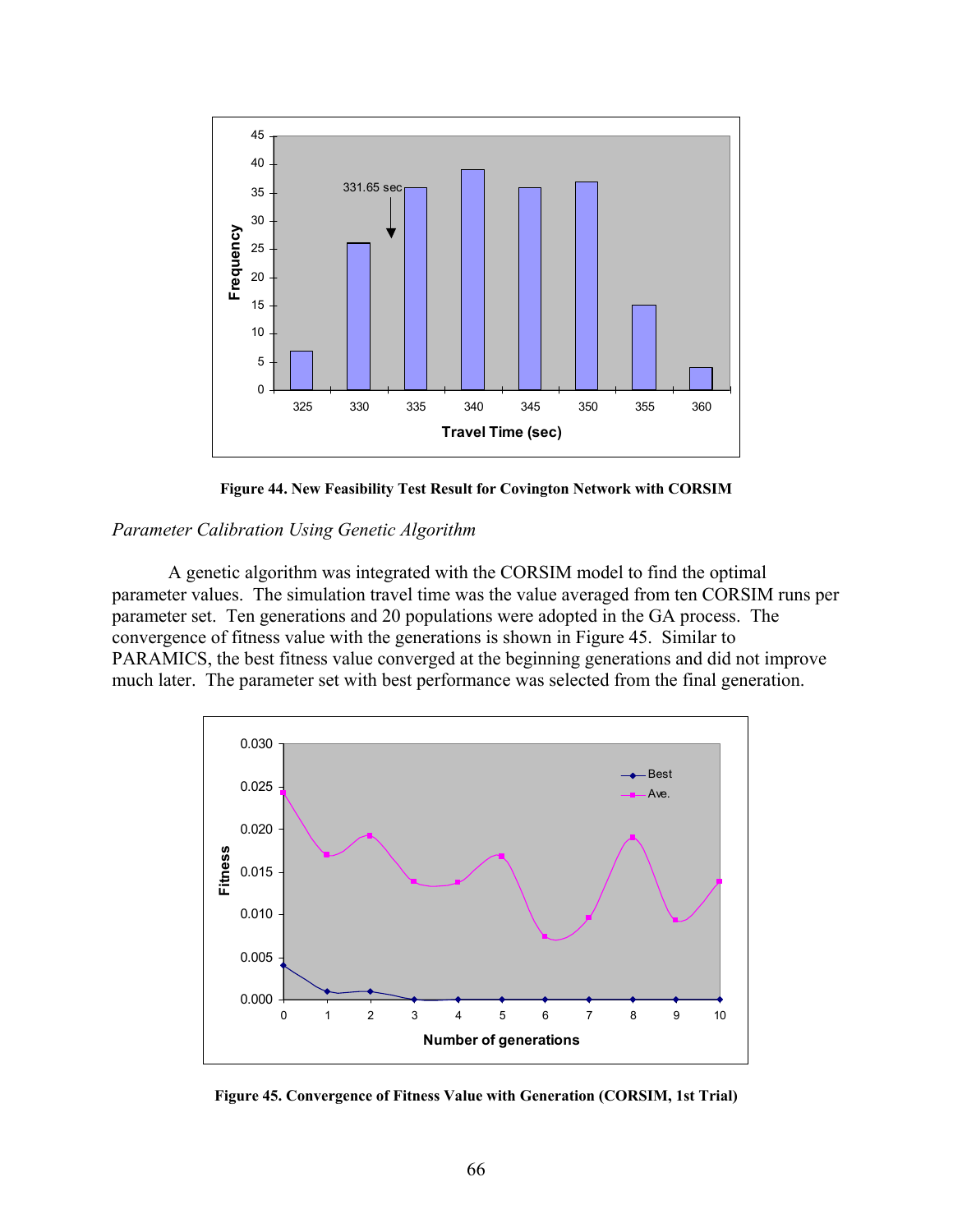## *Evaluation of the Parameter Sets*

This section presents the comparison of 100 CORSIM simulation results based on default parameters, best-guessed parameters, LHD-based parameters, and GA-based parameters. Table 23 lists these parameter values. As seen in Figure 46, the calibrated parameters outperformed the default and best-guessed parameters, and all the field data fall within the distributions of calibrated models. The t test result shows that the calibrated parameter set using GA generated statistically significant results from the other three parameter sets. Animations of the calibrated CORSIM were viewed and exhibited realistic driver behavior.

| <b>Covington -CORSIM</b>                | <b>Default</b> | <b>Best-</b> | <b>LHD</b>     | <b>GA-Final</b> |
|-----------------------------------------|----------------|--------------|----------------|-----------------|
|                                         |                | guessed      |                |                 |
| Link mean free flow speed 1 (mph)       | 65             | 70           | 70             | 66              |
| Link mean free flow speed 2 (mph)       | 55             | 60           | 61             | 57              |
| Link mean free flow speed 3 (mph)       | 45             | 50           | 51             | 51              |
| Car following sensitivity Index         | $\mathbf{1}$   |              | $\overline{4}$ |                 |
| Pitt car following constant (ft)        | 10             | 10           | 8              | 3               |
| Lag acceleration (sec)                  | 0.3            | 0.3          | 0.8            | 1.2             |
| Lag deceleration (sec)                  | 0.3            | 0.3          | 0.6            | 0.5             |
| Time to complete a lane-change          | 2.0            | 1.5          | 1.1            | 1.0             |
| maneuver (sec)                          |                |              |                |                 |
| Gap acceptance parameter                | 3              | 3            | 3              | $\overline{4}$  |
| Percent of drivers desiring to yield to | 20             | 30           | 11             | 20              |
| merging vehicles $(\% )$                |                |              |                |                 |
| Multiplier for desire to make a         | 0.5            | 0.5          | 0.2            | 0.4             |
| discretionary lane change               |                |              |                |                 |
| Advantage threshold for                 | 0.4            | 0.4          | 0.8            | 0.8             |
| discretionary lane change               |                |              |                |                 |
| Minimum separation for generation       | 1.6            | 1.6          | 1.9            | 1.3             |
| of vehicles (sec)                       |                |              |                |                 |
| Distribution of free flow speed by      | 1              | 1            | $\mathbf{1}$   | $\overline{2}$  |
| driver type Index                       |                |              |                |                 |
| Ave. Travel Time (sec)                  | 372.23         | 336.69       | 332.29         | 331.67          |
| <b>Standard Deviation (sec)</b>         | 1.13           | 0.90         | 1.10           | 0.93            |

**Table 23. Four Parameter Sets for Covington Network with CORSIM**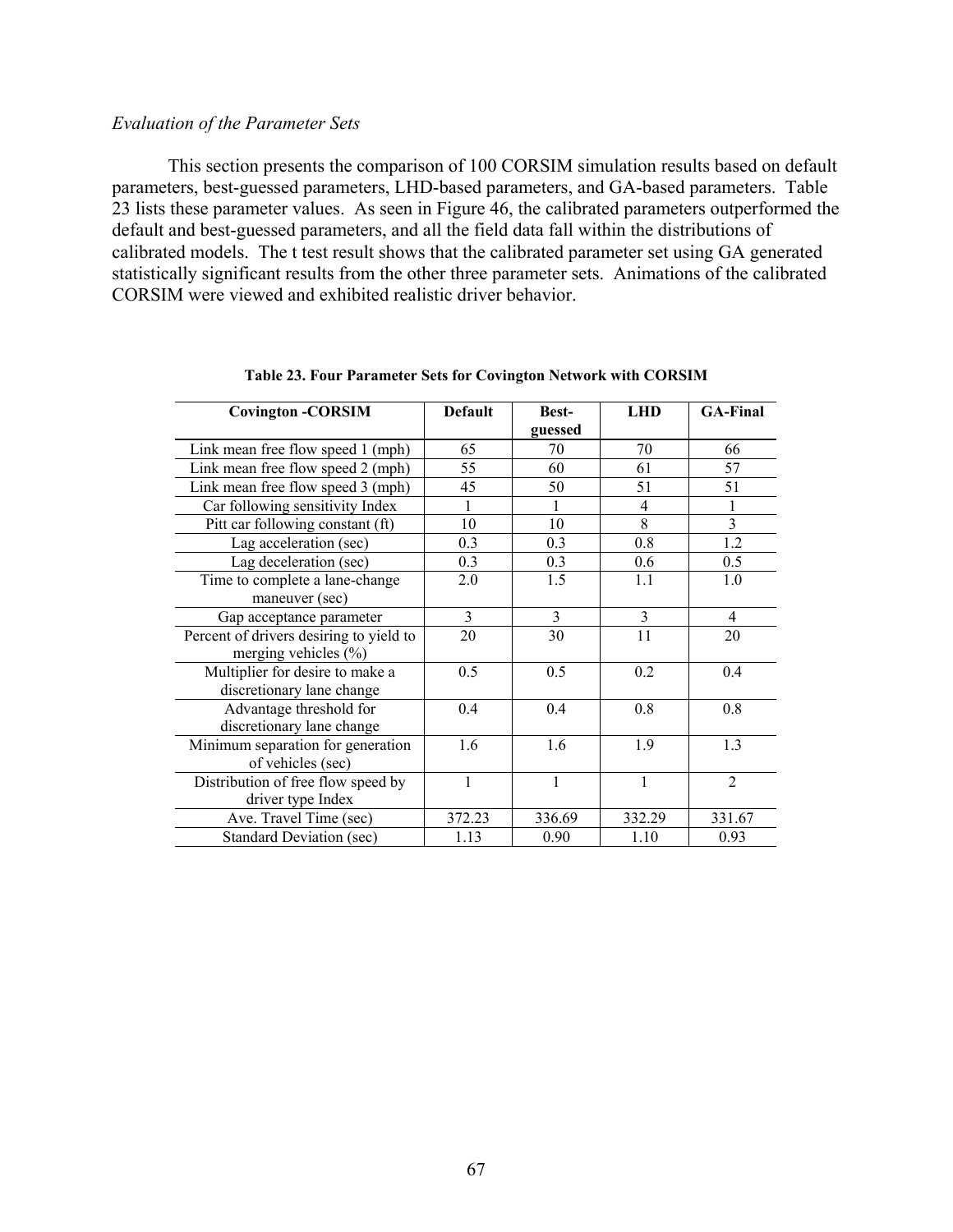

**Figure 46. Comparison of Covington Network Travel Time with CORSIM** 

# *Validation*

A similar pattern was found in the validation of the four parameter sets. The calibrated models generated satisfactory distributions containing the field data, as seen in Figure 47. The t test result indicated that only LHD-based parameters could achieve similar result as GA-based parameters, with a p value of 0.41.



**Figure 47. Validation of CORSIM Using Covington Network**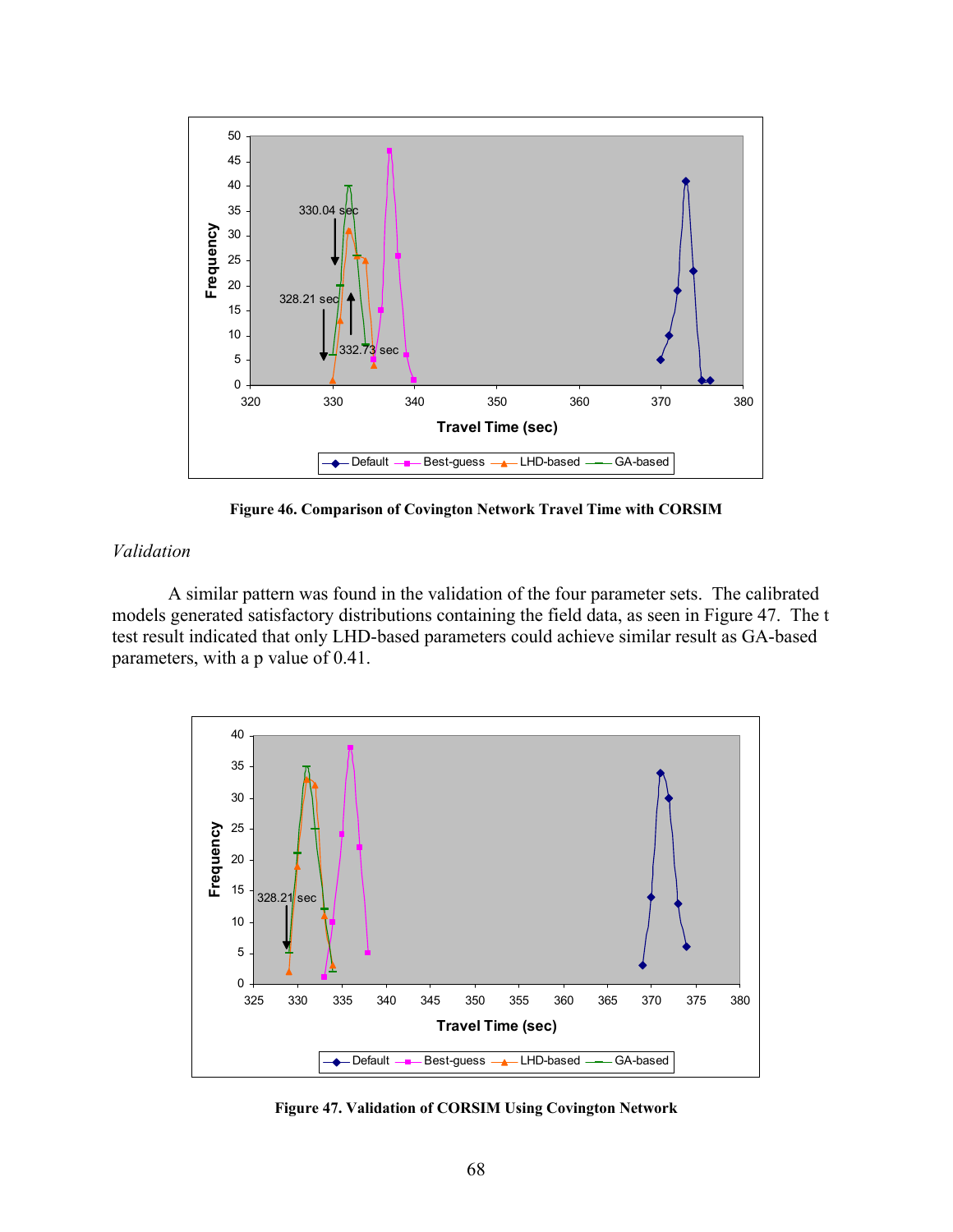## **CONCLUSIONS**

This project developed and evaluated a procedure for calibration and validation of microscopic simulation models. The proposed procedure consisted of eight steps: (1) simulation model setup; (2) initial evaluation of default simulation output; (3) initial calibration comprising identification of calibration parameters, experimental design for calibration and multiple runs; (4) feasibility test and comparison to criteria; (5) parameter calibration using GA; (6) evaluation of the parameter sets, including simulated distributions, statistical tests, and visualizations; (7) model validation; and (8) feedback. The procedure was applied to three widely used microscopic simulation models – VISSIM, PARAMICS, and CORSIM – through two case studies under an actuated signalized intersection and a freeway segment with a lane-closure work zone in Virginia.

The performance of calibrated models was evaluated by comparing a distribution of simulation output to the multiple days of field data. When the variability of simulation output over multiple runs was studied in this research, PARAMICS generated wider distribution than VISSIM and CORSIM in both Site 15 and the Covington network. Thus, PARAMICS needs to make more replications to obtain consistent performance measures. This study shows that the proposed procedure produced acceptable results for all applications and thus confirms that the procedure is effective for different networks and simulation models used in this study. However, the performance of default parameters resulted in significant discrepancies between simulated and field data, while best-guessed parameters and LHD-based parameters usually generated better results than those of default parameters.

Different simulation models provide different sets of adjustable parameters. For example, to assign travel speeds to the vehicles, VISSIM uses desired speed distributions, PARAMICS uses link speed, and CORSIM combines link mean free flow speed and distribution of free flow speed by driver types. Generally, PARAMICS has the least calibration parameters, while CORSIM and VISSIM have more calibration parameters. In order to obtain realistic output from the simulations, it is important that users understand the definition and impact of each parameter. In addition, depending on the characteristics of the study site, key parameters that significantly affect the performance measures could vary. For example, gap distribution for left turns is critical when a large proportion of left-turn vehicles exist. Generally, car-following and lane-changing parameters are important to mimic real driver behavior for most scenarios. Appendix A provides a list of important parameters in each selected simulation model obtained from the case studies. The impact of key parameters cannot be overstated, and the appropriate values need to be assigned. An accurate definition of study scope and purpose and a thorough understanding of the study networks could help users select parameters for calibration.

Feasibility testing was found to be very useful in identifying reasonable and appropriate ranges of calibration parameters. It was performed as an initial check whether the selected parameters and their ranges were appropriate to achieve the field condition or not. If so, it was very likely that optimal parameter values could be obtained within these ranges. Otherwise, it would be difficult to obtain the realistic results even with an extensive search. The statistical analysis, such as ANOVA, was useful to identify key parameters. Sometimes, the best parameter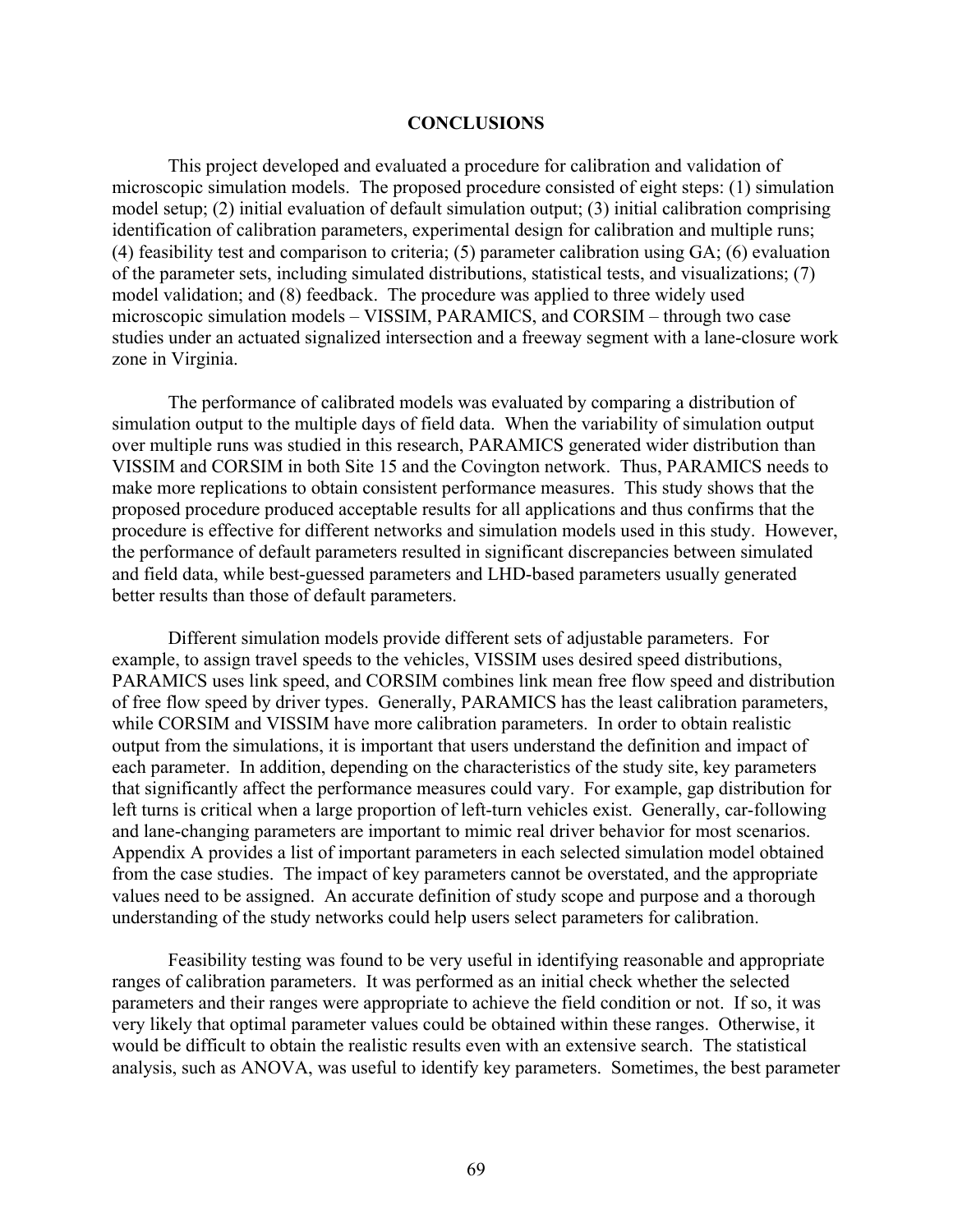set provided by the feasibility test alone achieved similar performance as the optimized parameters using  $GA$  – and it requires less time and effort.

## **RECOMMENDATIONS**

- 1. As demonstrated in this project, calibrated parameters obtained from the proposed procedure were able to replicate field conditions, while default parameters showed significant discrepancies. The importance of calibration and validation for simulation models is manifested. Therefore, simulation models need to be calibrated and validated before any further simulation-based traffic analyses are conducted.
- 2. The proposed model calibration and validation procedure was successfully implemented in two different networks with three selected microscopic simulation models. The study results indicated that such a systematic approach should be used to calibrate and validate microscopic simulation models. Specifically, the methods used to identify significant calibration parameters are useful for traffic engineers whenever a microscopic simulation model-based evaluation is conducted. Based on the lessons learned from saturation flow parameters in the calibration of VISSIM using Site 15, extra thought should be given to determining the initial parameters and the acceptable ranges. Both field data and analytical tools should be used to help determine initial parameter ranges.
- 3. Because this study used advanced statistical technique such as Latin Hypercube Design (LHD) and software programs including MATLAB and SPSS that are unfamiliar to VDOT engineers, the proposed procedure may not be practically adopted by VDOT traffic engineers. Immediate follow-up research should be conducted to help VDOT engineers exercise the proposed simulation procedure for their day-to-day simulation-based studies. The study should develop a well-documented manual for the calibration and validation procedure and conduct a hands-on short course and a workshop.
- 4. To account for day-to-day variability, multiple days of field data should be used. A single day of data could be higher or lower than the true mean of field value and may not represent the general field conditions. For example, the mean travel times of Site 15 from three days for calibration were 70.43 sec, 53.32 sec, and 46.51 sec, which showed a large variance. Using any single value would have resulted in very different parameter values. However, 4 days of data provide a paucity of traffic data in the calibration and validation procedure. A comprehensive range of data collection using advanced equipment, as well as ITS technologies, should be implemented to fully calibrate and validate the simulation models.
- 5. Further research is recommended in the long term that would to include more MOEs in the calibration and validation process. This study used travel time measure for calibration and validation. However, the performance of other MOEs is uncertain. The calibration and validation methodologies should be applied to a variety of performance measures besides travel time. In addition, field data under untried conditions should be considered for ultimate validation. As networks tested in this project were fairly simple, more complex networks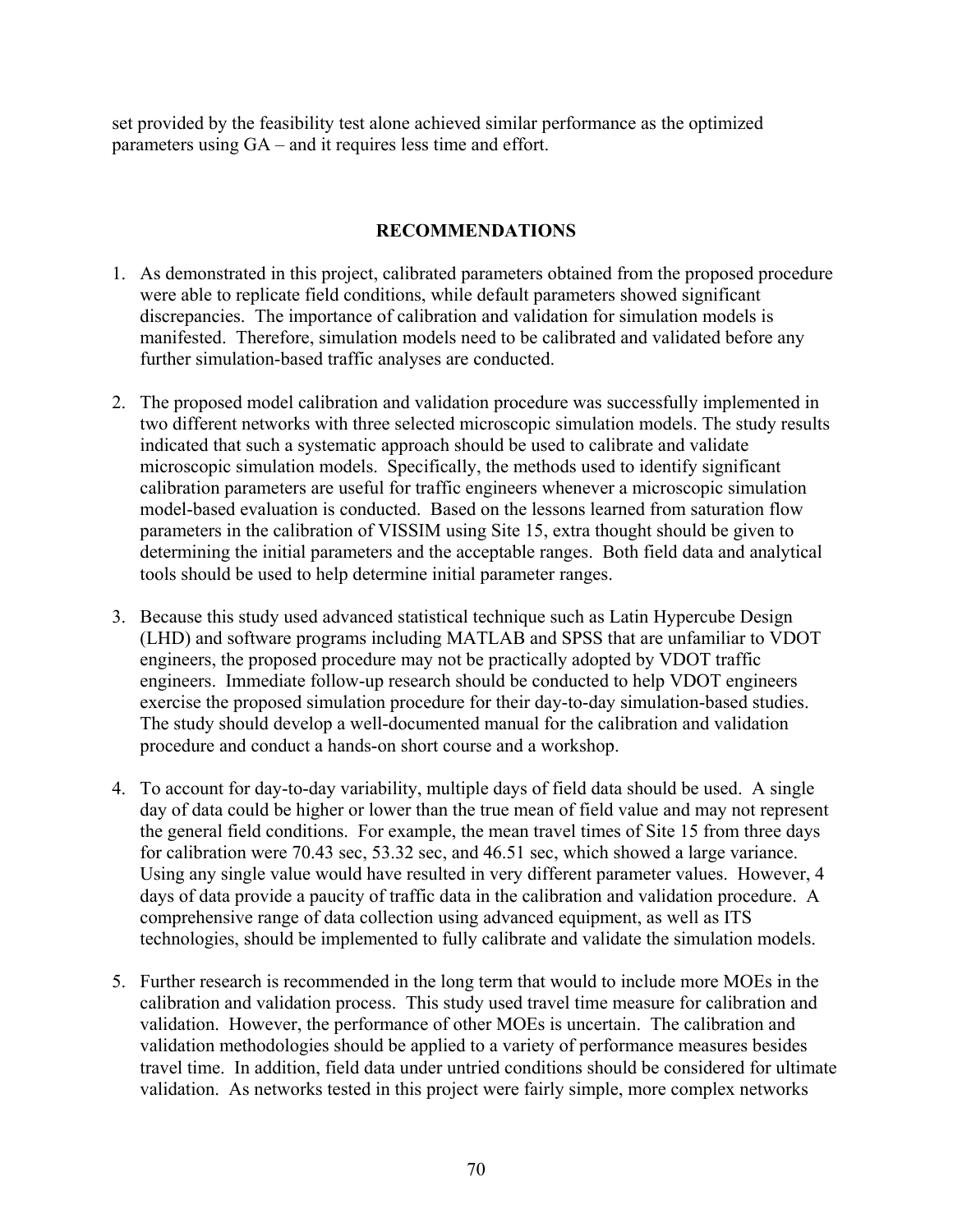should be considered to verify the performance of the proposed procedure. Doing so will provide greater insight on the feasibility of the proposed procedure. Finally, with an increased trend of simulation applications for large and complex networks-based problems, it is necessary to calibrate not only driver behavior parameters but also dynamic origin and destination demand and route choice parameters. The proposed procedure for simulation model calibration and validation could be enhanced to include more functions and be evaluated under these scenarios.

#### **ACKNOWLEDGMENTS**

The authors acknowledge the support given by all the wonderful people at the Virginia Transportation Research Council and offer special thanks to Lewis Woodson and Lance Dougald for their valuable help in collecting the data for this study.

#### **REFERENCES**

- Beasley, D., Bull, D.R., and Martin, R.R. An Overview of Genetic Algorithms: Part I, Fundamentals. *University Computing*, Vol. 15, No. 2, 1993, pp. 58-69.
- Chen, A., and Yang, C. *A Stochastic Transportation Network Design Problem with Spatial Equity Constraint.* Transportation Research Board, Washington, DC, 2004.
- Cheu, R.L., Jin, X., Ng, K.C., Ng, Y.L., and Srinivasan, D. Calibration of FRESIM for a Singapore expressway using genetic algorithm. *Journal of Transportation Engineering*, Vol. 124, No. 6, 1998, pp. 526-535.
- Chu, L., Liu, Henry X., Oh, J-S, and Recker, W. *A Calibration Procedure for Microscopic Traffic Simulation.* Transportation Research Board, Washington, DC, 2004.
- Cohen, S. L. *An Approach to Calibration and Validation of Traffic Simulation Models.* Transportation Research Board, Washington, DC, 2004.
- Dowling, R., Skabardonis, A., Halkias, J., Hale, G. M., and Zammit, G. *Guidelines for Calibration of Microsimulation Models: Framework and Applications.* Transportation Research Board, Washington, DC, 2004.
- Federal Highway Administration. *CORSIM User's Manual*. U.S. Department of Transportation, Office of Safety and Traffic Operations, McLean, VA, 1997.
- Goldberg, D. E. *Genetic Algorithms in Search, Optimization, and Machine Learning*. Addison-Wesley Publishing Co., Inc., Reading, MA, 1989.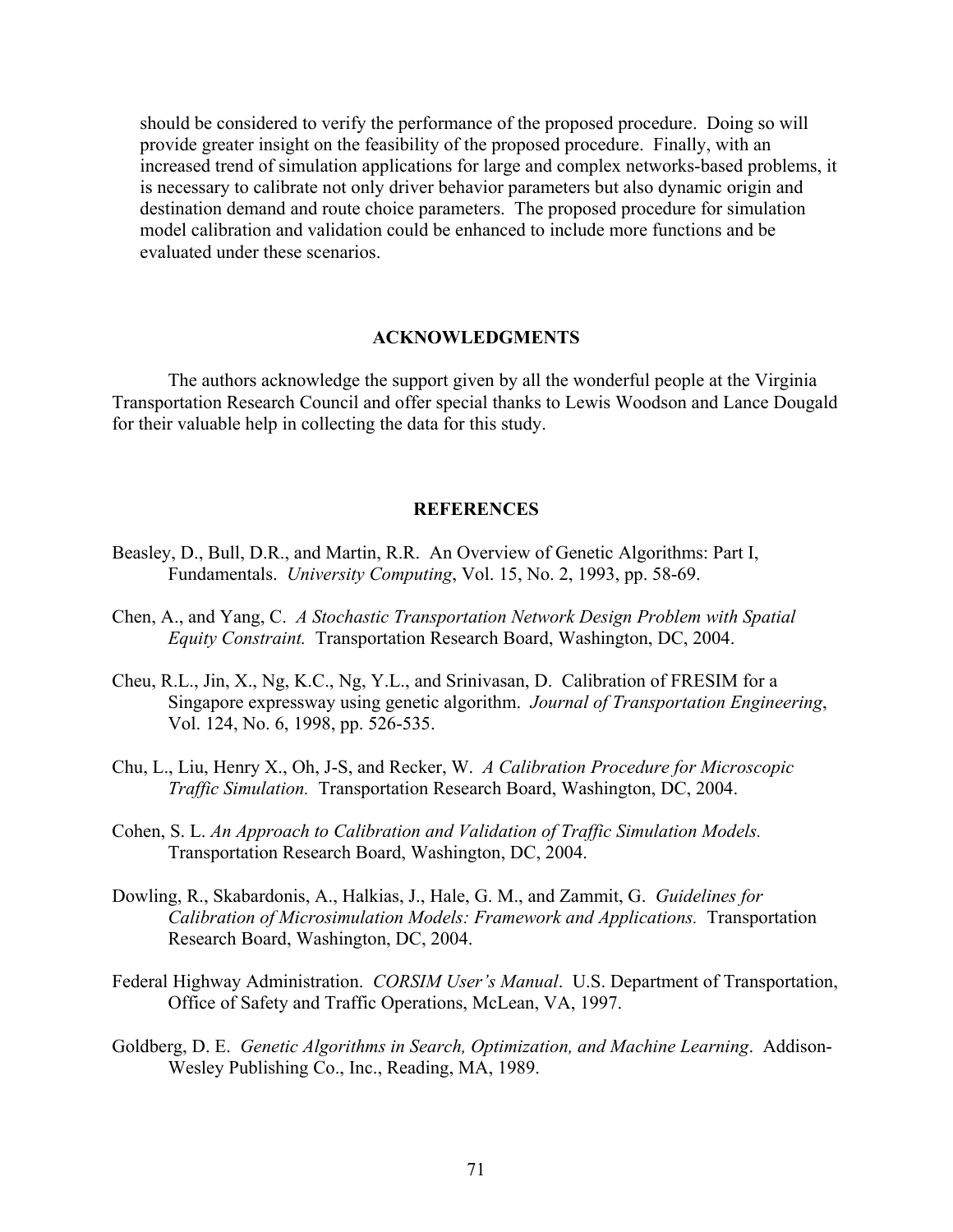- Hegazy T., Elbeltagi, E., and Hatem, E-B. *Bridge Deck Management System with Integrated Life Cycle Cost Optimization.* Transportation Research Board, Washington, DC, 2004.
- Hellinga, B.R. Requirement for the Calibration of Traffic Simulation Models. Department of Civil Engineering, University of Waterloo. http://www.civil.uwaterloo.ca/b.PDF. Accessed March 3, 2003.
- Kim, K-O, and Rilett, L.R. *A Genetic Algorithm Based Approach to Traffic Micro-simulation Calibration Using ITS Data.* Transportation Research Board, Washington, DC, 2004.
- KLD Associates, Inc. *WATSim Wide-Area Traffic Simulator Userís Guide.* TR-320A, Huntington Station, NY, February 2002.
- Lee, D. H., Xu, Y., and Chandrasekar, P. *Parameter Calibration for PARAMICS Using Genetic Algorithm.* Transportation Research Board, Washington, DC, 2001.
- Liu, Y. H. and Mahmassani, H. S. Global Maximum Likelihood Estimation Procedure for Multinomial Probit (MNP) Model Parameters. *Transportation Research Part B,* Vol.. 34, 2000, pp. 419-449.
- M. Van Aerde &Assoc., Ltd., *INTEGRATION Release 2.30 Userís Guide*. Kingston, Ontario, 2002.

The Mathworks, Inc. *MATLAB Users' Manual*. Massachusetts, 1999.

- McKay, M.D.. and Beckman, R. J. A Comparison of Three Methods for Selecting Values of Input Variables in the Analysis of Output from a Computer Code. *Technometrics*, Vol. 21, No. 2, 1979, pp. 239-245.
- Milam, R. T. *Recommended Guidelines for the Calibration and Validation of Traffic Simulation Models.* Fehr & Peers Associates, Inc. http://www.fehrandpeers.com/publications/traff\_simulation\_m.html. Accessed March 10, 2003.
- Park, B., Yun, I., and Choi, K. Evaluation of Microscopic Simulation Programs for Coordinated Signal System. Paper presented at the 13th ITS America's Annual Meeting, Minneapolis, MN, May 19-22, 2003.
- Park, B. and Schneeberger, J.D. *Microscopic Simulation Model Calibration and Validation: A Case Study of VISSIM for a Coordinated Actuated Signal System.* Transportation Research Board, Washington, DC, 2003.
- Park, B., Santra, P., Yun, I., and Lee, D-H. *Optimization of Time-of-Day Breakpoints for Better Traffic Signal Control.* Transportation Research Board, Washington, DC, 2004.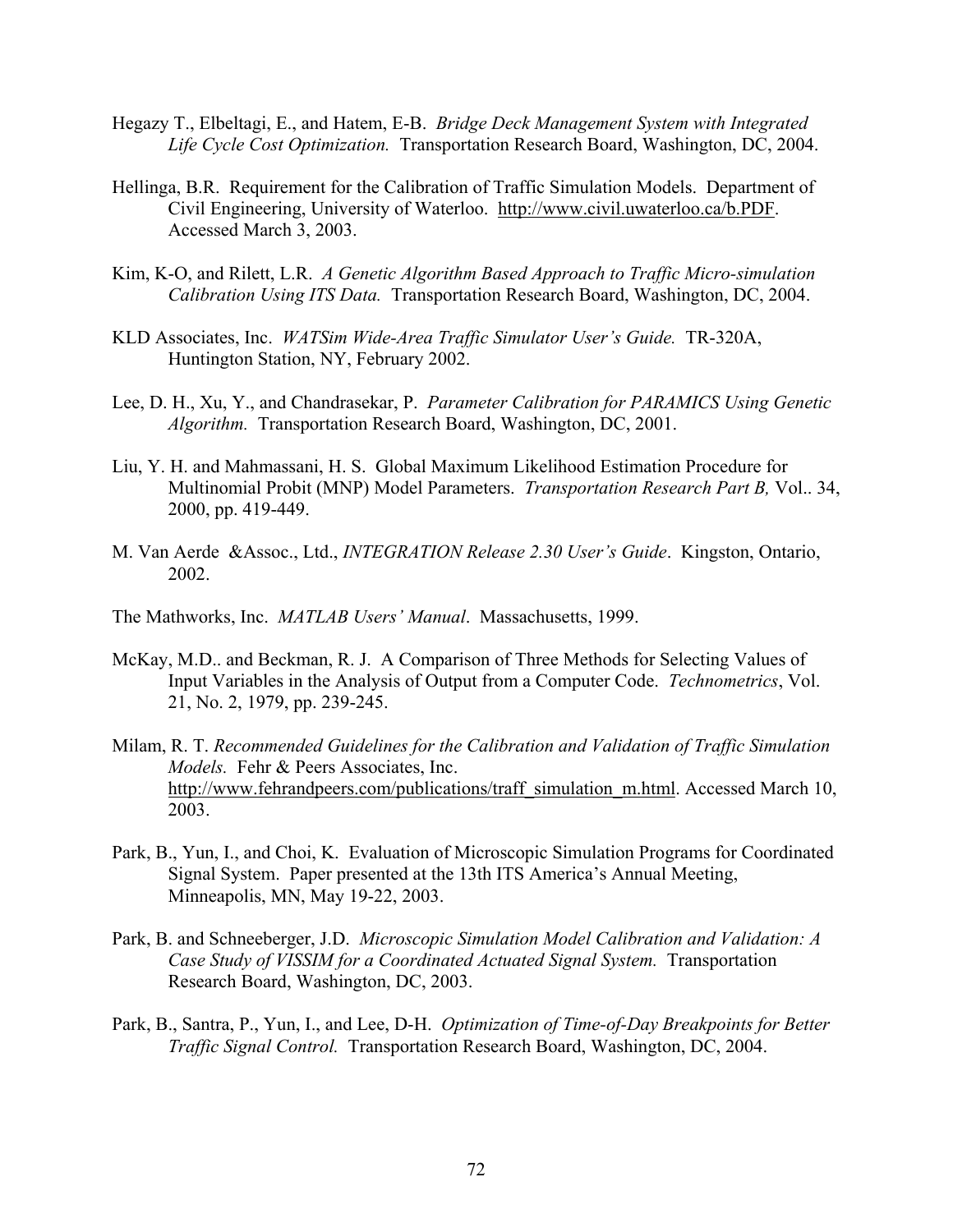- PTV Planug Transport Verkehr AG. *VISSIM Version 3.6 Manual.* Innovative Transportation Concepts LLC, Karlsruhe, Germany, December 2001.
- Quadstone Limited. *PARAMICS Modeler Version 3.0 User Guide and Reference Manual.*  Edinburgh, U.K., 2002.
- Sacks, J., Rouphail, N., Park, B., and Thakuriah, P. Statistically Based Validation of Computer Simulation Models in Traffic Operations and Management. *Journal of Transportation and Statistics*, 2002, Vol. 5, No. 1, 2002, pp. 1-24.
- Smith, L. *Overview of TRANSIMS: the Transportation Analysis and Simulation System*. Los Alamos National Laboratory, May 1995.
- SPSS Inc. *SPSS for Windows Release 10.1.0.* Chicago, 2001.
- Sun, D., Benekohal, R.F., and Waller, S.T. *Intersection Signal Timing Optimization Using Multi-Objective Evolutionary Algorithm – NSGA II.* Transportation Research Board, Washington, DC, 2004.
- Trafficware. *Synchro 6.0 User Guide.* Albany, CA, 2003.
- Trafficware. *SimTraffic 6.0 User Guide.* Albany, CA, 2003.
- TSS-Transportation Simulation System. *AIMSUN User Manual.* Barcelona, Spain, 2002.
- Tsai, B-W, Kannekanti, V.N., and Harvey, J.T. *The Application of Genetic Algorithm in Asphalt Pavement Design.* Transportation Research Board, Washington, DC, 2004.
- White, T. General Overview of Simulation Models. Paper presented at the 49<sup>th</sup> Annual Meeting of the Southern District Institute of Transportation Engineers, Williamsburg, VA, January 2002.
- Wiedemann, R. Modeling of RTI-Elements on Multi-lane Roads.In *Advanced Telematics in Road Transport,* edited by the Commission of the European Community, DG XIII, Brussels, 1991.
- Yang, Q., and Koutsopoulos, H.N. A Microscopic Traffic Simulator for Evaluation of Dynamic Traffic Management System. *Technical Report*, 1996.
- Yang, S., Hamedi, M., and Haghani, A. *An Integrated Approach for the EMS Location and Assignment Problem.* Transportation Research Board, Washington, DC, 2004.
- Zhang, Y. and Owen, L.E. *Systematic Validation of a Microscopic Traffic Simulation Program.* Transportation Research Board, Washington, DC, 2004.